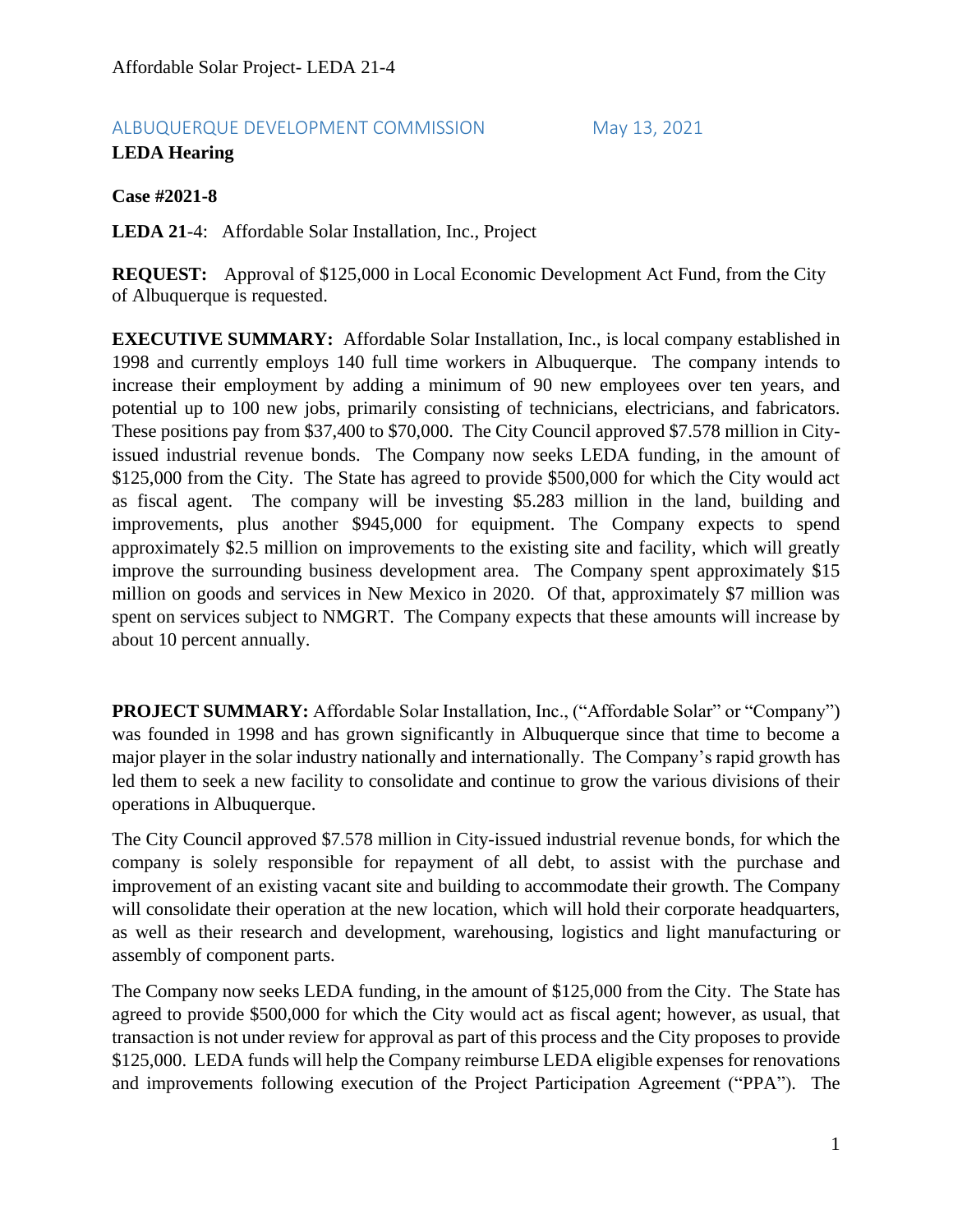Company will need to hire 90 additional employees for a total employee count of 230 and compile enough LEDA Eligible Expenses For the full payment of City funds.

Affordable Solar has been recognized as one of the "Best Places to Work" in Albuquerque, and with more than 140 existing employees, they intend to increase their employment by adding 90 new employees over ten years, and potential additional new jobs to 100 primarily technicians, electricians, and fabricators. These positions pay from \$37,400 to \$70,000. The remaining administrative, project management, superintendent and other positions salaries range from \$55,000 to \$130,000, and all of them come with a robust benefits package. In 2020, for the Fastest Growing Companies ranked by Albuquerque Business First, Affordable Solar was #1 for Large Companies. For New Mexico Technology "Flying 40" 2020 Awardees, Affordable Solar ranked #2 in the Top 10 for Total Revenue and #8 for Top 10 Revenue Growth for Companies greater than \$10 Million. The company anticipates revenues of \$200 million in 2021.

Affordable Solar is looking to purchase an existing 3.522-acre site which already contains a noteworthy building of nearly 30,000 square feet at 3900 Singer Boulevard NE. The building originally was designed as an attractive curved green glass facility, which operated as a customer service center for different tenants for many years. Unfortunately, it has been vacant for approximately four years. The Company expects to spend approximately \$2.5 million on improvements to the existing site and facility, which will greatly improve the surrounding business development area.

Affordable Solar has consistently invested in new research and development to keep their Albuquerque-based company in front of the latest technology and knowledge, particularly in the large solar array field, and has broadened their services in the solar industry across 12 states to date. Their goal is to accelerate the development of a clean, safe, innovative technology that has the potential to transform the energy landscape nationally and internationally. The Company plans for nearly 80 percent of their sales to be for out of state customers. The Company has a patentpending foundation and wiring chassis solution that enables efficient, consistent deployment and installation of large-scale battery energy storage products.

The Company states that their intellectual property creates a consistent advantage that is leveraged to allow for a robust renewable energy workforce, focused in Albuquerque. The plan is for the new Albuquerque facility to house the component fabrication as well as their corporate headquarters. Their primary business is in the large-scale utility projects, for which they provide Engineering, Procurement, and Construction (EPC). Their second largest business division is in the Battery, Energy Storage System (BESS) business, where they have no competition in the state, and very limited competition nationally. They have developed products and methods designed to reduce cost and allow for rapid deployment of solar and energy storage projects in response to national renewable energy developments.

The goals of the Affordable Solar Consolidation and Expansion project are to further create and foster economic growth in the State of New Mexico. One of the primary project goals is to create new economic-base jobs in the community and to create job growth opportunities for existing staff. They state that their "overarching goal is to continue to be at the forefront of the renewable energy industry both inside and outside of New Mexico. "We want to create a sustainable future for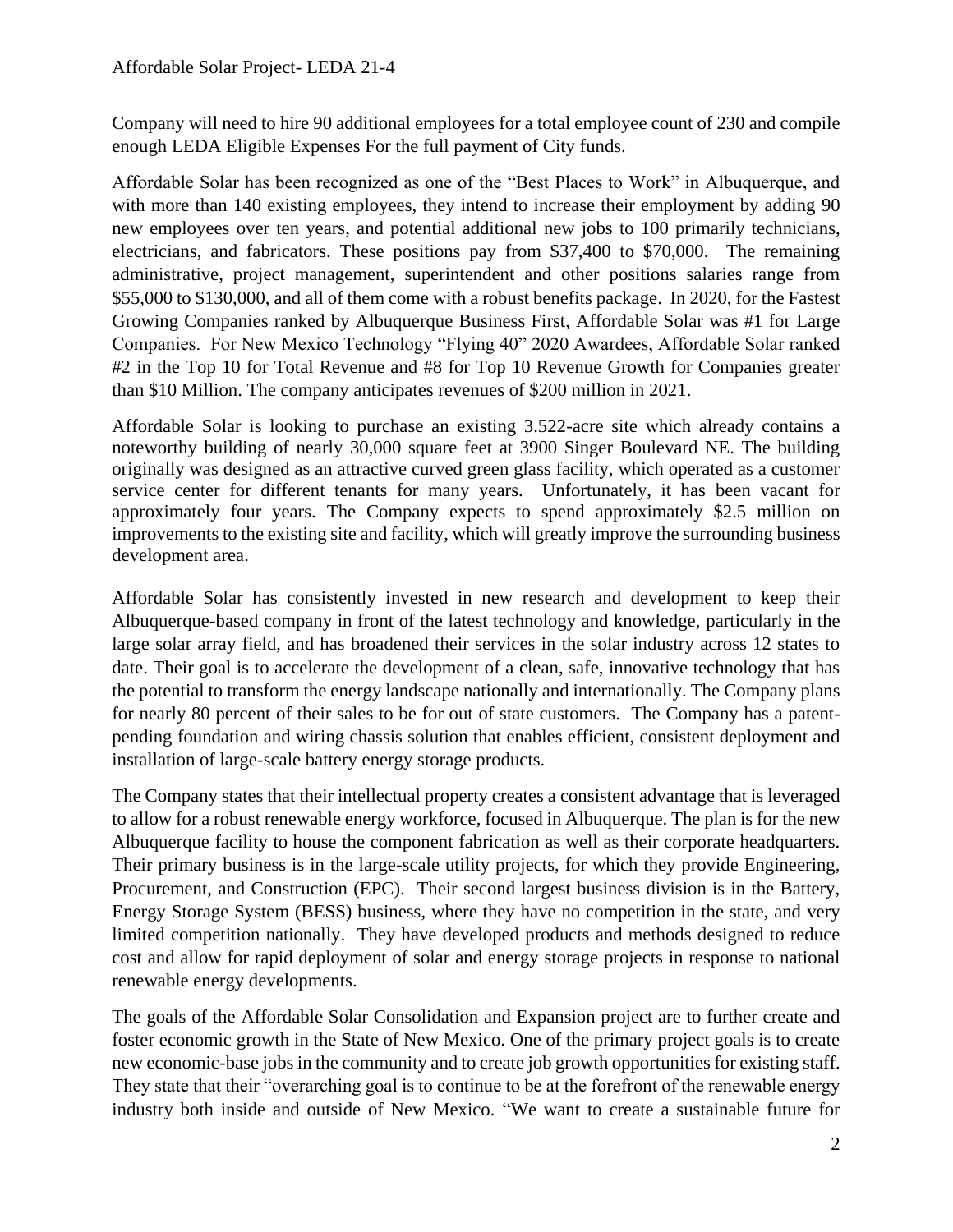generations to come and we want to employ likeminded individuals that are committed to making a difference in their communities and beyond."

The State of New Mexico and its local governments are empowered to offer discretionary incentives to companies that support economic development projects that foster, promote, and enhance local economic development efforts. According to State statute, qualifying entities for these projects include:

**"A corporation, limited liability company, partnership, joint venture, syndicate, association or other person that is one or a combination of two (2) or more of the following:**

- **(1) An industry for the manufacturing, processing, or assembling of any agricultural or manufactured products;**
- **(2) A business in which all or part of the activities of the business involves the supplying of services to the general public or to the governmental agencies or to a specific industry or customer, but, other than as provided in subsection (5) of this definition, not including businesses primarily engaged in the sales of goods or commodities at retail;"**

The LEDA application, as shown in Exhibit 1, provides details of the project and the number and types of jobs to be created.

Exhibit 2 delineates the required Project Participation Agreement ("PPA") between Affordable Solar and the City. The PPA is summarized in Section V, below.

This project includes a fiscal impact analysis provided to the City from the New Mexico Economic Development Department, utilizing the IMPACT DataSource economic impact model. The fiscal impact determination of the project is derived from information the Company provided. The analysis shows that the Company will be making a substantive contribution to the community and that the City could realize net present value of \$8.6 million in taxes from the direct and indirect spending associated with this project over the next 10 years.

# **FINDINGS:**

1. LEDA 21-4 is a qualified project as defined by the State's Local Economic Development Act and the City's enabling legislation (F/S O-04-10); and

2. LEDA 21-4 would make positive substantive contributions to the local economy and community by maintaining a minimum of 140 employee headcount in year one and 230 employee headcount by year ten; and

3. Subject to the development of a proposed Letter of Credit or other acceptable security documents, LEDA 21-4 would comply with the adopted City plans and policies, and meet community economic development priorities and objectives, including remaining in operation for ten years; and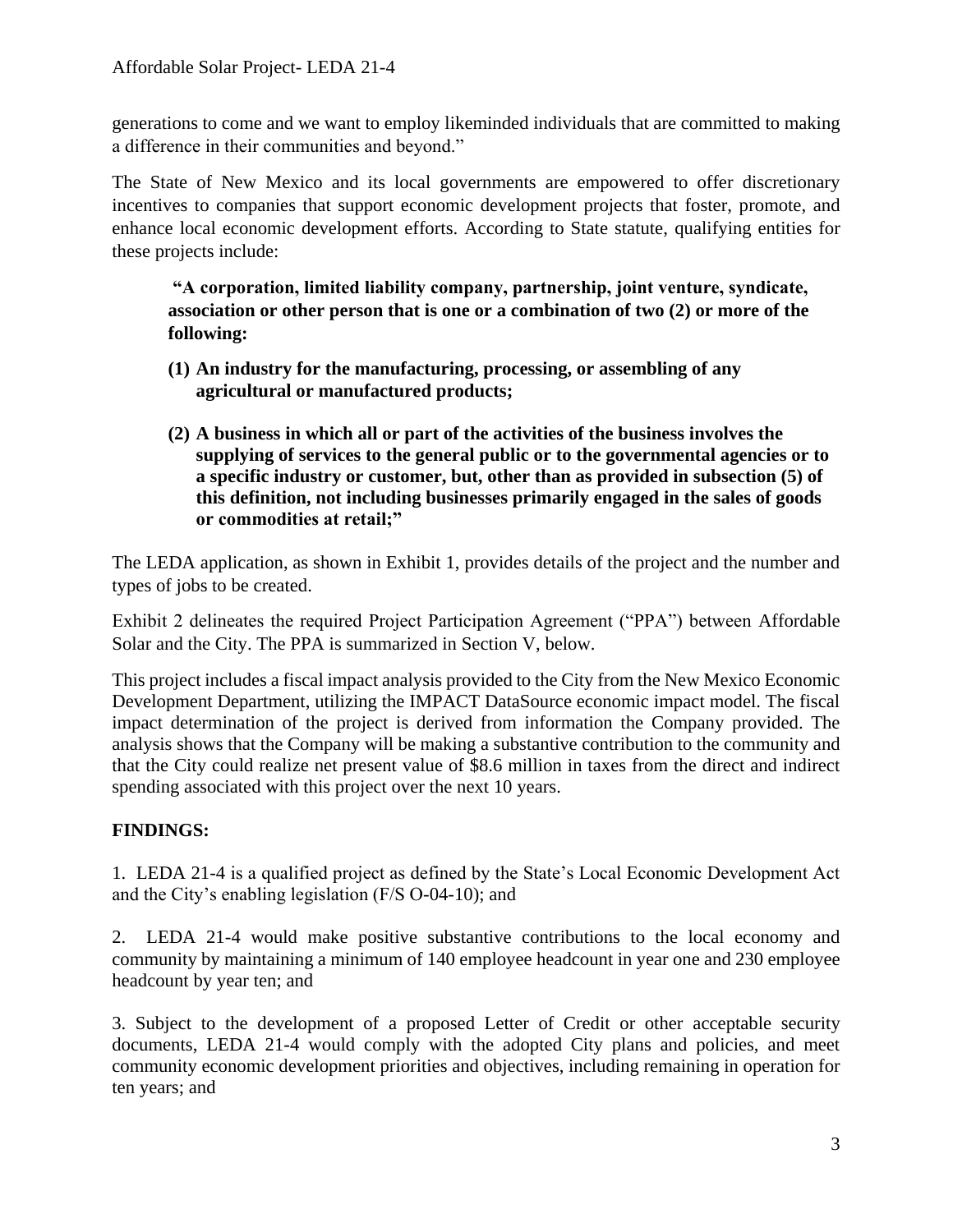4. Subject to the development of a proposed Letter of Credit or other acceptable security documents, LEDA 21-4 would adequately meet the evaluation criteria established by the City for Local Economic Development Act projects, including the requirement that the City recoup the value of its investment within 10 years.

**PROJECT ANALYSIS:** The project, as proposed in the project application, will be analyzed in accordance with the City's LEDA project evaluation criteria.

# **I. PROJECT ELIGIBILITY**

1. QUALIFYING ENTITY

The City's enabling legislation (F/S O-04-10), as well as the State Local Economic Development Act, establishes a definition for a "Qualifying Entity" eligible for LEDA funding assistance. Affordable Solar qualifies under the Act and the Ordinance by meeting the following definition:

**As stated in the Summary, qualifying entities for these projects include:**

**A corporation, limited liability company, partnership, joint venture, syndicate, association or other person that is one or a combination of two (2) or more of the following:**

- **(1) An industry for the manufacturing, processing, or assembling of any agricultural or manufactured products;**
- **(2) A business in which all or part of the activities of the business involves the supplying of services to the general public or to the governmental agencies or to a specific industry or customer, but, other than as provided in subsection (5) of this definition, not including businesses primarily engaged in the sales of goods or commodities at retail;**

# 2. ECONOMIC DEVELOPMENT POLICIES AND OBJECTIVES

The City's enabling legislation also states that applications for LEDA assistance, which meet the policies and objectives of the City's community economic development plans, shall receive priority. Affordable Solar qualifies as the type of project that meets the City's identified economic development priorities under (F/S O-04-10) in the following categories:

- **(1) Private companies seeking to build, expand, or relocate facilities;**
- **(2) Manufacturing firms (including intellectual property such as computer software);**

# **II. LAND USE, PLAN AND DESIGN ELEMENTS**

1. PLAN & ZONING: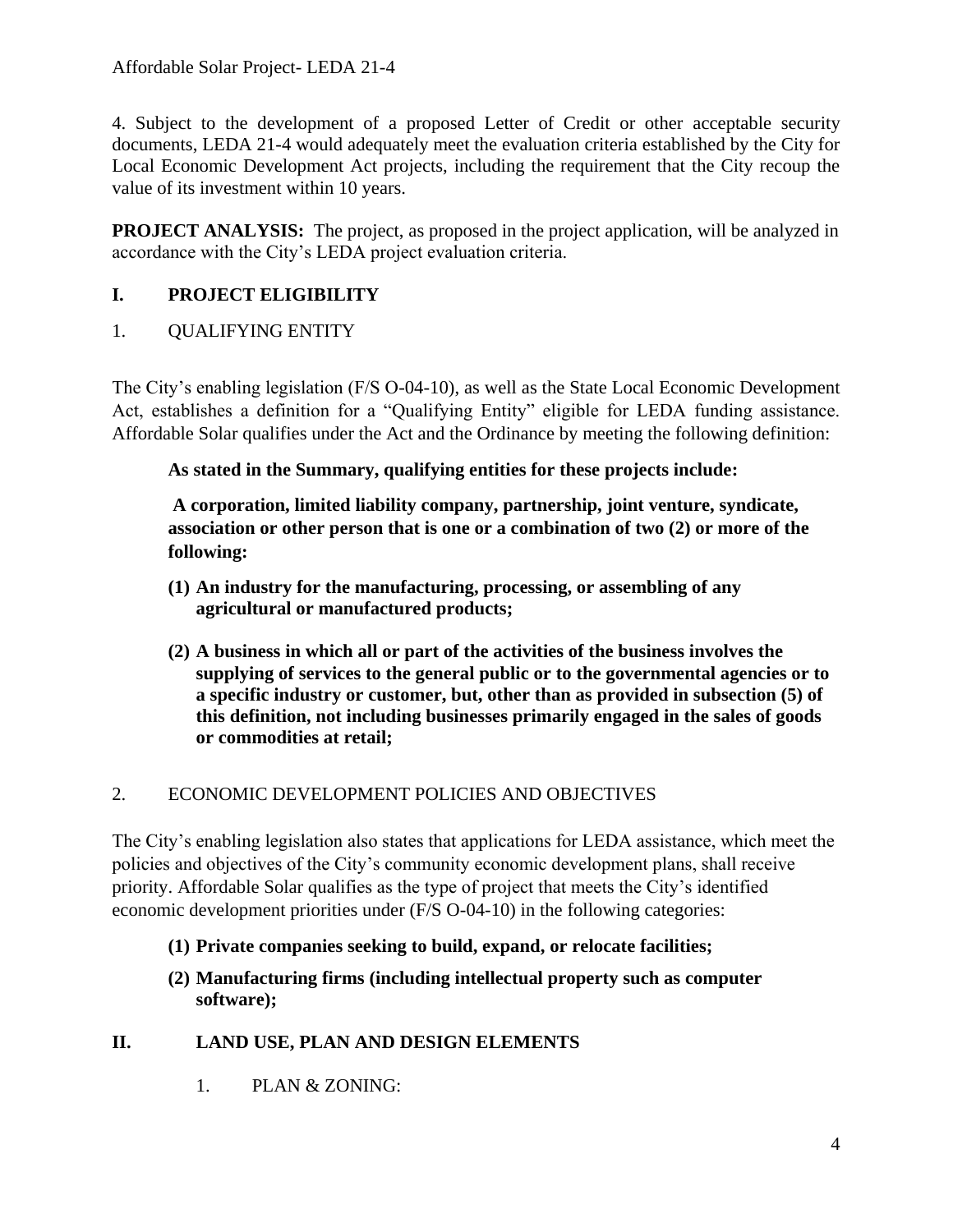### Legal Description

The proposed project is located at 3900 Singer Blvd., NE, Albuquerque, Lot 6-A-1 of JEFFERSON COMMONS II, as the same is shown and designated on the Plat entitled, "Correction Plat of Lots 6-A-1, 6-A-2, 6-A-3 and 6-A-4, Jefferson Commons II, Elena Gallegos Grant Projected Section 35, Township 11 North, Range 3 East, N.M.P.M., Albuquerque, Bernalillo County, New Mexico, January 2020", filed in the office of the County Clerk of Bernalillo County, New Mexico on September 21, 2020 in Plat Book 2020C, Page 92, re-recorded October 6, 2020 in Plat Book 2020C, Page 96 as Document No. 2020097853.

## Prevailing Site Conditions

The company will be buying a pre-constructed building and its site, which will be modified to accommodate the change in uses, employee growth, and business development expansion plans. The project site originally was developed to be multi-use with the main building (now under consideration), built by a developer with the assistance of the City and economic development partners. It was an attractive curved green-glass office building distinctive in the surrounding area of predominantly square and rectangular stucco and steel buildings. In more recent times, unfortunately, the facility has been vacant. Although vacant for the past four (4) years, this site was developed as office space with a dock high door and a receiving room. It operated for many years as a customer service center for America On-Line (AOL) and then T-Mobile, when AOL was acquired. The project parcel was recently created with a replat that separated the subject building from other buildings that used to be on one large parcel. The company will be investing \$5.283 million in the land, building and \$2.5 million in building improvements, plus another \$945,000 for equipment.

#### Present Assessed Value

Presently there is no assessed value for the site, since the County Assessor just recently completed a review of the site due to the replanting, and new values would not be assigned until next January 1, 2022. The purchase price for the site and building is \$6,033,000.

## Present and Proposed Zoning

The site has been re-platted, and the zoning designation just recently received under the new IDO is NR-BP (Non-Residential/ Business Park). Permissive uses include office, warehousing, light manufacturing, and assembly. The project fits within the permitted uses.

#### 2. LAND USE/INFILL/DESIGN AND CONSERVATION:

The property is located in a development known as "Jefferson Commons". The whole surrounding area along the westside of I-25 out to the main North Diversion water channel is known as the I-25 or Jefferson Corridor and was designed to be developed for the community for mixed uses, with business/warehouse/office/manufacturing uses (along with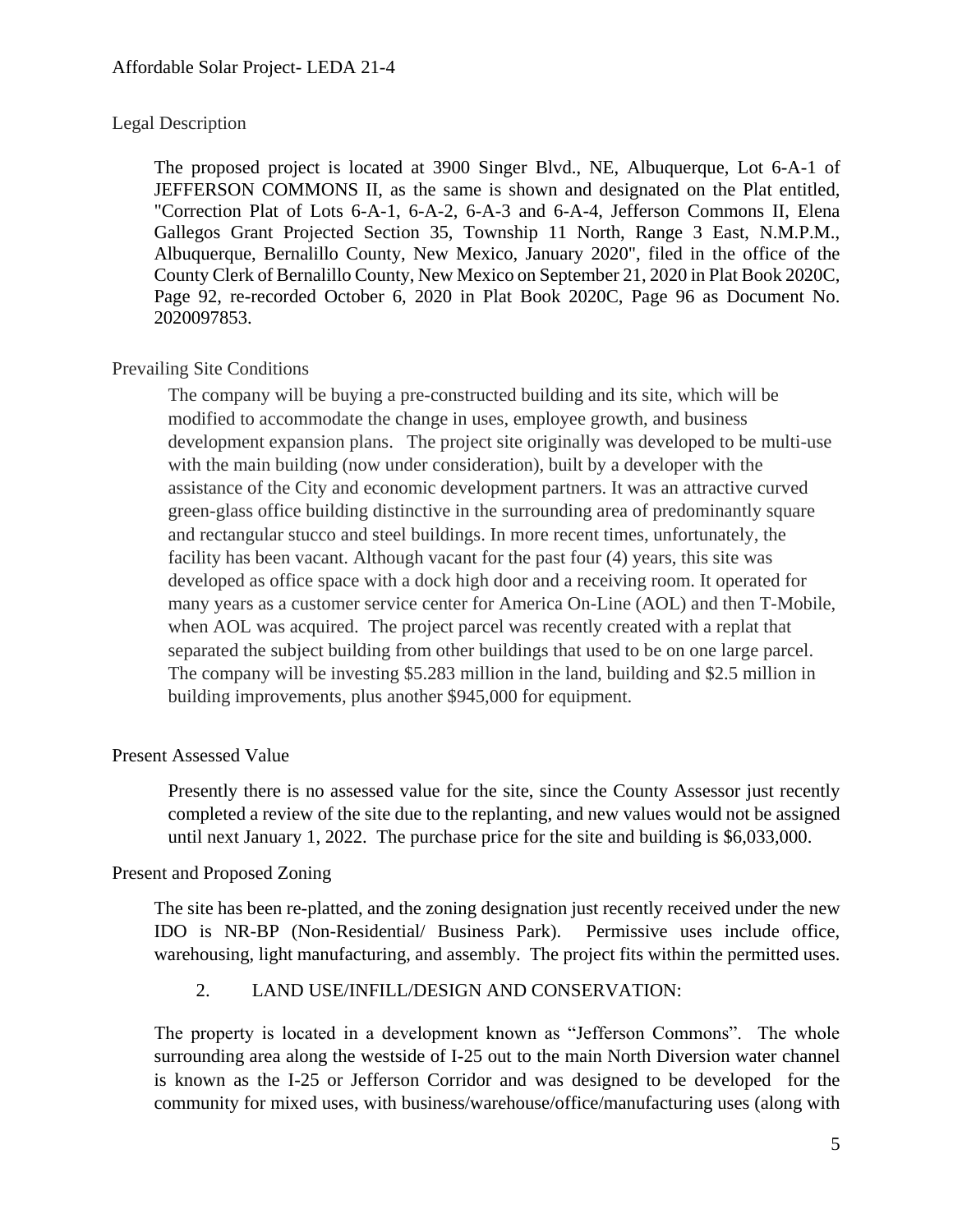an existing rock quarry and Cliff's Amusement Park). Over the years, and more adjacent to the visibility from I-25, other commercial uses such as car dealerships, movie theaters, restaurants and a former Albuquerque Waterpark also were developed.

While the company itself will not be generating alternative energy for the surrounding area, they do plan to lead by example and install roof-top solar as well allowing for electric vehicle parking spaces and charging stations. Low-flow toilets, energy efficient appliances, HVAC system, and new xeriscape landscaping will be included in the development. Affordable Solar intends to be a model employer and is participating in the Mayor's Energy Challenge and will purchase bus passes for employees and bicycle storage racks will be installed. Lockers and showers for employees are being reviewed in the design process.

As mentioned previously, the project site is an existing building located in an existing business park location, and is already in-fill. As noted in their application, the building has fallen into some disrepair due to the lack of use, yet it is in a highly visible location. The infusion of millions of dollars in purchasing, developing and improvements will greatly enhance the area.

Demolition: No major external demolition is planned.

Relocation: No individuals, families, or businesses will be displaced by the activities outlined in this plan.

The project also conforms to the City's Economic Development strategies:

Smart Recruitment, Retention, and Expansion – The Economic Development Department (EDD) is focused on recruiting companies from specific industries that build upon Albuquerque's existing assets. The EDD supports new enterprise creation, cluster development, and strategic attraction and recruitment of businesses that align with and complement existing strengths.

In addition, New Mexico municipal IRB legislation specifically identifies "projects" as land, buildings, equipment and improvements that are suitable for use by any of the following:

A. any commercial enterprise in storing, warehousing, distributing or selling products of agriculture, mining or industry but does not include facilities designed for the sale of goods or commodities at retail or distribution to the public of electricity, gas, water or telephone or other services commonly classified as public utilities.

The company has stated that in addition to the information provided in **I. Area Enhancement**, this location will serve as the Company's home office for all current and future employees. The growing number of staff will frequently patron local food establishments, entertainment and supply-based businesses. Having an office in a centralized location, will allow employees, and they will be encouraged, to ride bicycles to work and utilize nearby public transportation which is readily available. The company intends to buy bus pass passes for their employees. As mentioned, the company is striving to be the employer of choice in Albuquerque and a good office environment is instrumental. The Company will pursue any viable and economically feasible means to support this effort which, in turn, would be a win-win situation for both the Company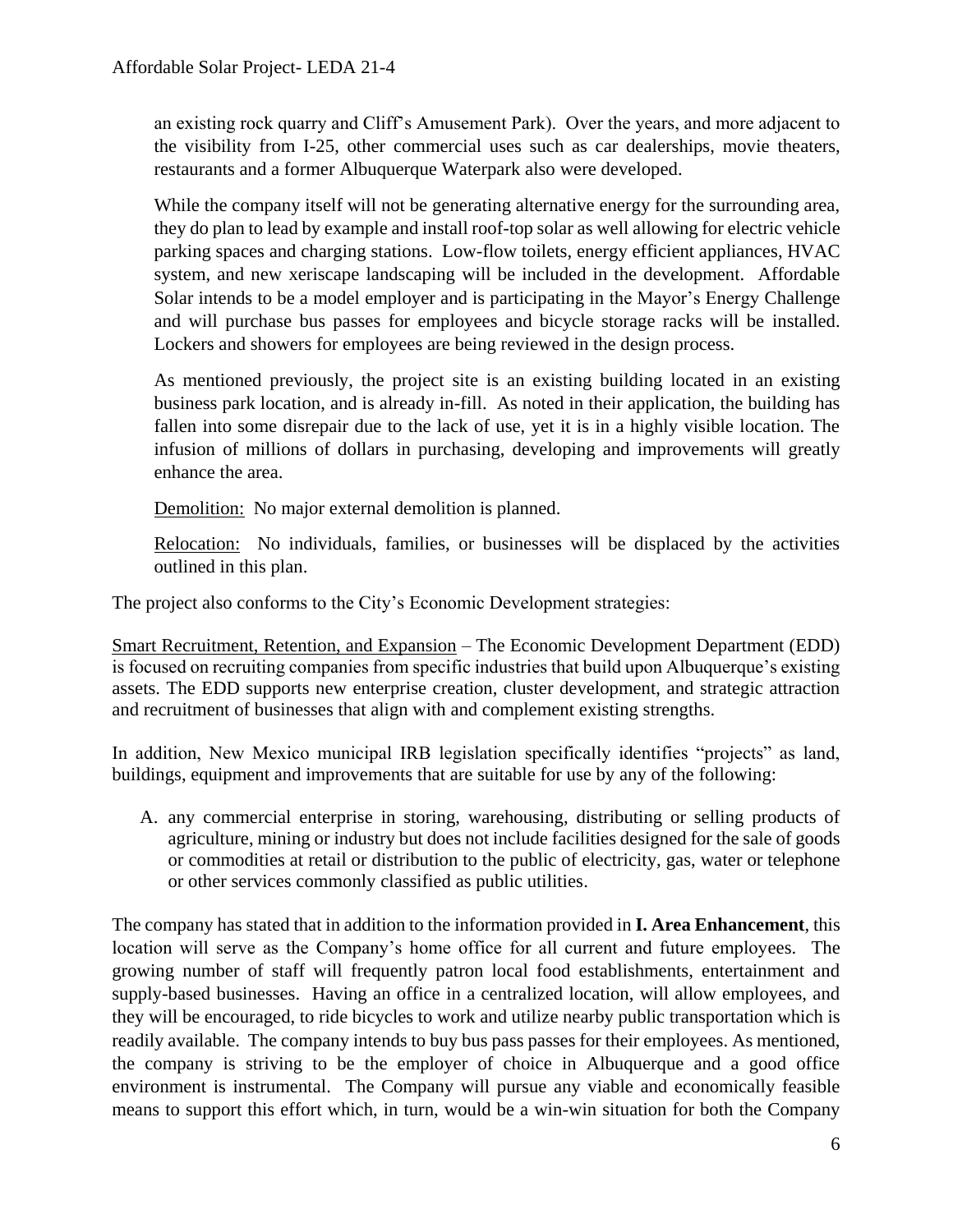and the City. Additionally, with their expanded home office, the Company expects increased levels of out-of-state visitors. Within the next few years, they expect 150 visitors per year, remaining in the area for an average of three (3) days.

## Infrastructure

- A. It is an existing in-fill development project, as discussed above. The existing office building will be rehabilitated and it has no historic properties/elements.
- B. Although the building has been vacant for four years, it was initially developed to accommodate the kind of employee and business uses projected by the Company.
- C. Affordable Solar is currently not planning on making any significant changes, and no major changes have been identified as needed.



## **III. ECONOMIC BENEFITS**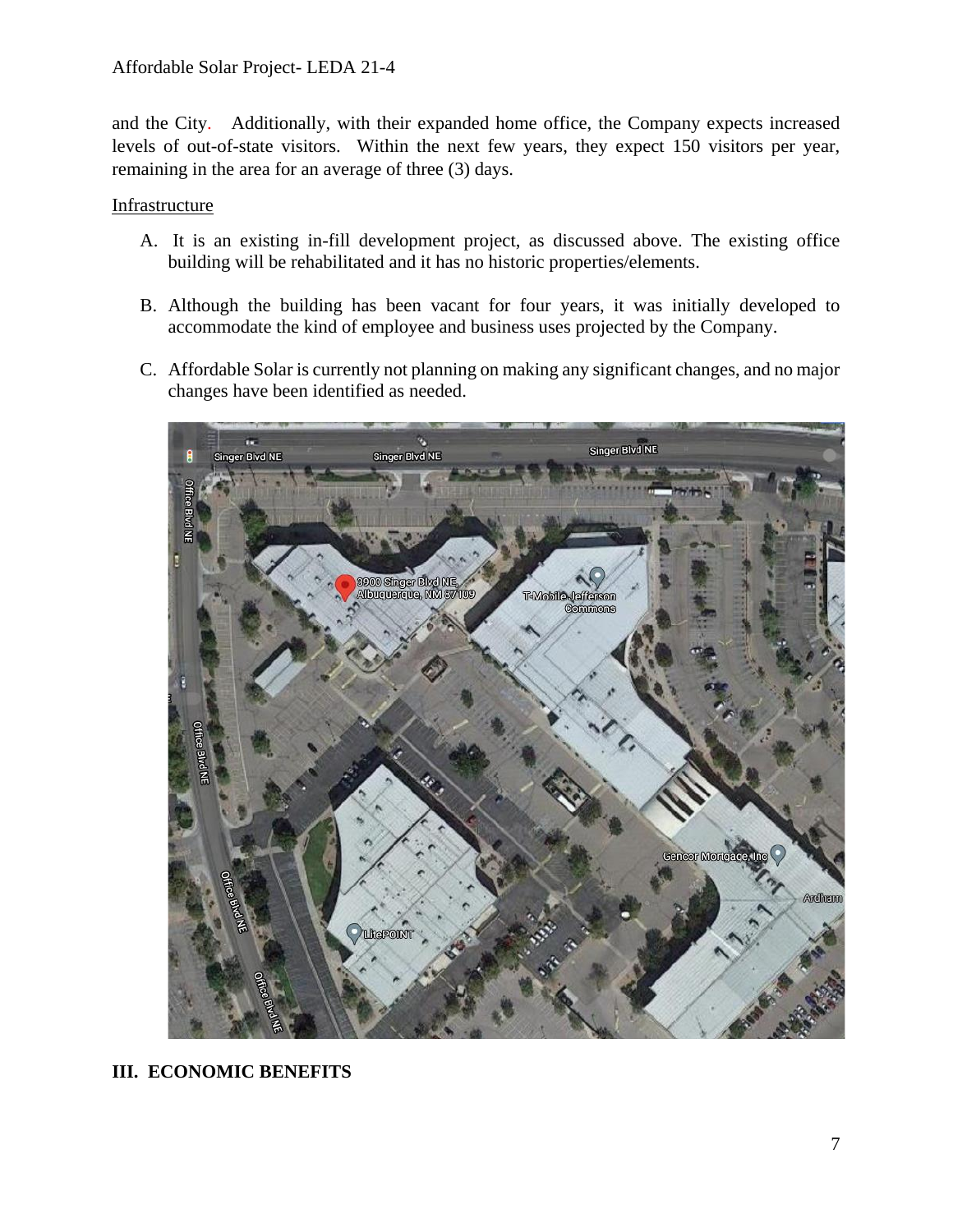This project will have numerous positive economic benefits across the community and the state. First, the community will be retaining and expanding a valued Albuquerque employer that does well for its employees, customers, suppliers, the community and the tax base. In addition to the 140 employees they had at the end of 2020, they will be adding another 70 by January 31, 2026 and potentially another 20 by January 31, 2031. And their payroll is expected to increase up to approximately \$12,578,621. Total purchases made in New Mexico last year were about \$15,000,000 in goods and services, with about half of that subject to NM Gross Receipts Tax.

## **COMPETITION**

Established in 1998, Affordable Solar is the largest and most experienced solar and Battery Energy Storage System (BESS) Engineering, Procurement and Construction (EPC) contractor based in New Mexico by a wide margin. According to Greentech Media's US market data, Affordable Solar was responsible for approximately 60% of the solar capacity deployed in NM in 2018.

The Company has stated that "Affordable Solar Installation, Inc. does not have a true competitor in the City for our primary business, which is as an Engineering, Procurement and Construction (EPC) service provider for large-scale Utility projects. Our second largest division is in the Battery Energy Storage System (BESS) installation business, where there is no competition in the City or the State and very limited competition at the National level. Our Light Commercial Business has very limited local competition, if any. There is local competition in the Residential Business, but this will make up less than 5% of our revenue for 2021."

## E. Effect on Existing Industry and Commerce during and after Construction

The Company has stated that the expansion will allow them to continue to grow and innovate in Albuquerque. As referenced above, they have a patent pending design that streamlines and simplifies the installation of batteries used for energy storage. The Company plans to continue to innovate and to fabricate, assemble and integrate equipment at the new facility. It is important to note that work is presently done in the field, out of the State, less efficiently and at a higher cost.

The salaries for the jobs should meet or exceed the average for similar positions within the community. In a review of positions from the NM Dept. of Labor, it appears that the salaries for the jobs profiled are comparable for similar positions within the community.

1. Net new jobs and employee ramp over the next ten years are as follows:

| Year | <b>Cumulative Full</b> | Min Job        | Payroll      | <b>Job Determination Period</b> |         |
|------|------------------------|----------------|--------------|---------------------------------|---------|
|      | Time Job               | (90% of target |              |                                 |         |
|      | <b>Creation Target</b> | new jobs)      |              |                                 |         |
|      | 140+10=150             | $140+9=149$    | \$9,339,079  | Ordinance                       | 1/31/22 |
|      |                        |                |              | Date                            |         |
|      | 150+25=175             | $149+22=171$   | \$11,216,155 | 01/01/22                        | 1/31/23 |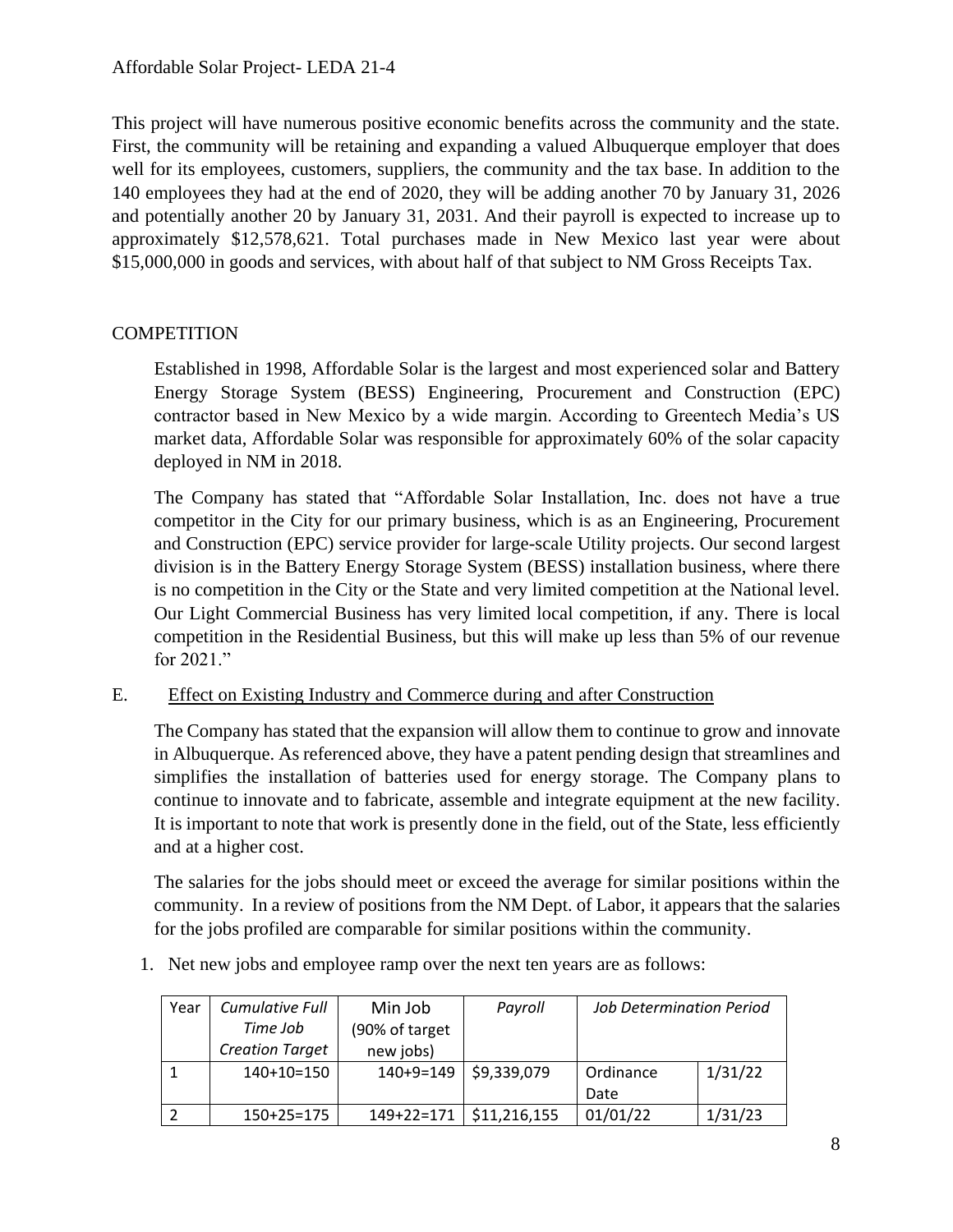# Affordable Solar Project- LEDA 21-4

| 3  | 175+15=190   | 171+13=184      | \$12,507,364 | 01/01/23 | 1/31/24 |
|----|--------------|-----------------|--------------|----------|---------|
| 4  | 190+10=200   | $184 + 9 = 193$ | \$13,510,768 | 01/01/24 | 1/31/25 |
| 5  | $200+10=210$ | $193+9=202$     | \$14,556,527 | 01/01/25 | 1/31/26 |
| 6  | $210+5=215$  | $202+4=206$     | \$15,283,285 | 01/01/26 | 1/31/27 |
| 7  | $215+5=220$  | $206+4=210$     | \$16,037,282 | 01/01/27 | 1/31/28 |
| 8  | $220+5=225$  | $210+4=214$     | \$16,819,424 | 01/01/28 | 1/31/29 |
| 9  | $225+5=230$  | $214 + 4 = 218$ | \$17,630,650 | 01/01/29 | 1/31/30 |
| 10 | $230+5=235$  | $218+4=222$     | \$18,471,926 | 01/01/30 | 1/31/31 |

## 2. Salary rates for each of the positions

| Job                                 | No. of net     | <b>Average Salary</b>  | <b>Salary Total</b> |
|-------------------------------------|----------------|------------------------|---------------------|
|                                     | new jobs       | (or hourly equivalent) |                     |
| Fabricator                          | 9              | \$46,707               | \$420,367           |
| Project Manager                     | 6              | \$124,886              | \$749,318           |
| Energy<br>Developer                 | 3              | \$124,886              | \$374,659           |
| Logistics<br>Coordinator            | 3              | \$68,687               | \$206,062           |
| Engineer                            | 5              | \$124,886              | \$624,431           |
| Foreman                             | 6              | \$81,176               | \$487,057           |
| Technician                          | 33             | \$49,355               | \$1,628,717         |
| Electrician                         | 8              | \$87,420               | \$699,363           |
| <b>Assistant Project</b><br>Manager | $\overline{a}$ | \$81,176               | \$324,704           |
| Superintendent                      | 4              | \$106,153              | \$424,613           |
| Estimator                           | $\overline{2}$ | \$106,153              | \$212,307           |
| Administration                      | 8              | \$68,687               | \$549,500           |
| Management                          | 4              | \$162,352              | \$649,409           |
| Total                               | 95             | \$77,374               | \$7,350,508         |

3. Number of people occupying each of the positions over the ramp schedule.

| Year | New Payroll | Cumulative net new<br>payroll |
|------|-------------|-------------------------------|
| 2021 | \$641,400   | \$641,400                     |
| 2022 | \$1,603,500 | \$2,244,900                   |
| 2023 | \$962,100   | \$3,476,350                   |
| 2024 | \$641,400   | \$4,166,834                   |
| 2025 | \$641,400   | \$4,955,899                   |
| 2026 | \$702,016   | \$5,300,964                   |
| 2027 | \$719,567   | \$5,660,185                   |
| 2028 | \$424,836   | \$5,660,185                   |
| 2029 | \$314,445   | \$6,226,526                   |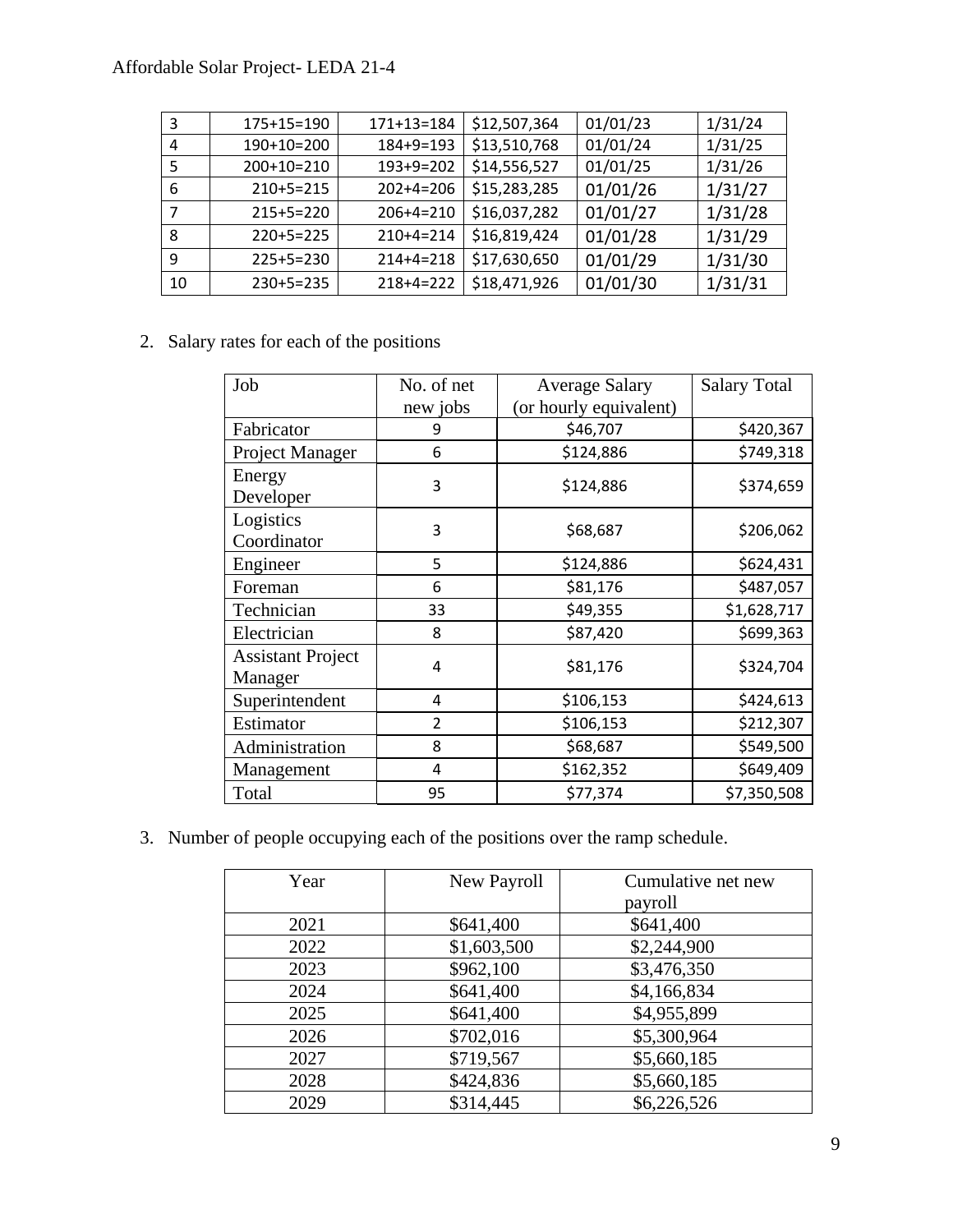## Affordable Solar Project- LEDA 21-4

| 2030 | \$314,445 | \$6,696,635 |
|------|-----------|-------------|
| 2031 | \$486,457 | \$7,350,508 |

- 4. Estimated net new payroll \$4,489,800 annually
- 5. Confirmation the company pays at least 50% of the employee's health insurance premium - Confirmed

| Year | <b>Jobs Added</b> | Total net new jobs |
|------|-------------------|--------------------|
| 2021 | 10                | 10                 |
| 2022 | 25                | 35                 |
| 2023 | 15                | 50                 |
| 2024 | 10                | 60                 |
| 2025 | 10                | 70                 |
| 2026 | 5                 | 75                 |
| 2027 | 5                 | 80                 |
| 2028 | 5                 | 85                 |
| 2029 | 5                 | 90                 |
| 2030 | 5                 | 95                 |
| 2031 | 5                 | $100*$             |

\* Minimum required jobs will be 90% of target new jobs at 90 employee headcounts.

1) What percentage of the permanent new jobs is expected to be filled by current Albuquerque area residents, as opposed to people relocated from elsewhere?

At least 90%

2) Will jobs benefit low- and moderate-income residents?

Yes

3) Will the jobs meet or exceed median wages for the industry within the community? Yes

4) Will the jobs match skills of current city residents?

Yes

5) Will new employees be trained to fill the positions?

Yes. Affordable Solar worked with Central New Mexico Community College throughout 2020. This resulted in Affordable Solar having the only State Approved Solar Apprenticeship program.

6) What stated advancement opportunities are there?

Affordable Solar strongly believes in promoting from within. We have a history of mentoring and helping our employees to advance their careers. We have examples of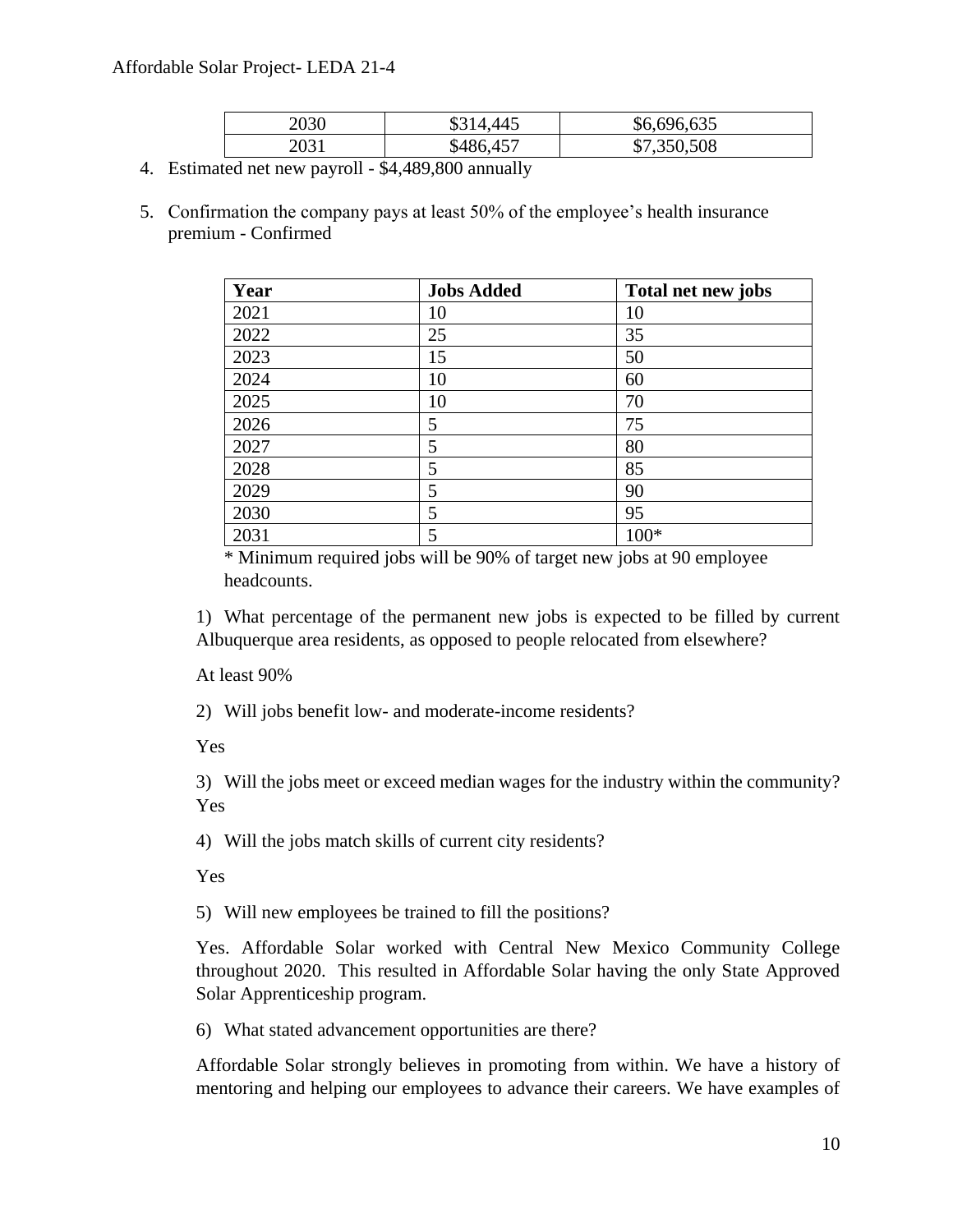employees that started as interns that are now in upper management positions. We will continue to foster the growth and advancement of our employees during this project.

7) Will "Job Training Incentive Program" or other job training programs be used?

Yes, Affordable Solar also utilizes the Job Training Incentive Program.

8) Will at least 50% of health insurance premiums be covered for employees?

Yes

## N. Corporate Citizenship Policy/Plan

List any company policies/plans regarding the promotion of donations and volunteerism policy.

Affordable Solar's ownership has always placed a high priority on community service. A long-standing company policy is paid-time off for employees to volunteer for a Non-Profit 501c(3) company or a qualified service project of their choice. With regards to a groupcoordinated effort, one organization to highlight is the Roadrunner Food Bank (RRFB). In addition to ownership being on the Board of RRFB, Affordable Solar coordinated a targeted campaign whereby employees were enlisted to reach out to frequently utilized vendors for monetary donations and/or encourage a company-sponsored food drive.

## LOCAL PURCHASES

The Company spent approximately \$15 million on goods and services in New Mexico in 2020. Of that, approximately \$7 million was spent on services subject to NMGRT. The Company expects that the amounts will increase by about 10 percent annually.

The impact on existing industry and commerce after construction is anticipated to be favorable.

The building has been vacant for a number of years, and the addition of not only an existing workforce of 140, but also of 70 new employees by 2026 and potentially a total of another 20 over the next ten years will bring a large influx of people to support local surrounding businesses and restaurants.

Most importantly, this building has been vacant for four years and is showing signs of disrepair. Affordable Solar will be renovating and rejuvenating an existing building in a high-profile area of Albuquerque. Façade improvements will include repaint and re-stucco, expanded lighting, and general maintenance updates. As a renewable energy company, they will set an example for other businesses by installing roof-top solar as well as electric vehicle charging stations. The proposed operations are not expected to generate any notable air, noise, or waste pollution.

The Company has stated that in addition to the information provided in **I. Area Enhancement**, this location will serve as the Company's home headquarters office for all current and future employees. The growing number of staff will frequently patron local food establishments, entertainment and supply-based businesses. Having an office in a centralized location, will allow employees, and they will be encouraged, to ride bicycles to work and utilize nearby public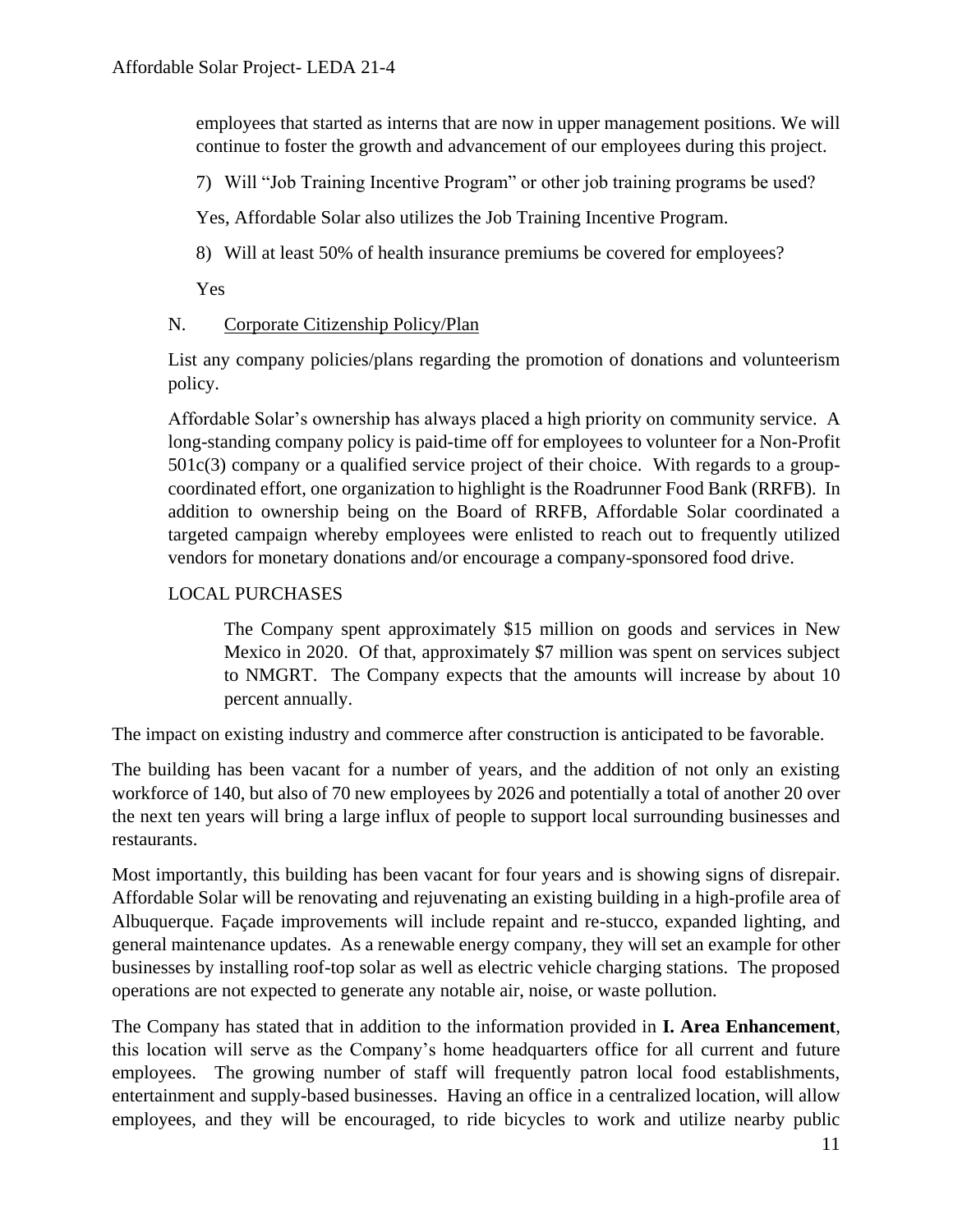transportation which is readily available. The Company intends to buy bus pass passes for their employees. As mentioned, the Company is striving to be the employer of choice in Albuquerque and a good office environment is instrumental. The Company will pursue any viable and economically feasible means to support this effort which, in turn, would be a win-win situation for both the Company and the city. Additionally, with their expanded home office, the Company expects increased level of out-of-state visitors. Within the next few years, they expect 150 visitors per year, remaining in the area for an average of three (3) days.

## D. Competition

There are a number of companies which provide solar panel installation services in the Albuquerque area, however, none of them appear to be direct competitors for the types of products and services provided by the applicant. The application states: "Affordable Solar Installation, Inc. does not have a true competitor in the City for our primary business, which is as an Engineering, Procurement and Construction (EPC) for large-scale Utility projects. Our second largest division is in the Battery Energy Storage System (BESS) installation business, where there is no competition in the City or the State and very limited competition at the National level. Our Light Commercial Business has very limited local competition, if any. There is local competition in the Residential Business, but this will make up less than 5% of our revenue for 2021."

# **IV. PROJECT FEASIBILITY**

# 9. COST/ FEASIBILITY/ FINANCING:

Funding is subject to City Council approval. Affordable Solar intends to self-fund the improvements through their own working capital, and they are responsible for their own and the City's fees related to the LEDA applications and associated legal or other administrative fees, including the fiscal impact analysis. The company is utilizing industrial revenue bonds, for which they are solely responsible for payments, as well as other kinds of traditional lending.

## 10. DEVELOPER'S RECORD:

Affordable Solar was selected to be an Albuquerque Business First "Best Place to Work" finalist for 2019. "We're honored to awarded this title and it just goes to show how dedicated we are to our employees. It takes hard work to make people happy and the results of this survey show we work hard at keeping our employees happy. Our employees play a crucial role in us being the premiere Albuquerque-area solar installation company, serving all kinds of customers from public utilities to consumers."

Additional information is available on www.affordable-solar.com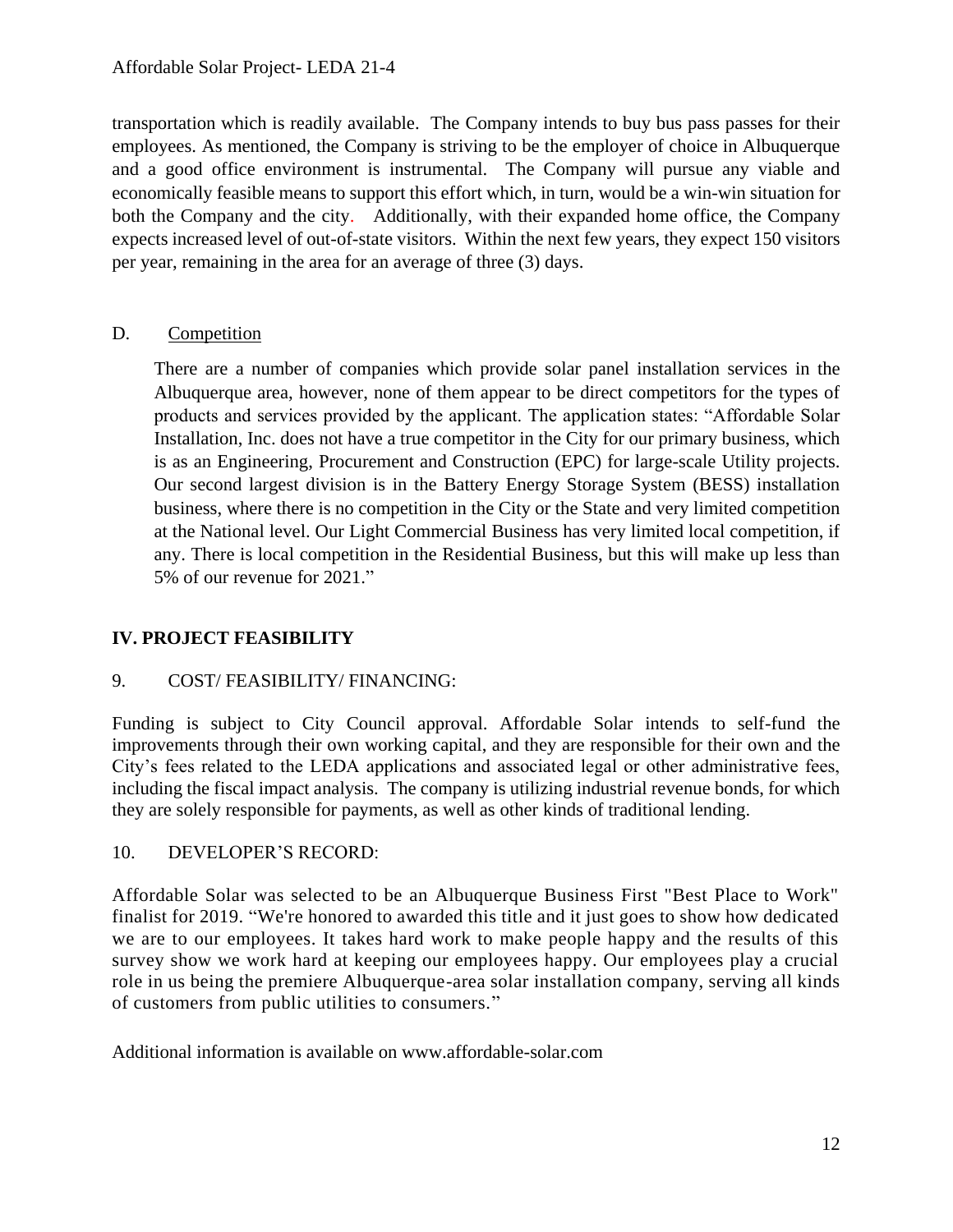## 11. EQUITY:

The project intends to use a combination of financing elements, including an SBA 504 loan, the proceeds from the industrial revenue bonds, LEDA funds and other sources. With a federal Small Business Administration (SBA) loan, the SBA backs forty percent of the loan, and the Company provides ten percent; traditional bank financing provides the other fifty percent.

## 12. MANAGEMENT:

The Company appears to have a strong, experienced management team.

The Company will self-manage the project during development utilizing a Project Team. The Project Team will include the following Affordable Solar Employees: Ryan Centerwall, CEO, Shawn Ricketts, CFO, Blake Richards, Director of Construction (GB98), and Sandy Barry will provide Project Management by serving as a liaison with other local, NM-licensed contractors who will be utilized based on their various areas of expertise. The Project Team will work closely with a, soon to be selected, local architect who will also attend the weekly meetings with the Project Team to ensure plans, budgets and timelines are being met. Affordable Solar is in possession of a New Mexico Commercial Contractor's License (EE98, EL01 & GB98).

Information of other Company senior personnel are included in the Application and at www.affordable-solar.com.

Based on the description given in the project plan, management appears to be qualified to manage the project. Based on financial information provided, the Company appears capable of managing and completing the Project.

## 13. FISCAL IMPACT ANALYSIS

This project includes a fiscal impact analysis provided to the City from the New Mexico Economic Development Department, utilizing the IMPACT DataSource economic impact model, as required given the project is a recipient of City funds. The analysis shows that the Company will start out in its first year with more than \$400,000 in positive fiscal impact and an overall positive fiscal impact of \$457,437 over the term of the bonds

The fiscal impact analysis demonstrates that the City will recoup the value of its investment within the ten-year LEDA requirement.

## **FINDINGS:**

1. LEDA 21-4 is a qualified project as defined by the State's Local Economic Development Act and the City's enabling legislation (F/S O-04-10); and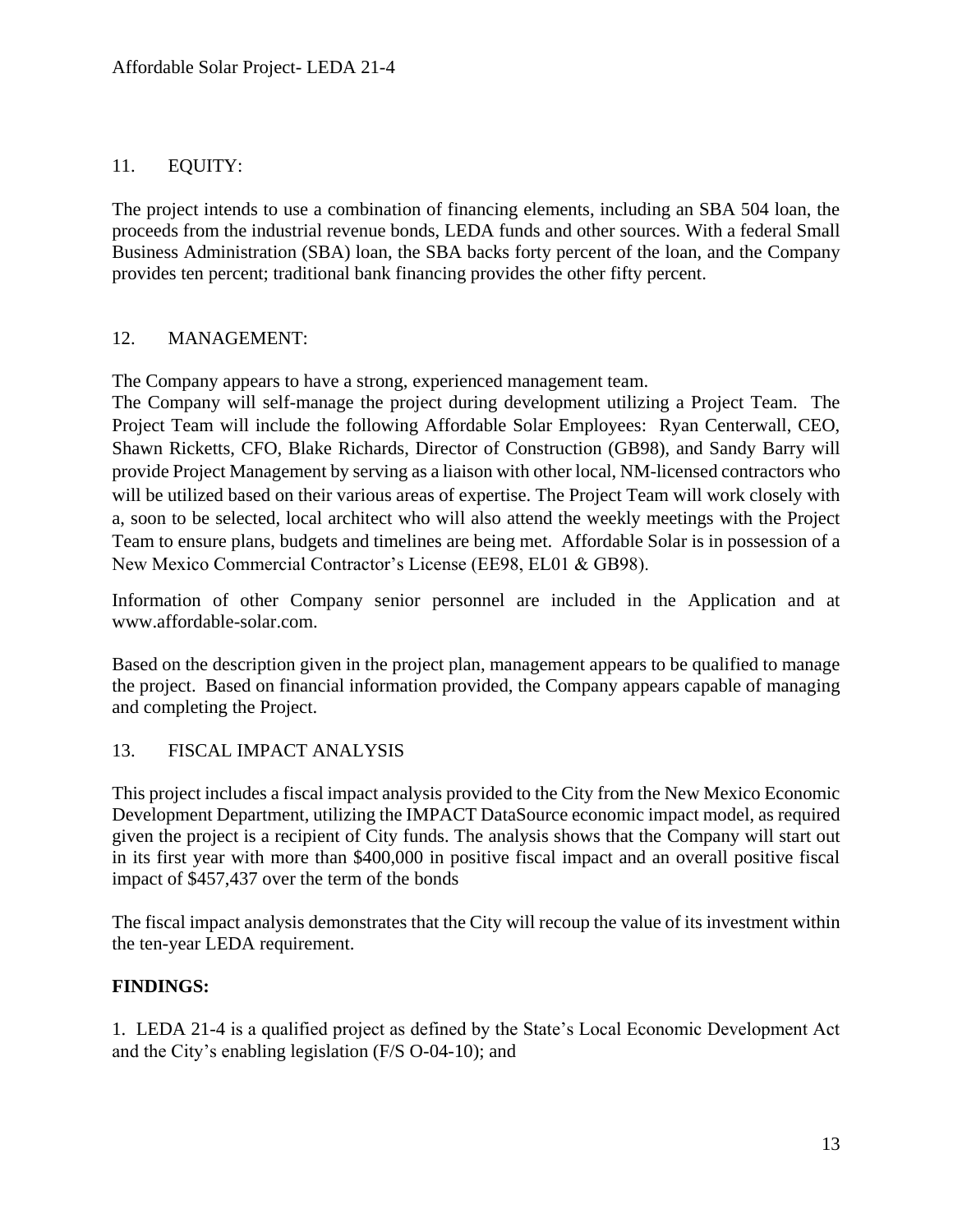2. LEDA 21-4 would make positive substantive contributions to the local economy and community by maintaining a minimum of 140 employee headcount in year one and 230 employee headcount in year ten; and

3. Subject to the development of a proposed Letter of Credit or other acceptable security documents, LEDA 21-4 would comply with the adopted City plans and policies, and meet community economic development priorities and objectives, including remaining in operation for ten years; and

4. Subject to the development of a proposed Letter of Credit or other acceptable security documents, LEDA 21-4 would adequately meet the evaluation criteria established by the City for Local Economic Development Act projects, including the requirement that the City recoup the value of its investment within ten years.

## **STAFF RECOMMENDATION:**

Recommended Motion: Based on the findings in the staff report, the ADC recommends to City Council approval for Case #2021-8 LEDA 21-4 Affordable Solar.

Damian Lara, Deputy Director Economic Development Department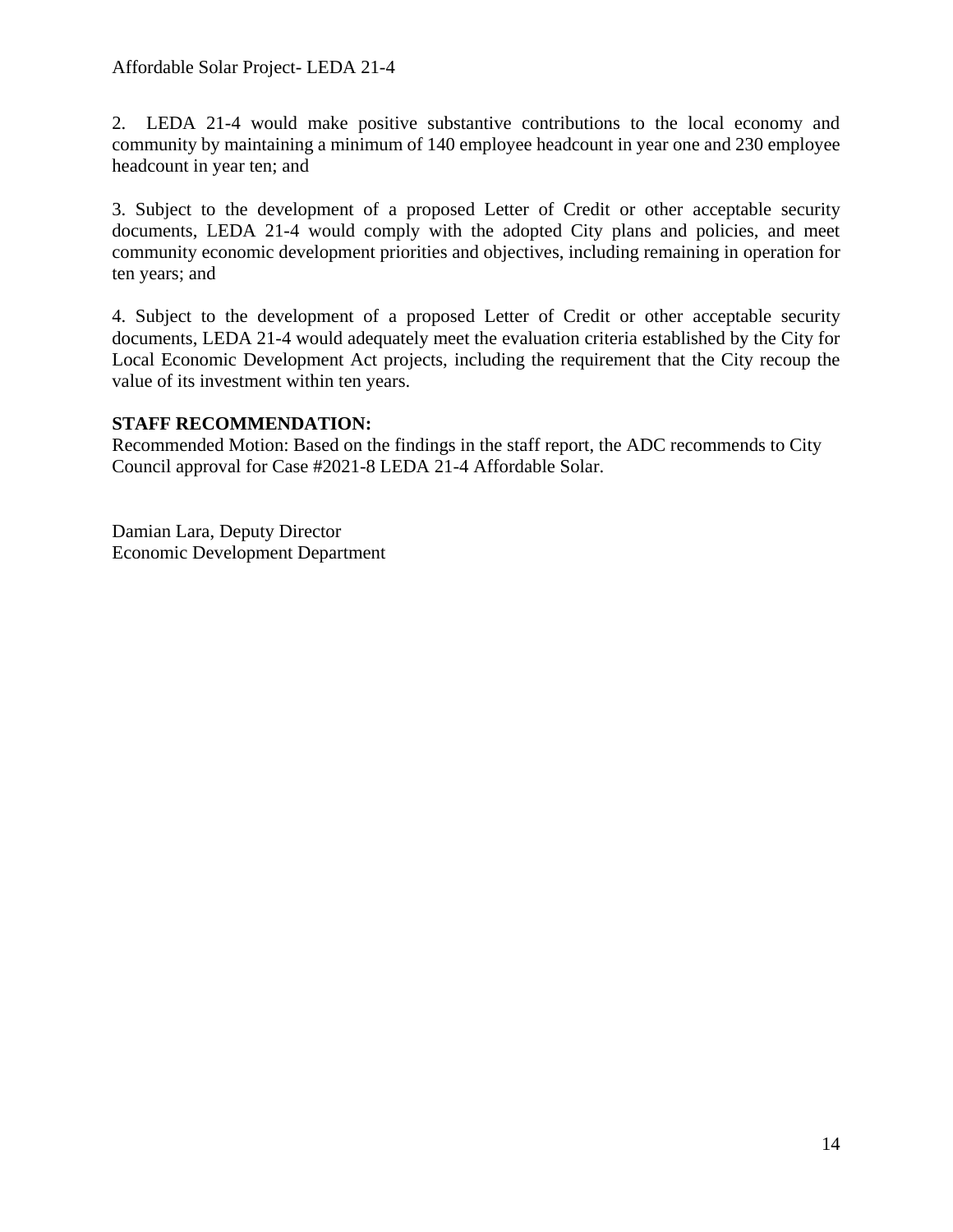# EXECUTIVE SUMMARY

# A REPORT OF THE ECONOMIC IMPACT OF ZIA ENERGY CONSOLIDATION IN ALBUQUERQUE, NM

April 16, 2021

Prepared by: Ryan Eustice New Mexico Economic Development Department Joseph Montoya Building 1100 S. St. Francis Drive Santa Fe, New Mexico 87505



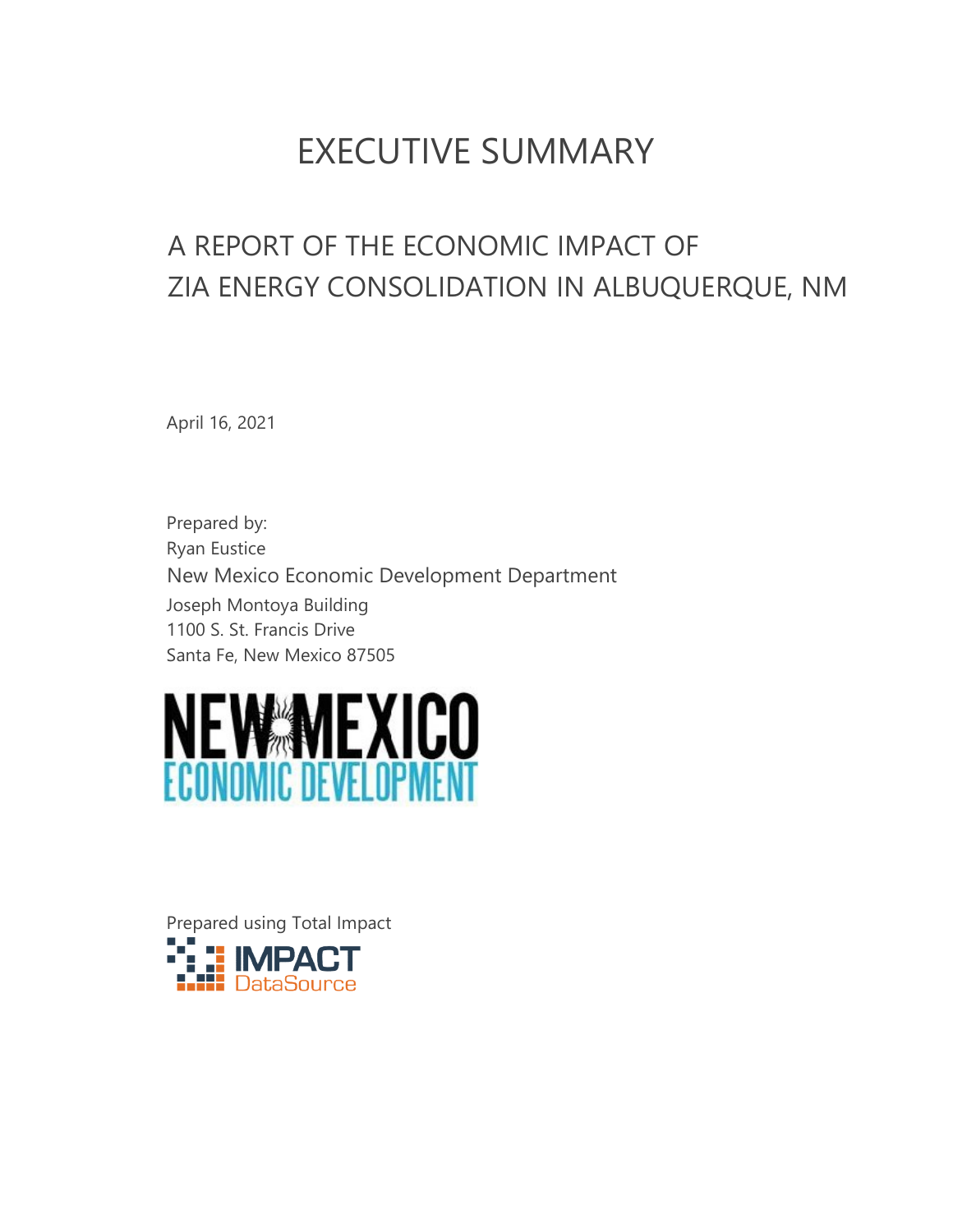# PURPOSE &

 $LIMITATIONS$  This report presents the results of an analysis undertaken by the New Mexico Economic Development Department using Total Impact, an economic and fiscal impact analysis tool developed and supported by the Austin, TX based economic consulting firm, Impact DataSource.

> The Total Impact model is a customized software program licensed to the New Mexico Economic Development Department. The model includes estimates, assumptions, and other information developed by Impact DataSource from its independent research effort detailed in New Mexico Economic Development Department's Total Impact User Guide.

> The analysis relies on prospective estimates of business activity that may not be realized. New Mexico Economic Development Department made reasonable efforts to ensure that the project-specific data entered into the Total Impact model reflects realistic estimates of future activity.

> No warranty or representation is made by New Mexico Economic Development Department or Impact DataSource that any of the estimates or results contained in this study will actually be achieved.

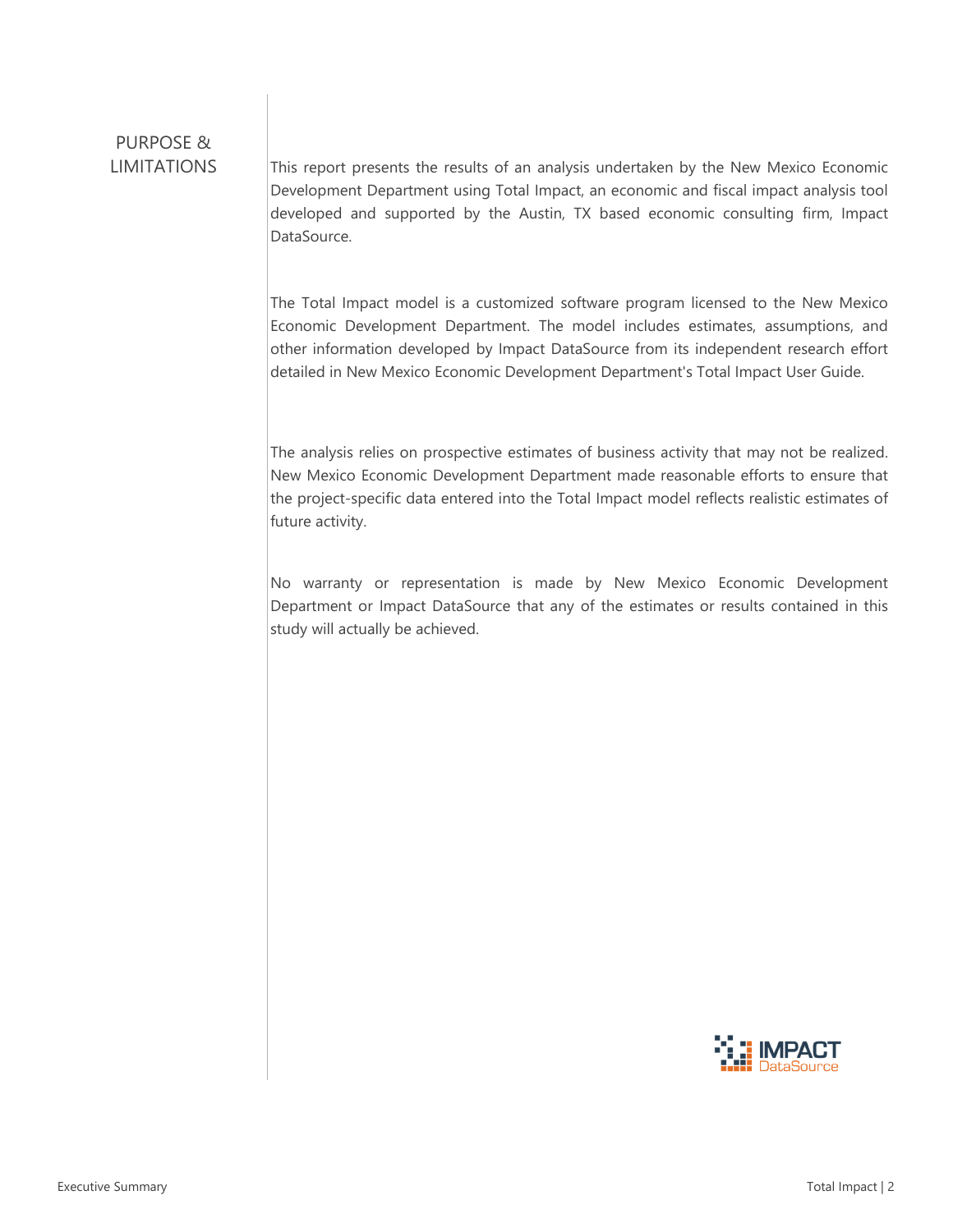## **CONTENTS**

| Economic Impact       |  |
|-----------------------|--|
|                       |  |
|                       |  |
|                       |  |
|                       |  |
| <b>Fiscal Impact</b>  |  |
|                       |  |
|                       |  |
|                       |  |
|                       |  |
|                       |  |
|                       |  |
| <b>Public Support</b> |  |
|                       |  |
| Methodology           |  |
|                       |  |
|                       |  |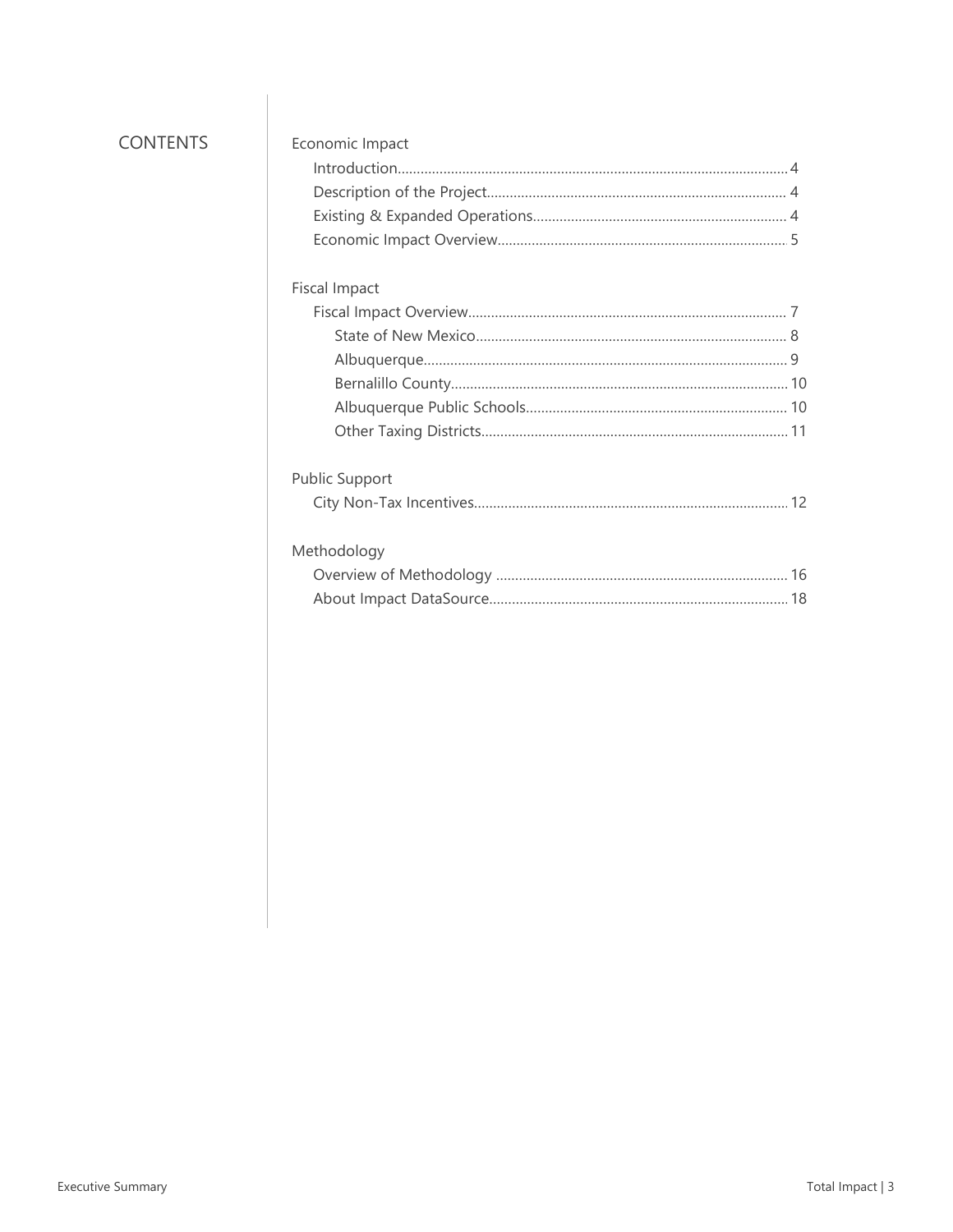#### Introduction

This report presents the results of an economic impact analysis performed using Total Impact, a model developed by Impact DataSource. The report estimates the impact that a potential project in the Albuquerque may have on the state and local economy and estimates the costs and benefits for the state and local taxing districts over a 10-year period.

#### Description of the Project

Established in 1998, Affordable Solar is headquartered in Albuquerque, New Mexico. Our primary services are large scale solar and energy storage integration in 12 states. Our firm has developed products and methods designed to reduce cost and allow for rapid deployment of solar and energy storage projects in response to national renewable energy adoption. Drawing on our experience and a robust research and development initiative we have a patent-pending foundation and wiring chassis solution that enables efficient, consistent deployment and installation of large-scale battery energy storage products. Our intellectual property creates a consistent advantage that is leveraged to allow for a robust renewable energy workforce. Our new Albuquerque facility will house our component fabrication as well as our corporate headquarters.

#### Existing & Expanded Operations

The Project under analysis represents the expansion of an existing company in the Albuquerque. The existing operations currently support 140.0 direct jobs in the community and 419.7 indirect and induced jobs. The direct workers earn \$60,611 per year and the company supports \$81.2 million per year in taxable sales and spending in the community. Additionally, the company supports taxable property valued at \$0.9 million annually. The table below illustrates the company's economic impact over the next 10 years - including both the existing and expanded operations.

|                      | Existing        |                 | Existing &          |
|----------------------|-----------------|-----------------|---------------------|
|                      | Operations      | Expansion       | <b>Expanded Ops</b> |
| Economic Output:     |                 |                 |                     |
| Direct               | \$1,122,186,702 | \$532,245,345   | \$1,654,432,047     |
| Indirect & Induced   | \$750,855,122   | \$356,125,360   | \$1,106,980,483     |
| Total                | \$1,873,041,824 | \$888,370,705   | \$2,761,412,529     |
| Jobs                 |                 |                 |                     |
| <b>Direct</b>        | 140.0           | 95.0            | 235.0               |
| Indirect & Induced   | 419.7           | 285.0           | 704.7               |
| Total                | 559.7           | 380.0           | 939.7               |
| <b>Salaries</b>      |                 |                 |                     |
| Direct               | \$92,914,296    | \$41,691,000    | \$134,605,296       |
| Indirect & Induced   | \$116,876,893   | \$52,443,108    | \$169,320,001       |
| Total                | \$209,791,189   | \$94,134,108    | \$303,925,297       |
| <b>Taxable Sales</b> |                 |                 |                     |
| Direct               | \$785,372,241   | \$2,162,226,729 | \$2,947,598,970     |
| Indirect & Induced   | \$26,562,770    | \$11,918,816    | \$38,481,587        |
| Total                | \$811,935,011   | \$2,174,145,546 | \$2,986,080,556     |

Table 1. Economic Impact of Existing and Expanded Operations Over the Next 10 Years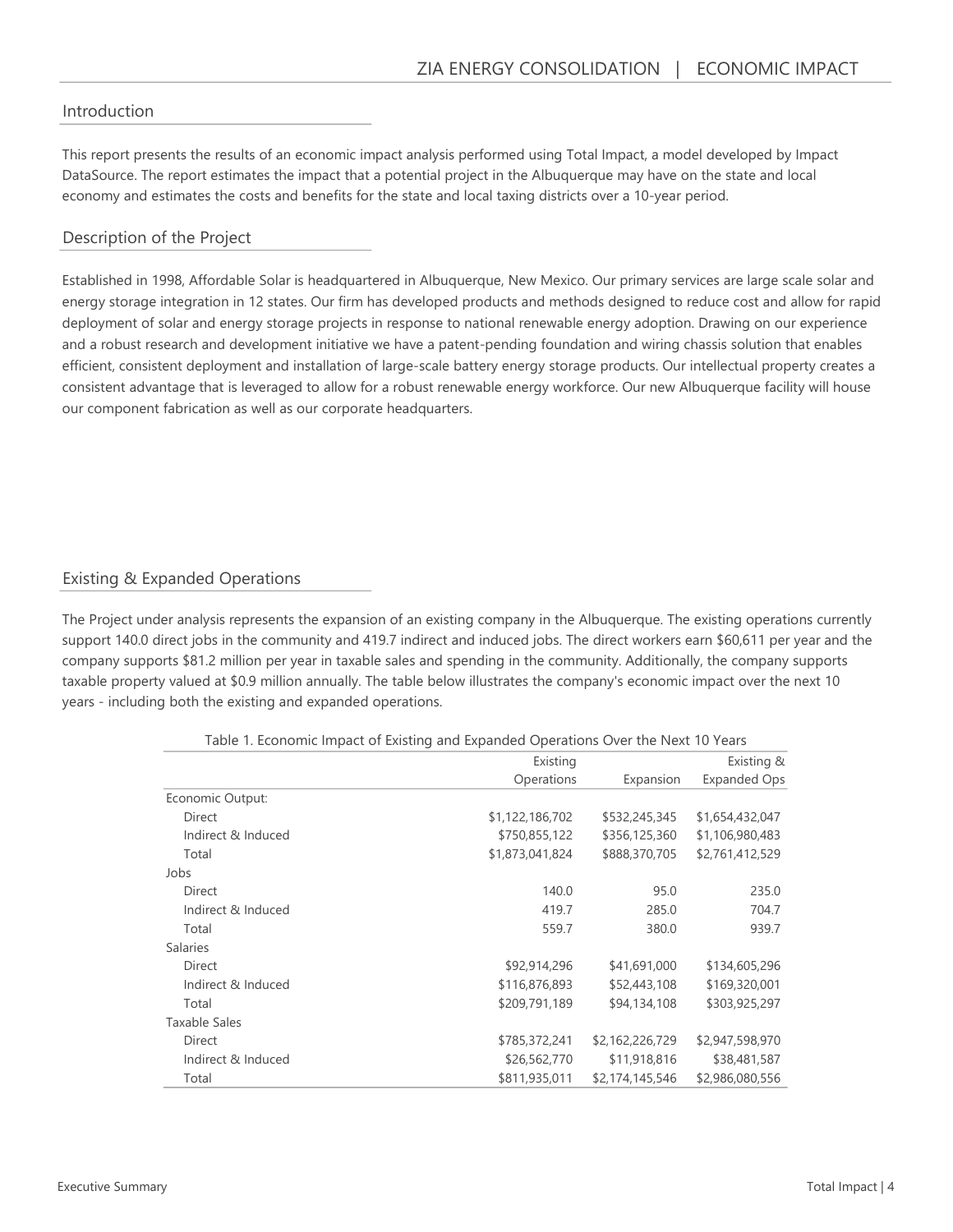The table below illustrates the company's fiscal impact - the net benefits for local taxing districts - over the next 10 years including both the existing and expanded operations.

|                                 |              | Net Benefits  |                     |  |  |
|---------------------------------|--------------|---------------|---------------------|--|--|
|                                 | Existing     |               | Existing &          |  |  |
|                                 | Operations   | Expansion     | <b>Expanded Ops</b> |  |  |
| State of New Mexico             | \$50,304,594 | \$92,153,655  | \$142,458,249       |  |  |
| Albuquerque                     | \$31,735,863 | \$86,484,526  | \$118,220,389       |  |  |
| <b>Bernalillo County</b>        | \$10,467,844 | \$28,757,103  | \$39,224,947        |  |  |
| Albuquerque Public Schools      | \$19,429     | \$915,121     | \$934,551           |  |  |
| <b>Special Taxing Districts</b> | \$17,838     | \$321,312     | \$339,150           |  |  |
| Total                           | \$92,545,567 | \$208,631,718 | \$301,177,285       |  |  |

#### Table 2. Fiscal Impact of Existing and Expanded Operations Over the Next 10 Years

The remainder of this report will reference the combined economic and fiscal impact of the existing and expanded operations.

#### Economic Impact Overview

The Project's operations will support employment and other economic impacts in the state. The 235.0 workers directly employed by the Project will earn approximately \$62,000 per year initially. This direct activity will support 704.7 indirect and induced workers in the state earning \$26,000 on average. The total additional payroll or workers' earnings associated with the Project is estimated to be approximately \$303.9 million over the next 10 years.

Accounting for various taxable sales and purchases, including activity associated with the Project, worker spending, and visitors' spending in the state, the Project is estimated to support approximately \$2,986.1 million in taxable sales over the next 10 years.

| Table 3. Economic Impact Over the Next 10 Years Statewide            |                 |                 |                 |  |  |
|----------------------------------------------------------------------|-----------------|-----------------|-----------------|--|--|
|                                                                      |                 | Indirect &      |                 |  |  |
|                                                                      | Direct          | Induced         | Total           |  |  |
| Economic output generated by direct, indirect, and induced activity  | \$1,654,432,047 | \$1,106,980,483 | \$2,761,412,529 |  |  |
| Number of permanent direct, indirect, and induced jobs to be created | 235.0           | 704.7           | 939.7           |  |  |
| Salaries to be paid to direct, indirect, and induced workers         | \$134,605,296   | \$169,320,001   | \$303,925,297   |  |  |
| Taxable sales and purchases                                          | \$2,947,598,970 | \$38,481,587    | \$2,986,080,556 |  |  |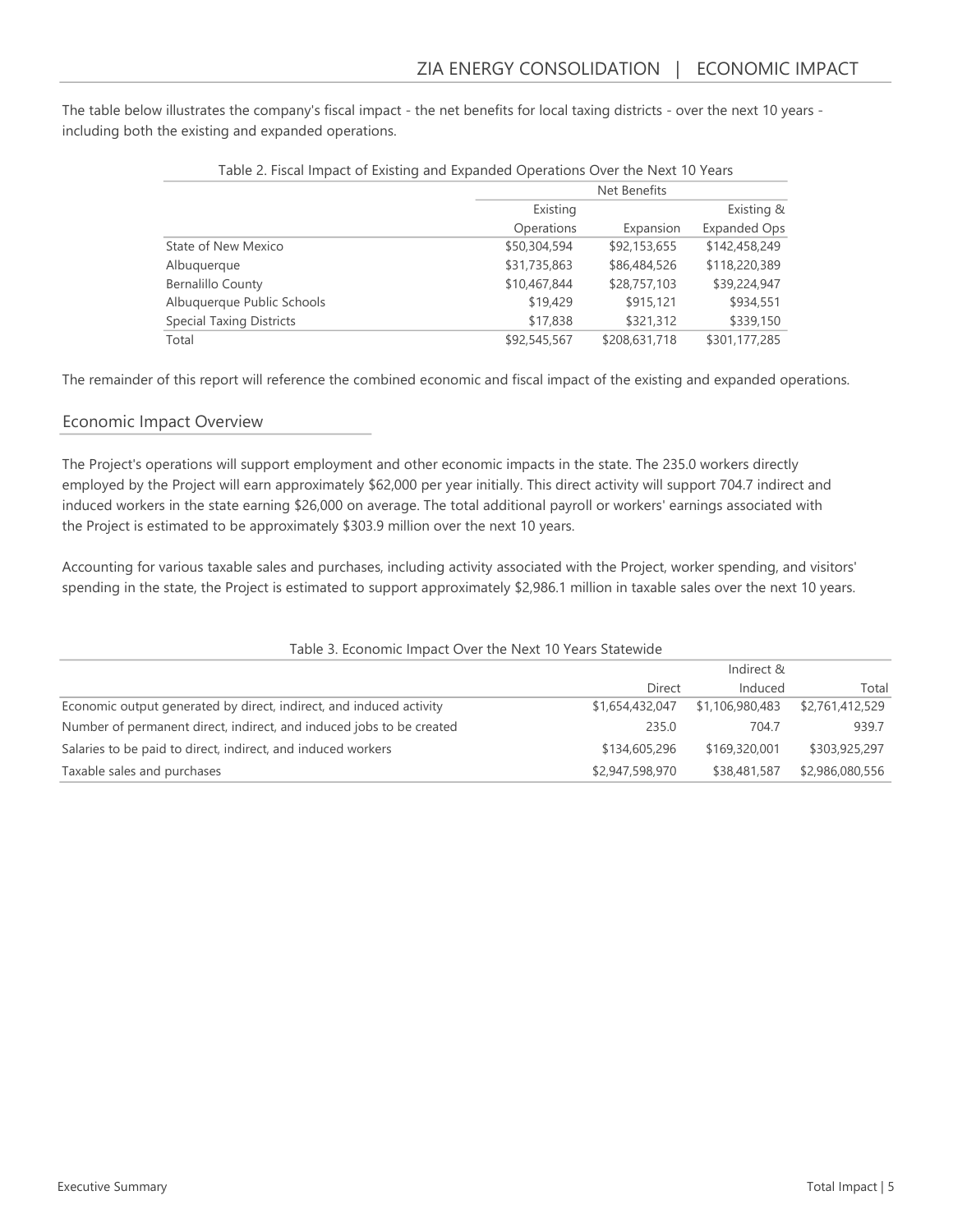The project is not expected to result in a consequential increase in the state's population. A majority of newly hired employees would likely be current New Mexico residents. However, it is estimated that approximately 24.0% of the new direct workers may be new residents to Bernalillo County. The local population impacts may result in new residential properties constructed in the county and increase the enrollment of local public schools.

| Table 4. Population Impacts Over the Next 10 Years for the County           |            |         |       |  |  |
|-----------------------------------------------------------------------------|------------|---------|-------|--|--|
|                                                                             | Indirect & |         |       |  |  |
|                                                                             | Direct     | Induced | Total |  |  |
| Number of direct, indirect, and induced workers who will move to the County | 22.8       | 45.5    | 68.3  |  |  |
| Number of new residents in the County                                       | 59.3       | 118.4   | 1777  |  |  |
| Number of new residential properties to be built in the County              | 2.3        | 4.7     | 7.0   |  |  |
| Number of new students expected to attend local school district             | 11.4       | 22.8    | 34.2  |  |  |

The Project is estimated to support an average of approximately \$3.0 million in new non-residential taxable property each year over the next 10 years. The taxable value of property supported by the Project over the 10-year period is shown in the following table.

|                | Table 5. Value of Taxable Property Supported by the Project Over the Next 10 Years |                        |                  |             |                |                |
|----------------|------------------------------------------------------------------------------------|------------------------|------------------|-------------|----------------|----------------|
|                |                                                                                    | The Project's Property |                  |             |                |                |
|                | <b>New</b>                                                                         |                        | Buildings &      | Furniture,  | Subtotal       | Residential &  |
|                | Residential                                                                        |                        | Other Real Prop. | Fixtures, & | Nonresidential | Nonresidential |
| Year           | Property                                                                           | Land                   | Improvements     | Equipment   | Property       | Property       |
|                | \$32,383                                                                           | \$0                    | \$1,761,000      | \$621,279   | \$2,382,279    | \$2,414,663    |
| $\overline{c}$ | \$118,912                                                                          | \$0                    | \$1,796,220      | \$642,485   | \$2,438,705    | \$2,557,616    |
| 3              | \$175,196                                                                          | \$0                    | \$1,832,144      | \$655,357   | \$2,487,501    | \$2,662,698    |
| 4              | \$213,066                                                                          | \$0                    | \$1,868,787      | \$659,896   | \$2,528,683    | \$2,741,749    |
| 5              | \$252,380                                                                          | \$0                    | \$1,906,163      | \$656,101   | \$2,562,264    | \$2,814,644    |
| 6              | \$278,880                                                                          | \$0                    | \$2,777,620      | \$727,306   | \$3,504,926    | \$3,783,806    |
|                | \$306,339                                                                          | \$0                    | \$2,833,172      | \$698,512   | \$3,531,684    | \$3,838,022    |
| 8              | \$334,784                                                                          | \$0                    | \$2,889,835      | \$661,384   | \$3,551,219    | \$3,886,004    |
| 9              | \$364,245                                                                          | \$0                    | \$2,947,632      | \$615,923   | \$3,563,555    | \$3,927,800    |
| 10             | \$394,751                                                                          | \$0                    | \$3,006,585      | \$624,256   | \$3,630,841    | \$4,025,592    |

The taxable value of residential property represents the value of properties that may be constructed as a result of new workers moving to the community.

This analysis assumes the residential real property appreciation rate to be 2.0% per year. The Project's real property is assumed to appreciate at a rate of 2.0% per year. The analysis assumes the Project's furniture, fixtures, and equipment will depreciate over time according to the depreciation schedule shown in Appendix A.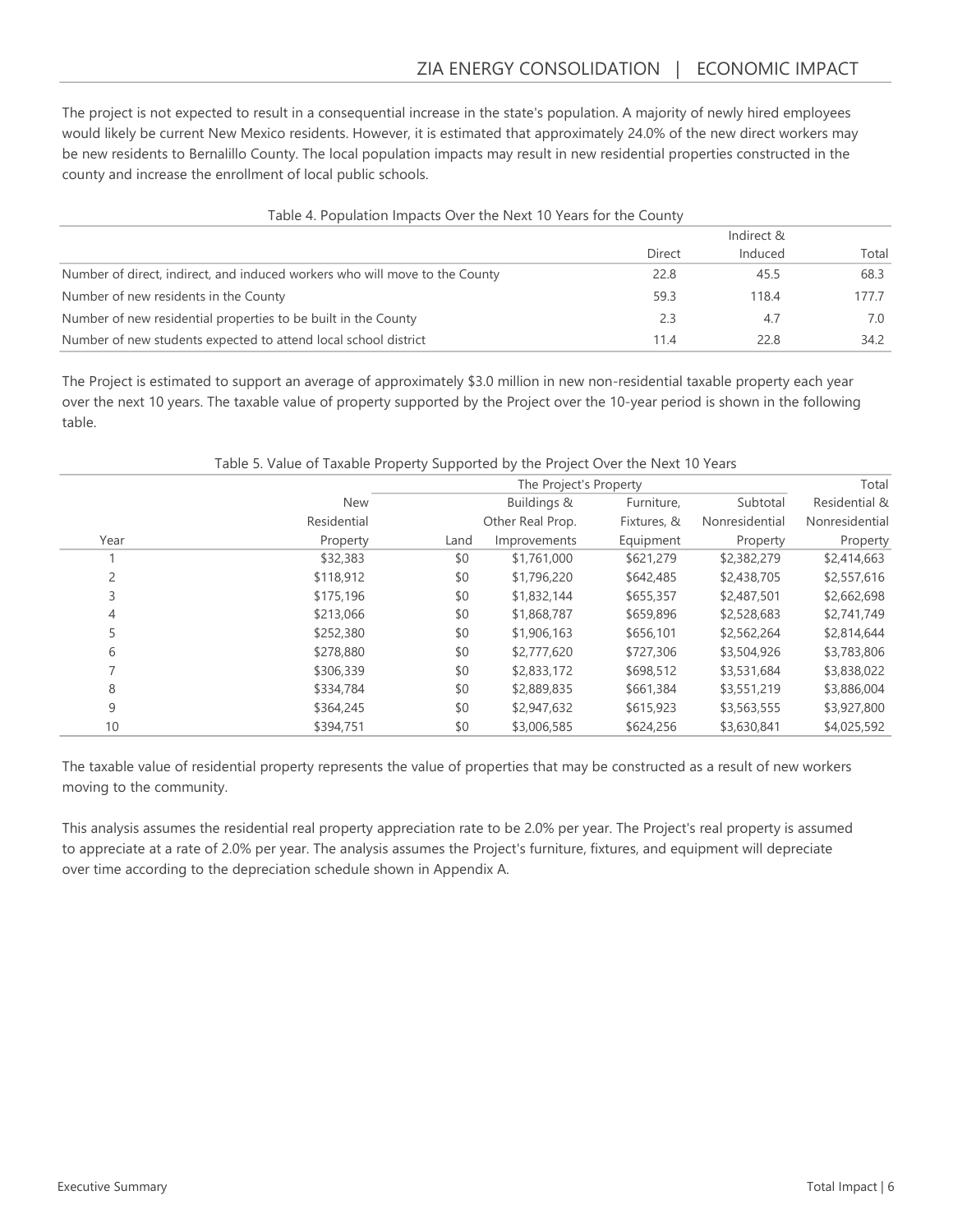#### Fiscal Impact Overview

The Project will generate additional benefits and costs for local taxing districts, a summary of which is provided below. The source of specific benefits and costs are provided in greater detail for each taxing district on subsequent pages. Overall, the City will receive approximately \$118,220,400 in net benefits over the 10-year period and the Project will generate \$301,177,300 in total for all local taxing districts.

| Value of<br><b>Net</b><br><b>Benefits</b><br><b>Benefits</b><br>Net Benefits*<br>Costs<br>State of New Mexico<br>\$149,499,627<br>(\$7,041,378)<br>\$142,458,249<br>\$108,125,871<br>\$119,165,699<br>(\$945,311)<br>\$89,788,365<br>Albuquerque<br>\$118,220,389<br>\$39,429,645<br><b>Bernalillo County</b><br>(\$204,698)<br>\$39,224,947<br>\$29,788,779<br>\$1,762,514<br>Albuquerque Public Schools<br>(\$827,963)<br>\$934,551<br>\$682,597<br><b>Special Taxing Districts</b><br>\$339,150<br>\$339,150<br>\$240,452<br>\$0<br>\$310,196,635<br>(\$9,019,350)<br>\$301,177,285<br>\$228,640,774<br>Total<br>e of Net Benefits expresses the future stream of net benefits received over several years as a single value in today's dollars. Today's dollar and a<br>d at differing times in the future are not comparable because of the time value of money. The time value of money is the interest rate or each |
|----------------------------------------------------------------------------------------------------------------------------------------------------------------------------------------------------------------------------------------------------------------------------------------------------------------------------------------------------------------------------------------------------------------------------------------------------------------------------------------------------------------------------------------------------------------------------------------------------------------------------------------------------------------------------------------------------------------------------------------------------------------------------------------------------------------------------------------------------------------------------------------------------------------------------|
|                                                                                                                                                                                                                                                                                                                                                                                                                                                                                                                                                                                                                                                                                                                                                                                                                                                                                                                            |
|                                                                                                                                                                                                                                                                                                                                                                                                                                                                                                                                                                                                                                                                                                                                                                                                                                                                                                                            |
|                                                                                                                                                                                                                                                                                                                                                                                                                                                                                                                                                                                                                                                                                                                                                                                                                                                                                                                            |
|                                                                                                                                                                                                                                                                                                                                                                                                                                                                                                                                                                                                                                                                                                                                                                                                                                                                                                                            |
|                                                                                                                                                                                                                                                                                                                                                                                                                                                                                                                                                                                                                                                                                                                                                                                                                                                                                                                            |
|                                                                                                                                                                                                                                                                                                                                                                                                                                                                                                                                                                                                                                                                                                                                                                                                                                                                                                                            |
|                                                                                                                                                                                                                                                                                                                                                                                                                                                                                                                                                                                                                                                                                                                                                                                                                                                                                                                            |
|                                                                                                                                                                                                                                                                                                                                                                                                                                                                                                                                                                                                                                                                                                                                                                                                                                                                                                                            |
| ount rate. This analysis uses a discount rate of 5% to make the dollars comparable.<br>Figure 1. Net Benefits Over the Next 10 Years for the State and Local Taxing Districts                                                                                                                                                                                                                                                                                                                                                                                                                                                                                                                                                                                                                                                                                                                                              |

\* The Present Value of Net Benefits expresses the future stream of net benefits received over several years as a single value in today's dollars. Today's dollar and a dollar to be received at differing times in the future are not comparable because of the time value of money. The time value of money is the interest rate or each taxing entity's discount rate. This analysis uses a discount rate of 5% to make the dollars comparable.



#### Figure 1. Net Benefits Over the Next 10 Years for the State and Local Taxing Districts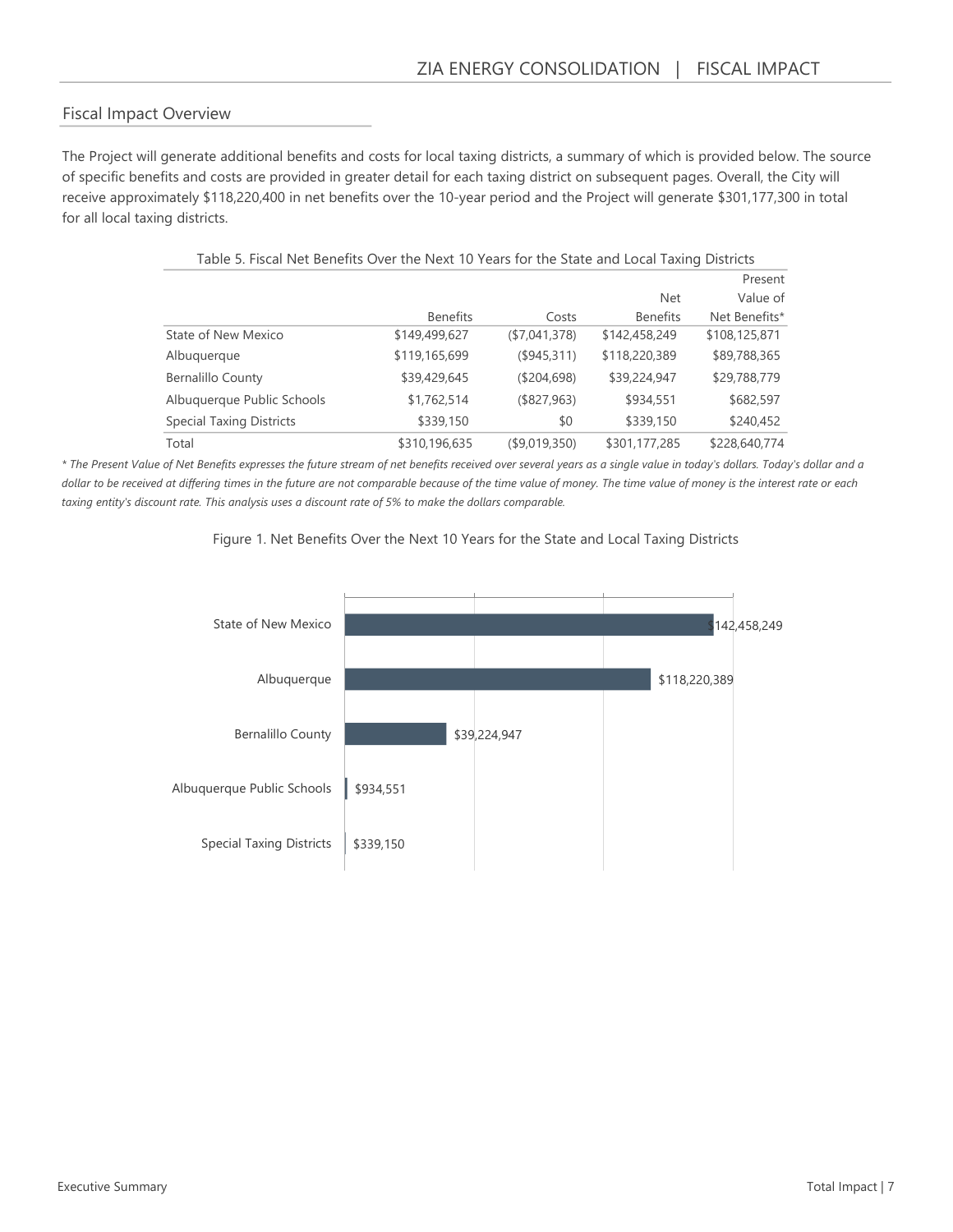#### State of New Mexico

The table below displays the estimated additional benefits to be received by the State of New Mexico over the first 10 years. The project is expected to have a small effect on the statewide population and therefore some additional statewide costs to provide additional services were estimated for the state. Appendix C contains the year-by-year calculations.

|                                  | Amount         |
|----------------------------------|----------------|
| <b>Gross Receipts Taxes</b>      | \$116,457,142  |
| Real Property Taxes - Project    | \$32,122       |
| FF&E Property Taxes - Project    | \$0            |
| Property Taxes - New Residential | \$3,360        |
| Personal Income Taxes            | \$13,251,143   |
| Corporate Income Taxes           | \$426,591      |
| Miscellaneous Taxes & User Fees  | \$19,320,344   |
| <b>Subtotal Benefits</b>         | \$149,499,627  |
| Cost of Providing State Services | ( \$7,041,378) |
| <b>Subtotal Costs</b>            | (\$7,041,378)  |
| Net Benefits                     | \$142,458,249  |
| Present Value (5% discount rate) | \$108,125,871  |

Table 6. State of New Mexico: Benefits, Costs, and Net Benefits Over the Next 10 Years

Gross receipts taxes are estimated on new taxable gross receipts resulting from the project. Property taxes are estimated on the firm's property and new residential property constructed. Personal income taxes are estimated based on an effective income tax rate and the earnings of new direct and indirect workers. Corporate income taxes on the direct activity is based on the net taxable income projected by the company. Corporate income taxes on the indirect activity is estimated on a per indirect worker basis and the observed statewide corporate income tax collections per worker. To the extent that the project will result in an increase in new households in the state, additional miscellaneous taxes and user fees have been estimated for the state. Additionally, the costs to provide state services to these new households were also estimated based on recent state expenditure data as detailed in the Appendix.



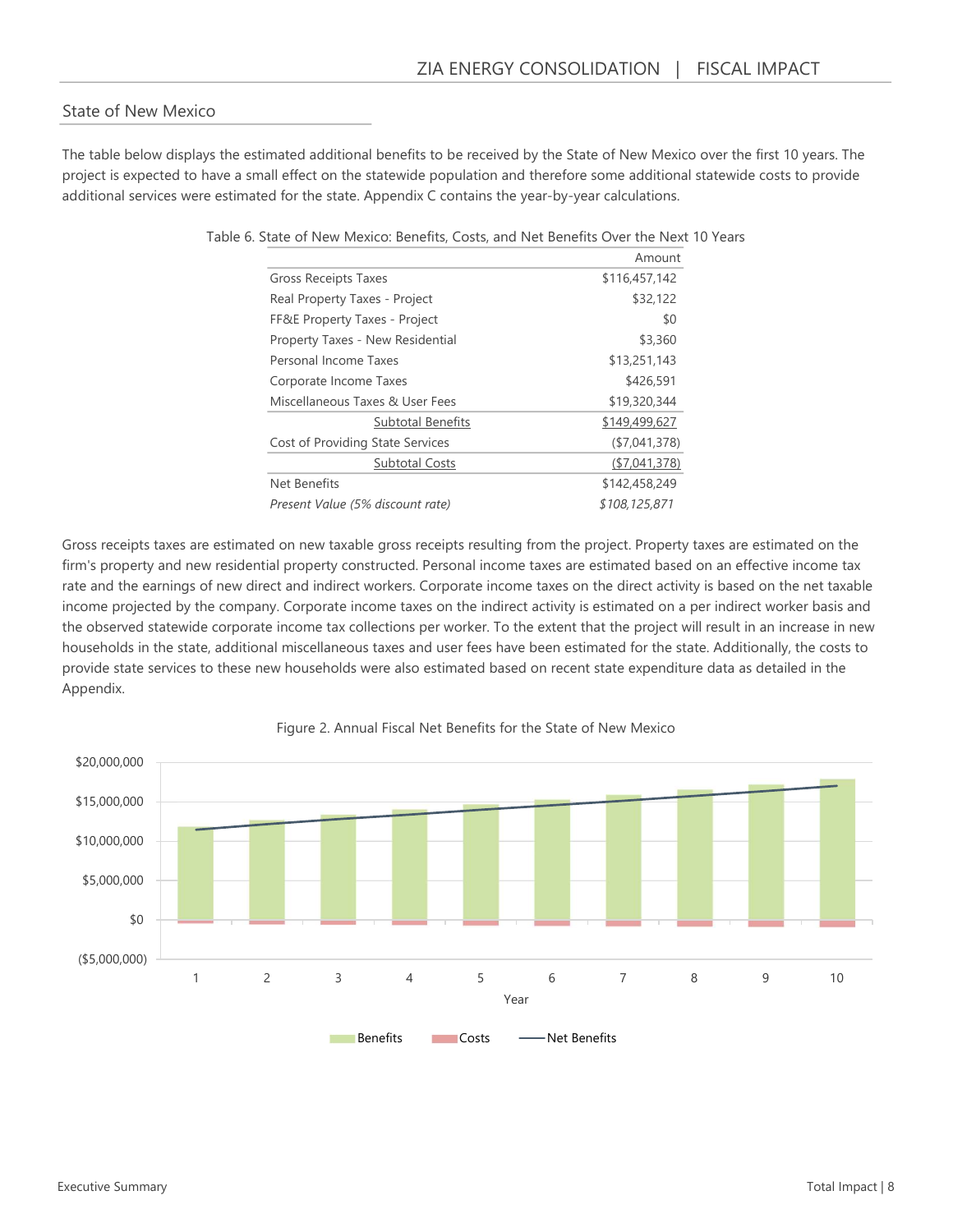#### Albuquerque

The table below displays the estimated additional benefits, costs, and net benefits to be received by the City over the next 10 years of the Project. Appendix C contains the year-by-year calculations.

|                                      | Amount         |
|--------------------------------------|----------------|
| <b>Gross Receipts Taxes</b>          | \$117,673,643  |
| Real Property Taxes - Project        | \$272,093      |
| FF&E Property Taxes - Project        | \$75,600       |
| Property Taxes - New Residential     | \$27,894       |
| Utility Revenue                      | \$538,422      |
| Utility Franchise Fees               | \$189,470      |
| <b>Building Permits and Fees</b>     | \$42,500       |
| Lodgers Taxes                        | \$31,186       |
| Miscellaneous Taxes & User Fees      | \$314,890      |
| <b>Subtotal Benefits</b>             | \$119,165,699  |
| Cost of Providing Municipal Services | (\$363,814)    |
| Cost of Providing Utility Services   | $($ \$581,496) |
| <b>Subtotal Costs</b>                | (\$945,311)    |
| Net Benefits                         | \$118,220,389  |
| Present Value (5% discount rate)     | \$89,788,365   |

# Figure 3. Annual Fiscal Net Benefits for the Albuquerque



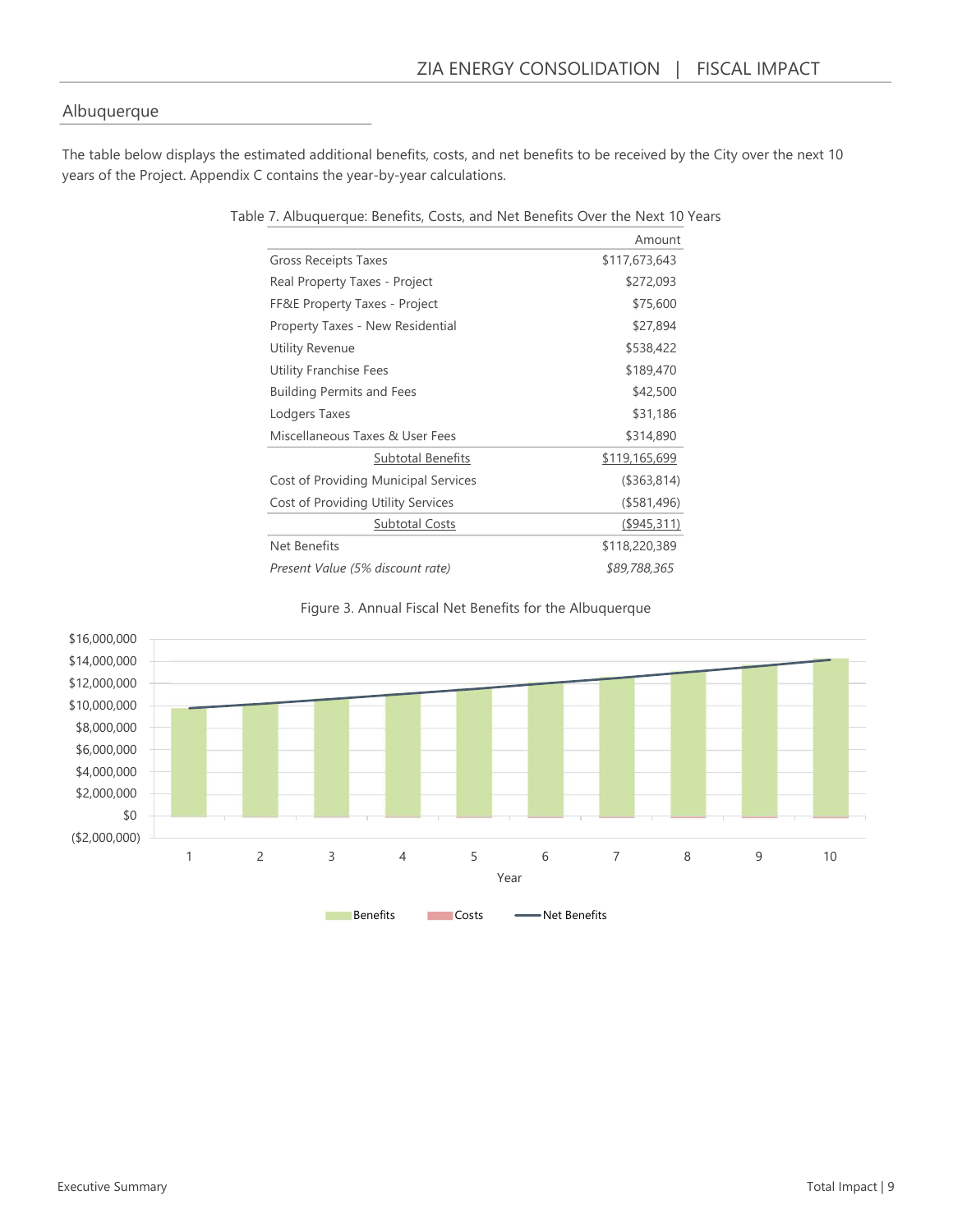#### Bernalillo County

The table below displays the estimated additional benefits, costs, and net benefits to be received by the County over the next 10 years of the Project. Appendix C contains the year-by-year calculations.

|                                   | Amount        |
|-----------------------------------|---------------|
| <b>Gross Receipts Taxes</b>       | \$28,407,625  |
| Real Property Taxes - Project     | \$288,697     |
| FF&E Property Taxes - Project     | \$59,249      |
| Property Taxes - New Residential  | \$29,256      |
| <b>Building Permits and Fees</b>  | \$0           |
| Miscellaneous Taxes & User Fees   | \$176,974     |
| <b>Subtotal Benefits</b>          | \$28,961,801  |
| Cost of Providing County Services | ( \$204, 698) |
| <b>Subtotal Costs</b>             | ( \$204, 698) |
| Net Benefits                      | \$28,757,103  |
| Present Value (5% discount rate)  | \$21,768,590  |

Table 8. Bernalillo County: Benefits, Costs, and Net Benefits Over the Next 10 Years

#### Albuquerque Public Schools

The table below displays the estimated additional benefits, costs, and net benefits to be received by the school district over the next 10 years of the Project. Appendix C contains the year-by-year calculations.

|                                     | Amount         |
|-------------------------------------|----------------|
| Real Property Taxes - Project       | \$267,558      |
| FF&E Property Taxes - Project       | \$54,911       |
| Property Taxes - New Residential    | \$26,162       |
| <b>State Equalization Guarantee</b> | \$1,394,454    |
| <b>Subtotal Benefits</b>            | \$1,743,085    |
| Cost of Educating New Students      | $($ \$827,963) |
| <b>Subtotal Costs</b>               | (\$827,963)    |
| Net Benefits                        | \$915,121      |
| Present Value (5% discount rate)    | \$666,575      |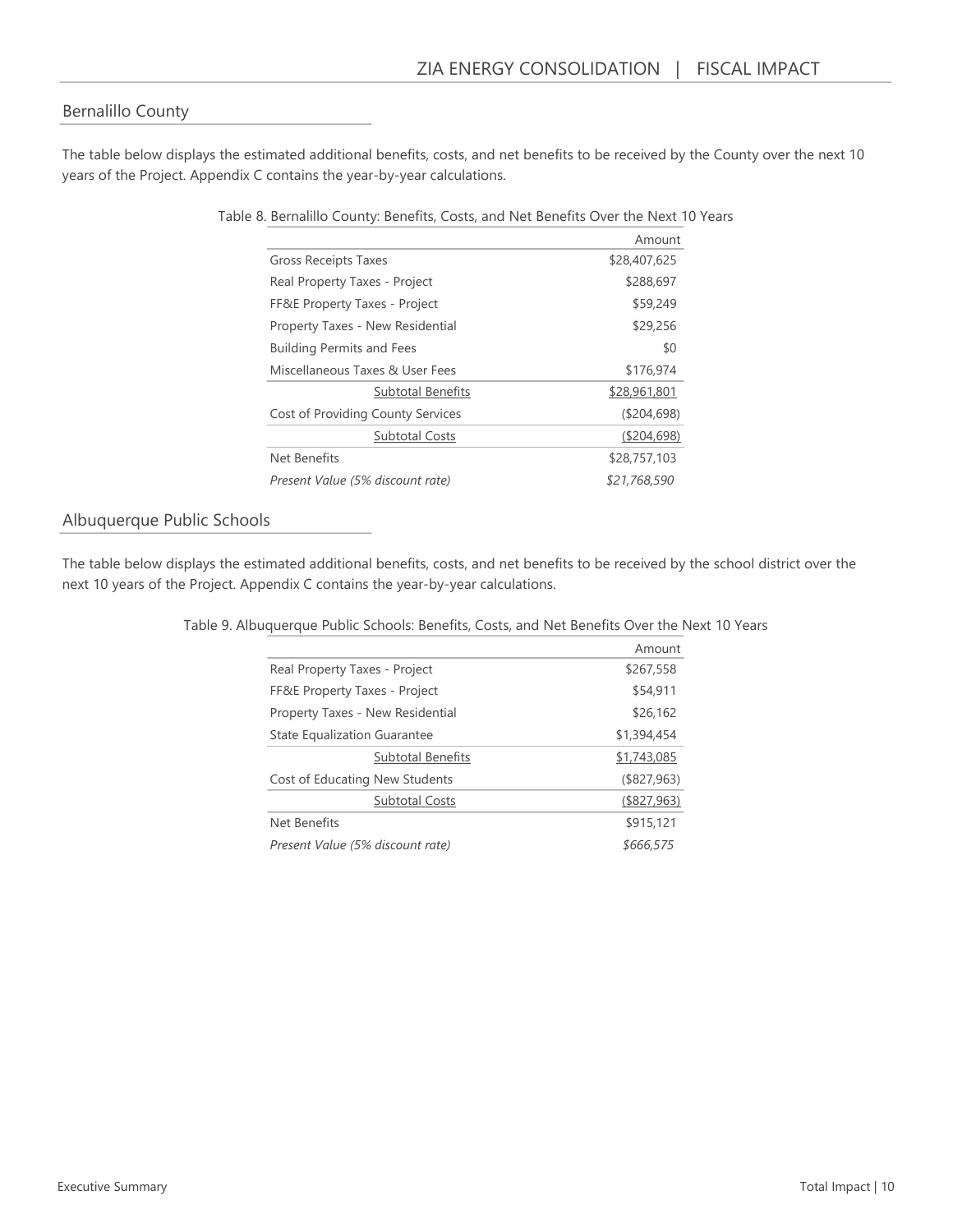## Benefits for Other Taxing Districts

The table below displays the estimated additional property taxes to be received by other property taxing districts over the next 10 years of the Project. Appendix C contains the year-by-year calculations.

| Table 10. Other Taxing Districts: Benefits Over the Next 10 Years |           |
|-------------------------------------------------------------------|-----------|
|                                                                   | Amount    |
| Real Property Taxes - Project                                     | \$245,639 |
| FF&E Property Taxes - Project                                     | \$50,412  |
| Property Taxes - New Residential                                  | \$25,260  |
| <b>Benefits</b>                                                   | \$321,312 |
| Present Value (5% discount rate)                                  | \$240,452 |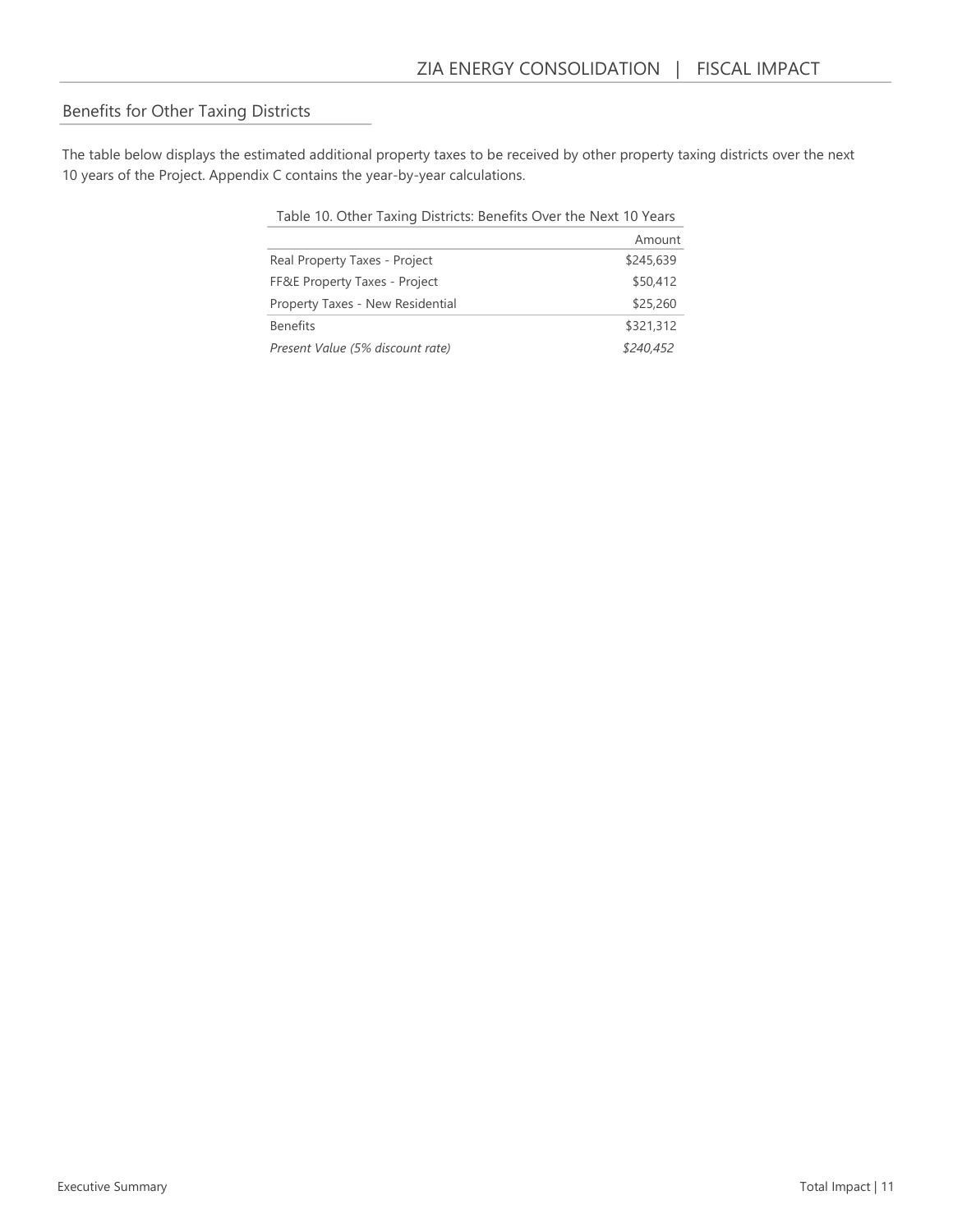#### City Non-Tax Incentives

The City is considering the following non-tax incentives for the Project.

| Year           | City LEDA |
|----------------|-----------|
| 1              | \$125,000 |
| $\overline{2}$ | \$0       |
| 3              | \$0       |
| 4              | \$0       |
| 5              | \$0       |
| 6              | \$0       |
| 7              | \$0       |
| 8              | \$0       |
| 9              | \$0       |
| 10             | \$0       |
| Total          | \$125,000 |

Table 14. City Incentives Under Consideration

These financial incentives may be considered an investment in the Project made by the city. Four calculations analyzing possible investments were made:

- 1. Net Benefits detailed above
- 2. Present Value of Net Benefits detailed above
- 3. Rate of Return on Investment discussed and detailed below
- 4. Payback Period discussed and detailed below

The rate of return on investment calculates the average annual rate of return to the city, treating the incentives as the initial investment and the net benefits to the city as the return on investment. The payback period is the number of years that it will take the city to recover the cost of incentives from the additional revenues that it will receive as a result of the Project.

The table below shows an analysis of these incentives, including a calculation of incentives per job, rate of return, and payback period.

| Table 15. Analysis of City Incentives |           |
|---------------------------------------|-----------|
| <b>Total Non-Tax Incentive</b>        | \$125,000 |
| Incentive Per Job                     | \$1,316   |
| Rate of Return                        | 9457.6%   |
| Payback period (years)                | 0.0       |

Note: The Rate of Return and Payback Period are calculated based on the sum of annual incentives, not the present value of the incentives.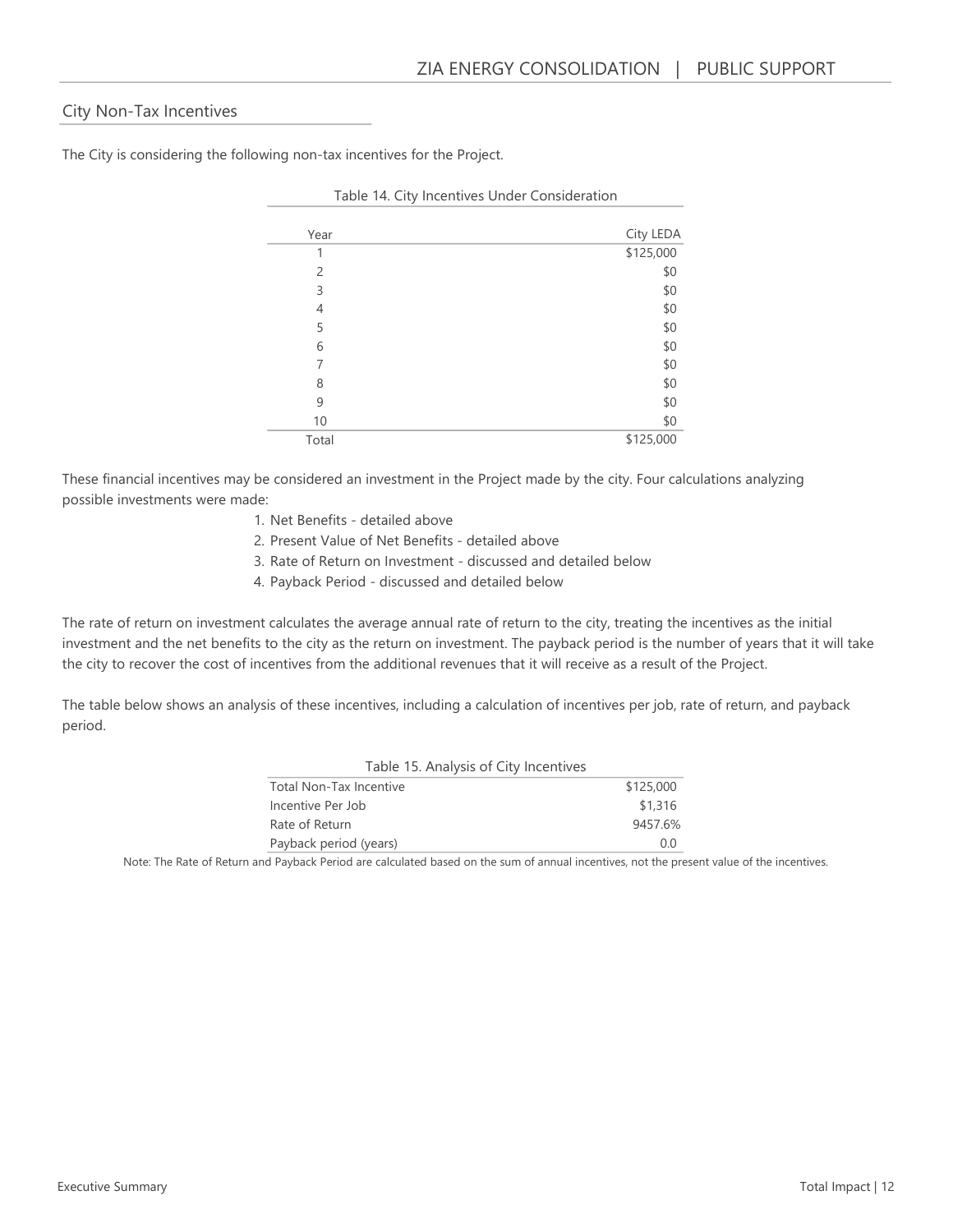The graph below depicts the total incentives currently under consideration versus the cumulative net benefits to the City. The intersection indicates the length of time until the incentives are paid back.



Figure 4. City Incentives Under Consideration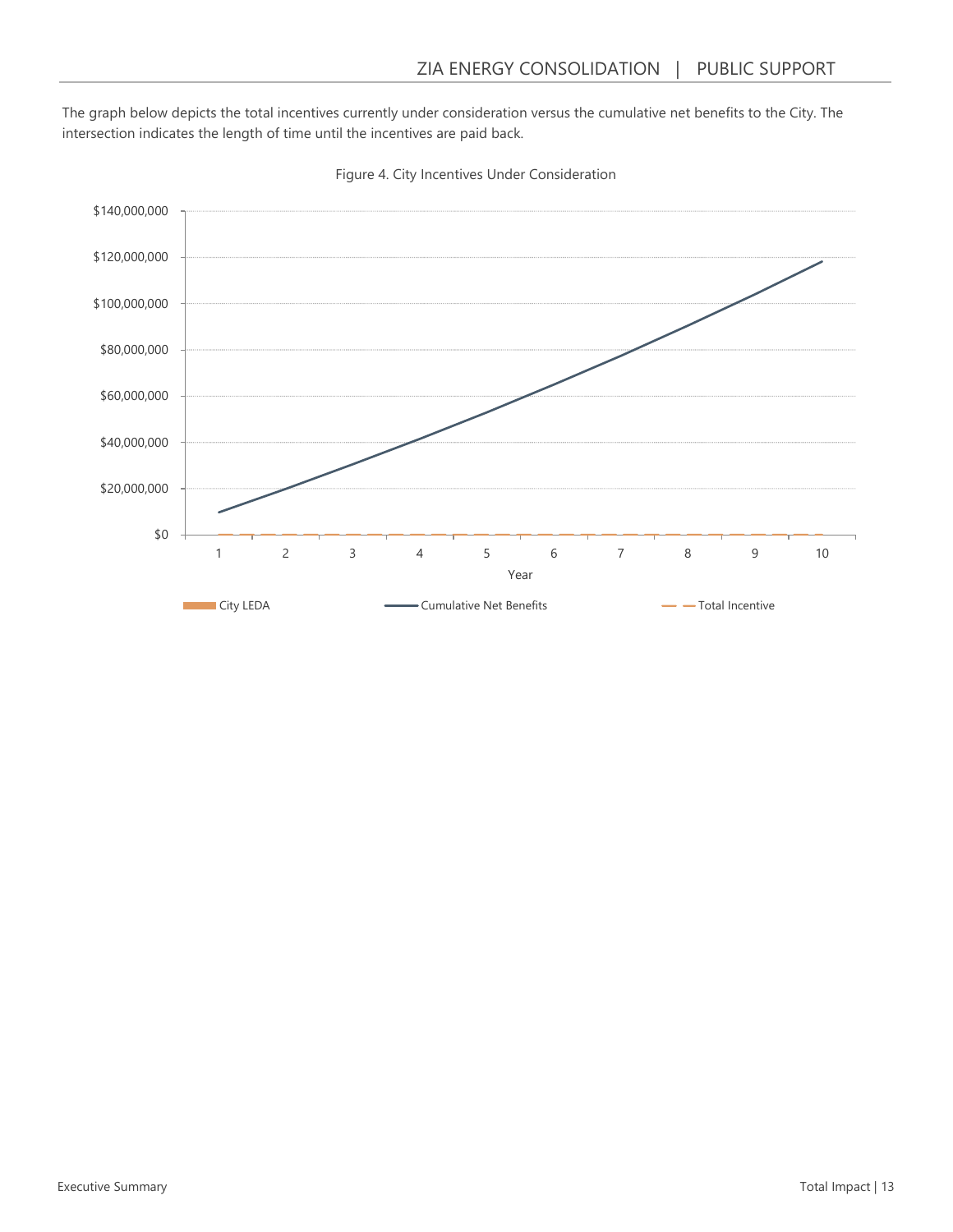#### State Incentives

The state is considering the following incentives for the Project.

|       | Table 18. State Incentives Under Consideration |
|-------|------------------------------------------------|
|       | LEDA, JTIP and                                 |
| Year  | other tax credits                              |
| 1     | \$2,477,000                                    |
| 2     | \$0                                            |
| 3     | \$0                                            |
| 4     | \$0                                            |
| 5     | \$0                                            |
| 6     | \$0                                            |
| 7     | \$0                                            |
| 8     | \$0                                            |
| 9     | \$0                                            |
| 10    | \$0                                            |
| Total | \$2,477,000                                    |

These financial incentives may be considered an investment in the Project made by the state. Four calculations analyzing

possible investments were made:

- 1. Net Benefits detailed above
- 2. Present Value of Net Benefits detailed above
- 3. Rate of Return on Investment discussed and detailed below
- 4. Payback Period discussed and detailed below

The rate of return on investment calculates the average annual rate of return to the state, treating the incentives as the initial investment and the net benefits to the state as the return on investment. The payback period is the number of years that it will take the state to recover the cost of incentives from the additional revenues that it will receive as a result of the Project.

The table below shows an analysis of these incentives, including a calculation of incentives per job, rate of return, and payback period.

| Table 19. Analysis of State Incentives |             |
|----------------------------------------|-------------|
| <b>Total State Incentives</b>          | \$2,477,000 |
| Incentives Per Job                     | \$26,074    |
| Rate of Return                         | 575.1%      |
| Payback period (years)                 | 02          |

Note: The Rate of Return and Payback Period are calculated based on the sum of annual incentives, not the present value of the incentives.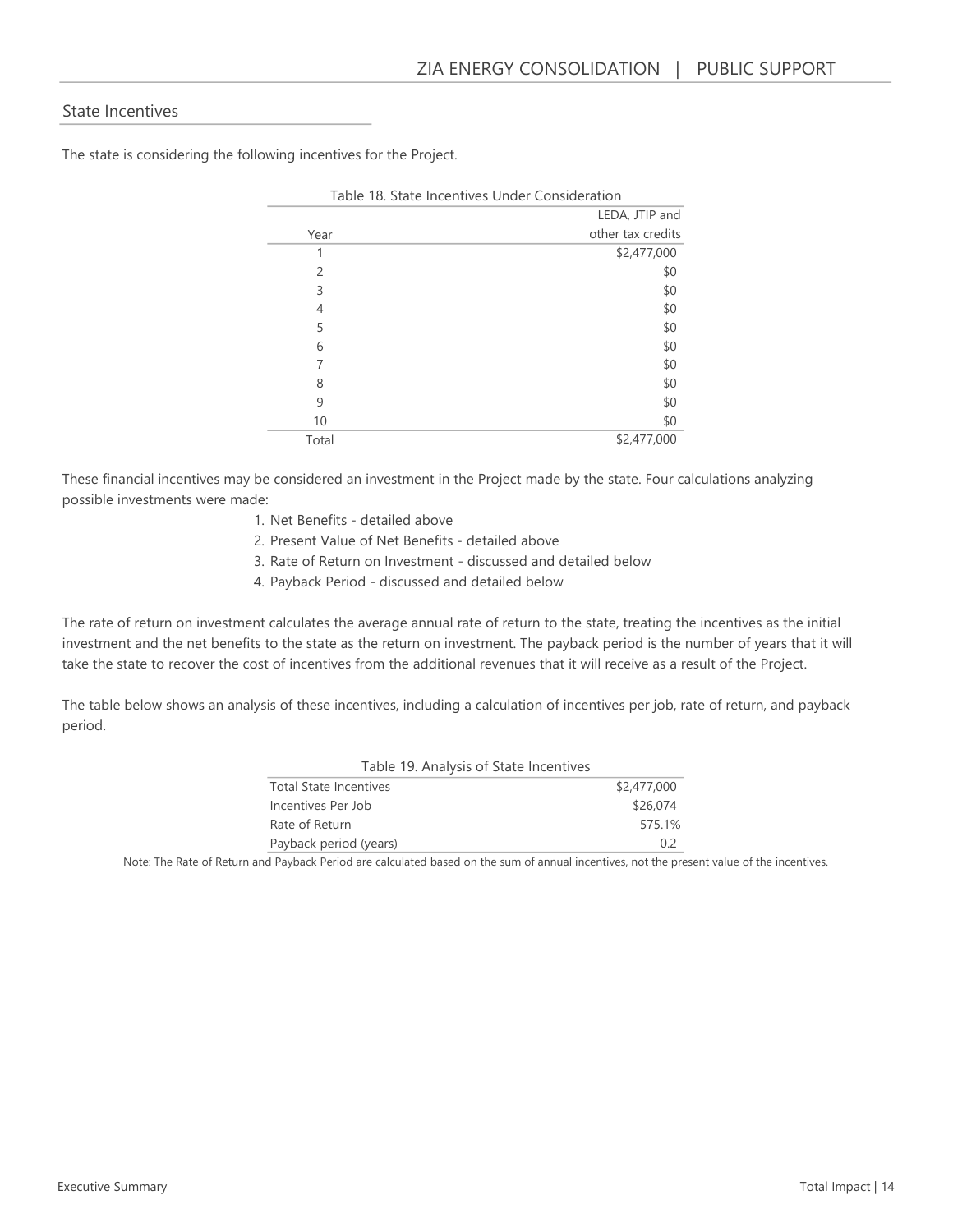The graph below depicts the total incentives currently under consideration versus the cumulative net benefits to the State. The intersection indicates the length of time until the incentives are paid back.



Figure 6. State Incentives Under Consideration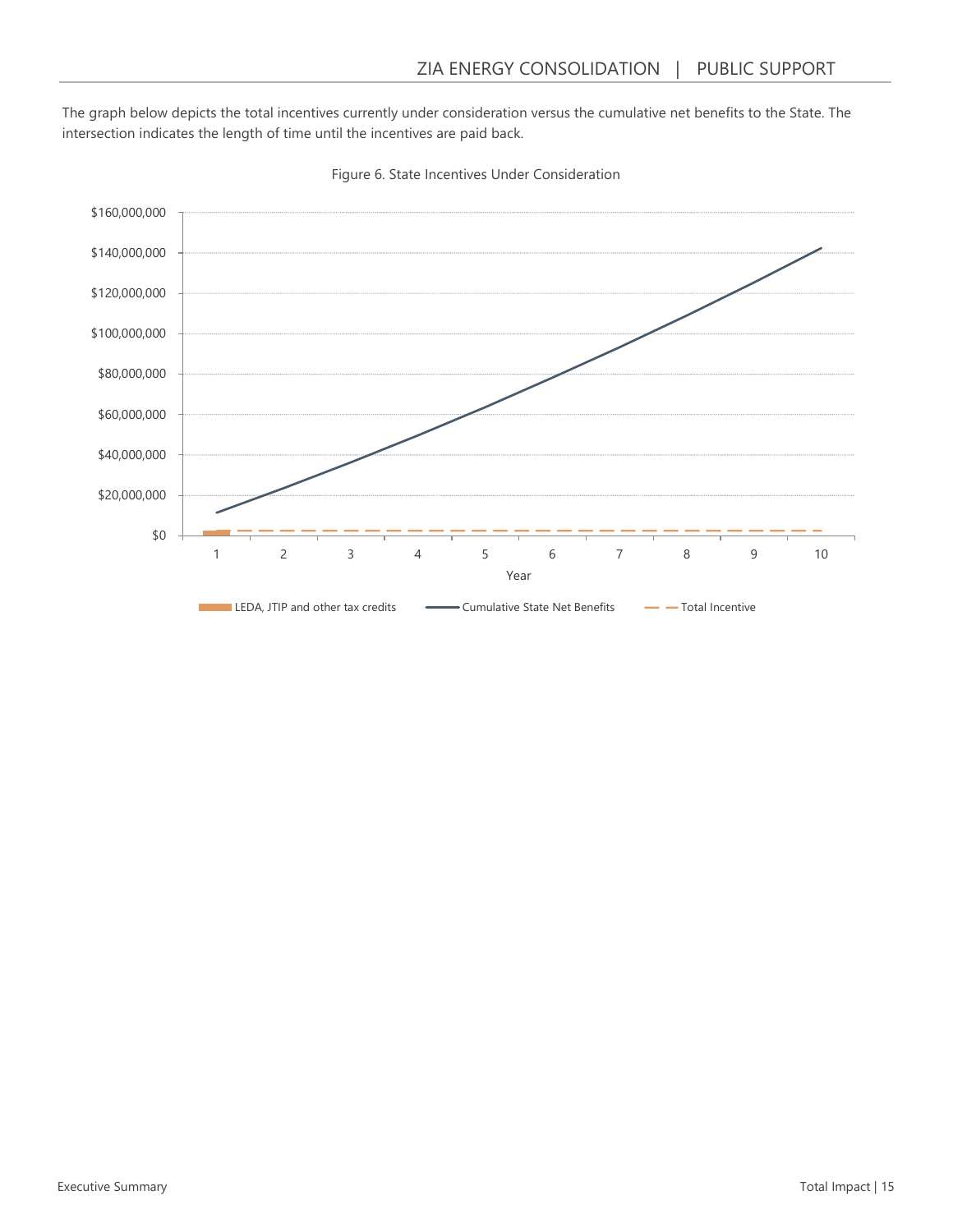State LEDA \$500K, JTIP \$883K, HWJTC @ \$710K, MFGITC @ \$48K, Tech JTC @ \$336. Total State incentive of \$2.477M, The analysis assumes \$125K of LEDA from the City of ABQ.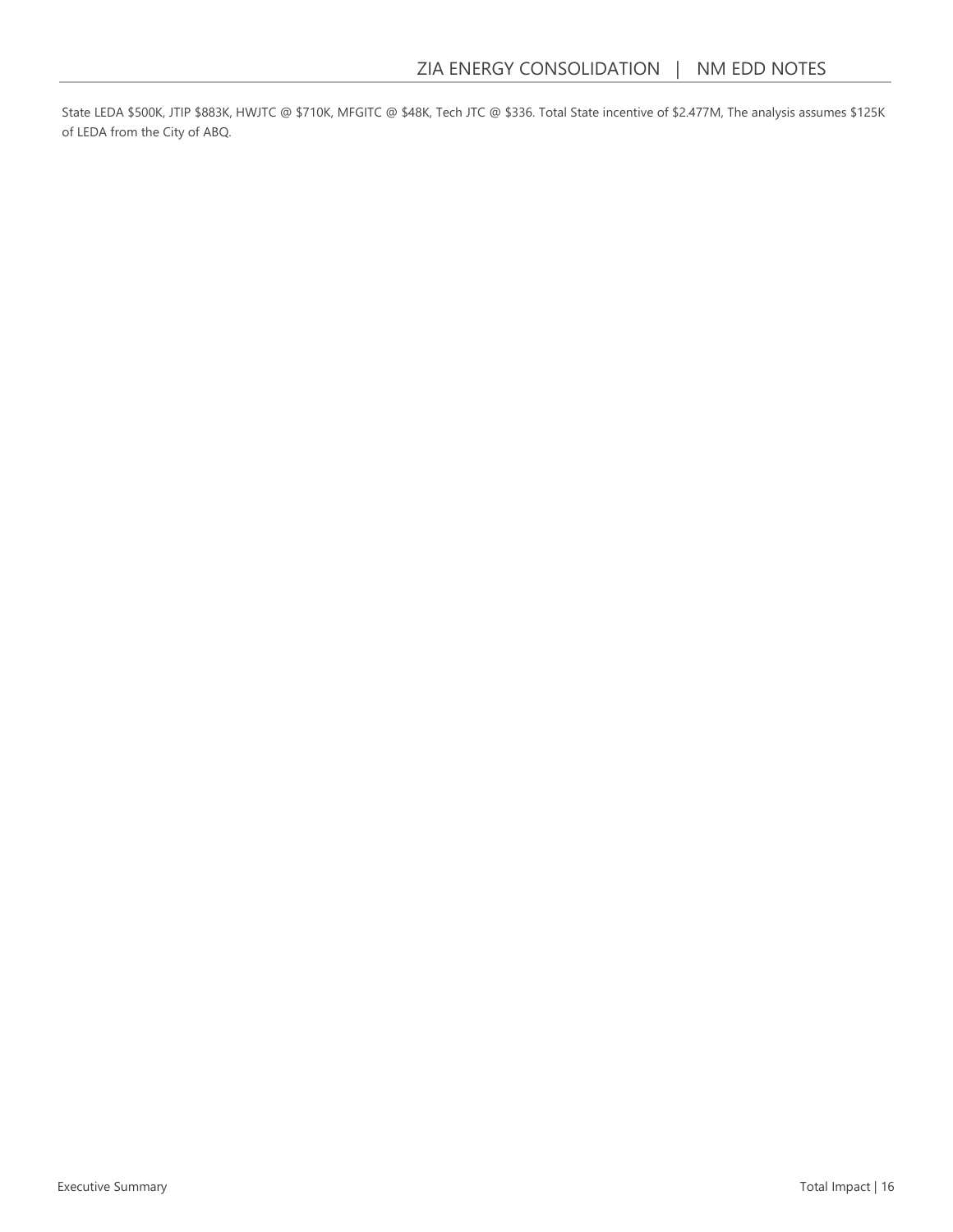#### Overview of Methodology

This report presents the results of an analysis undertaken by the New Mexico Economic Development Department using Total Impact, an economic and fiscal impact analysis tool developed and supported by the Austin, TX based economic consulting firm, Impact DataSource.

The Total Impact model combines project-specific attributes with community data, tax rates, and assumptions to estimate the economic impact of the Project and the fiscal impact for local taxing districts over a 10-year period.

The economic impact as calculated in this report can be categorized into two main types of impacts. First, the direct economic impacts are the jobs and payroll directly created by the Project. Second, this economic impact analysis calculates the indirect and induced impacts that result from the Project. Indirect jobs and salaries are created in new or existing area firms, such as maintenance companies and service firms, that may supply goods and services for the Project. In addition, induced jobs and salaries are created in new or existing local businesses, such as retail stores, gas stations, banks, restaurants, and service companies that may supply goods and services to new workers and their families.

The economic impact estimates in this report are based on the Regional Input-Output Modeling System (RIMS II), a widely used regional input-output model developed by the U. S. Department of Commerce, Bureau of Economic Analysis. The RIMS II model is a standard tool used to estimate regional economic impacts. The economic impacts estimated using the RIMS II model are generally recognized as reasonable and plausible assuming the data input into the model is accurate or based on reasonable assumptions. Impact DataSource utilizes county-level multipliers to estimate the impact occurring at the sub-county level.

Two types of regional economic multipliers were used in this analysis: an employment multiplier and an earnings multiplier. An employment multiplier was used to estimate the number of indirect and induced jobs created or supported in the area. An earnings multiplier was used to estimate the amount of salaries to be paid to workers in these new indirect and induced jobs. The employment multiplier shows the estimated number of total jobs created for each direct job. The earnings multiplier shows the estimated amount of total salaries paid to these workers for every dollar paid to a direct worker. The multipliers used in this analysis are listed below:

| Multiplier            |                         | City   | County | State  |
|-----------------------|-------------------------|--------|--------|--------|
| Employment Multiplier | (Type II Direct Effect) | 2.4885 | 2.9846 | 3.9982 |
| Earnings Multiplier   | (Type II Direct Effect) | 1.6245 | 1.8327 | 2.2579 |

#### Calculation of Fiscal Impact

#### Calculation of Revenues for the State

The state's revenues from gross receipts taxes, property taxes, personal and corporate income taxes were estimated directly using data entered about the project and state tax rates and assumptions about workers moving to the area and possibly building new property.

Impact DataSource estimated the miscellaneous taxes and user fees as a function of statewide personal income. The data used to estimate these factors were obtained from the US Census of Governments and the Bureau of Economic Analysis. Next, these percentages were applied to the total increase in workers' earnings from the economic impact calculations to determine the annual miscellaneous taxes and user fees to be collected by the state related to the permanent increase in economic activity supported by the project.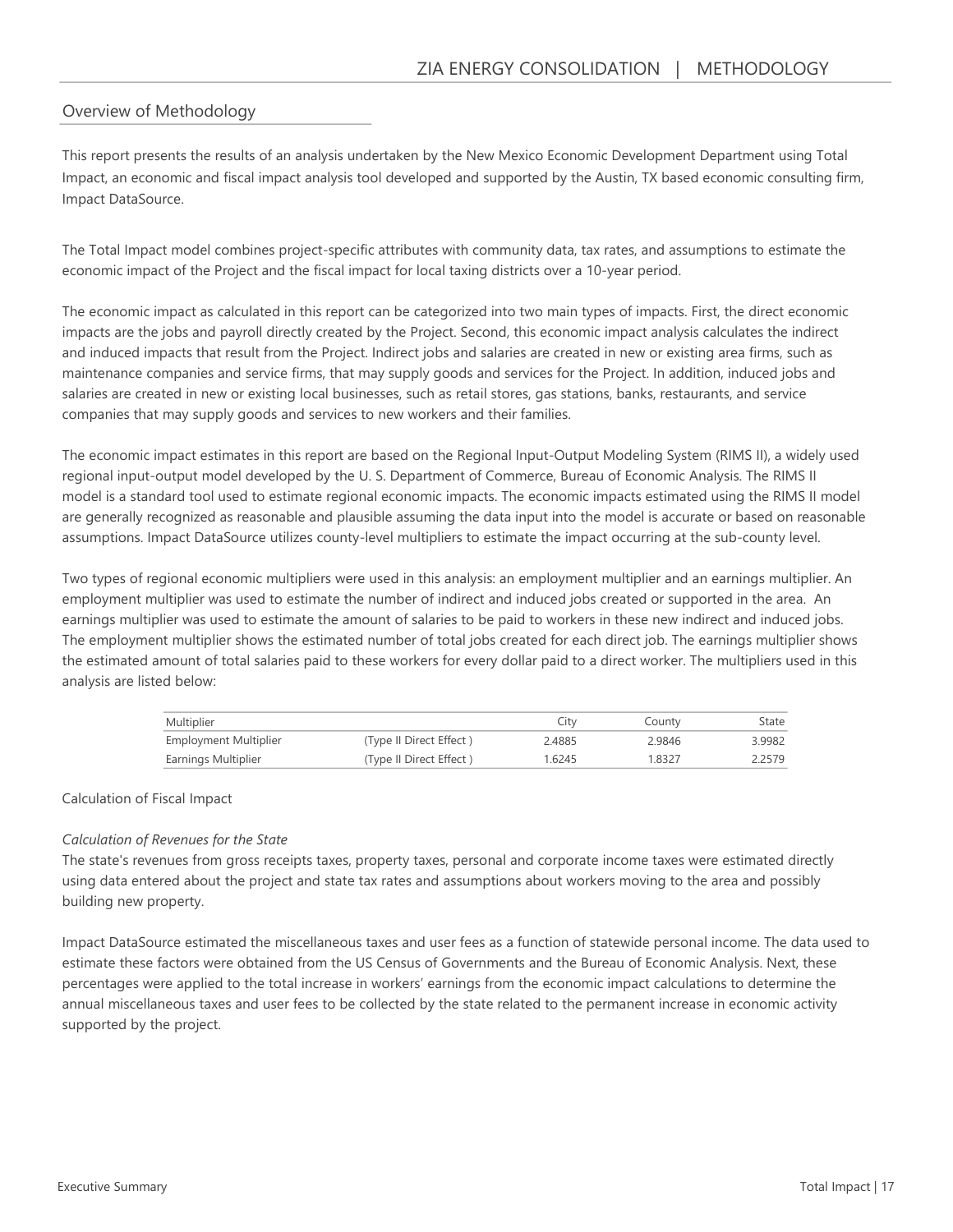The fiscal costs associated with the project result from the portion of new worker households that relocate to New Mexico to take a job and the resulting costs to provide state services to these new residents. Impact DataSource estimated the cost of providing state services to new worker households moving to the state by applying the average per household cost of state expenditures to the estimated number of new workers new to the state.

Impact DataSource determined the marginal cost to provide state government services on per household in the state by using approximately 40% of the average cost. The data used to estimate these costs were obtained from the US Census of Governments and US Census. On average, the state incurs \$5,000 in costs to provide these services to households.

#### Calculation of Revenues for the City

The city's revenues from gross receipts taxes, property taxes, city-owned utilities, utility franchise fees, lodging taxes, and building permits and fees were estimated directly using data entered about the project and local tax rates and assumptions about workers moving to the area and possibly building new property.

The new firm was not asked for nor could reasonably provide some data for calculating some other revenues for the city. For example, while the city will likely receive revenues from fines paid on speeding tickets given to new workers at the firm, the firm may not reasonably know the propensity of its workers to speed. Therefore, some other city revenues were calculated using an average revenue approach. This approach uses two assumptions:

- 1 The city has two general revenue sources -- revenues from residents and revenues from businesses.
- 2 The city will collect (a) about the same amount of other revenues from each household of new workers that may move to the city as it currently collects from an average household of existing residents, and (b) about the same amount of other revenues from the new firm (on a per worker basis) will be collected as the city collects from other businesses in the city.

Using this average revenue approach, revenues likely to be received by the city were calculated from the households of new workers who may move to the city and from the new firm using average city revenues per household and per worker calculations. These revenues are labeled as miscellaneous taxes and user fees.

The total annual city revenues used to make average revenue calculations in this analysis were obtained from the city's latest annual budget and the per household and per worker and calculations are detailed in Appendix A.

#### Calculation of Costs for the City

This analysis sought to answer the question, what additional monies will the city have to spend to provide services to households of new workers who may move to the city and to the firm. A marginal cost approach was used to calculate additional city costs from the new firm and its workers.

This approach uses two assumptions:

- 1 The city spends money on services for two general groups -- residents and businesses.
- 2 The city will spend (a) about the same amount for variable or marginal cost for each household of new workers that may move to the city as it currently spends for an average household of existing residents, and (b) about the same amount for variable or marginal costs for the new firm (on a per worker basis) as it spends for other businesses in the city.

#### Calculation of Net Benefits for the City

Net benefits calculated in this analysis are the difference between additional city revenues over a ten-year period and additional city costs to provide services to the new firm and its workers and indirect workers who may move to the city.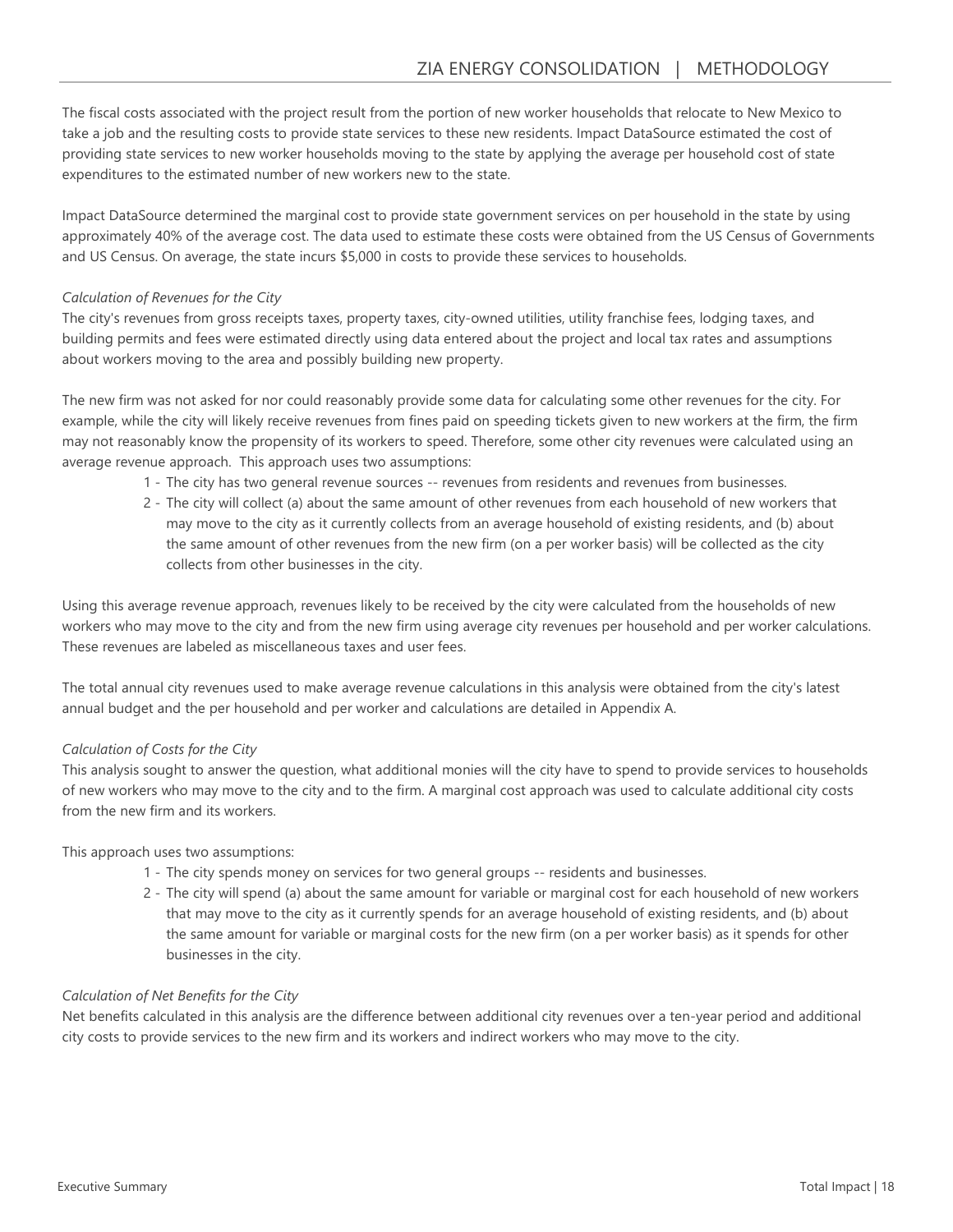#### Calculation of Revenues, Costs and Net Benefits for the County

The model estimates additional revenues, costs and net benefits for the county using the same methodology described for the city relying on county budget data.

#### Calculation of Revenues for Public Schools

The school district's revenues from property taxes were calculated on the new residential property for some new direct and indirect workers who may move to the county and on the firm's property that will be added to local tax rolls.

However, school district revenues from state and federal funds and other local funding were calculated using an average revenue approach. This approach used the assumption that the school district will collect about the same amount of these revenues for each new student in the household of a new worker who may move to the county as it currently collects for each existing student.

#### Calculation of Costs for Public Schools

A marginal cost approach was used to calculate additional school district costs from the new firm and its workers. This approach uses the assumption that the school district will spend about the same amount for variable or marginal cost for each new student as it spends for each existing student.

#### Calculation of Net Benefits for Public Schools

Net benefits calculated in this analysis are the difference between additional school district revenues over a ten-year period and marginal costs for the school district to provide services to students in the households of new workers who may move to the county.

The school district's total annual revenues and expenses to make average revenue and marginal costs calculations in this analysis were obtained from the school district's latest annual budget.

#### Calculation of Property Taxes to be Collected by Countywide Special Taxing Districts

Revenues for countywide special taxing districts from property taxes were calculated on the new residential property for some new direct and indirect workers who may move to the county and on the firm's property that will be added to local tax rolls.

While each of these special taxing districts may incur additional costs from new residents and from the new firm, these additional costs were not calculated in this analysis.

#### About Impact DataSource

Impact DataSource is an Austin economic consulting, research, and analysis firm founded in 1993. The firm has conducted over 2,500 economic impact analyses of firms, projects, and activities in most industry groups in New Mexico and more than 30 other states.

In addition, Impact DataSource has prepared and customized more than 50 economic impact models for its clients to perform their own analyses of economic development projects. These clients include the Frisco EDC in Texas and the Metro Orlando (Florida) Economic Development Commission.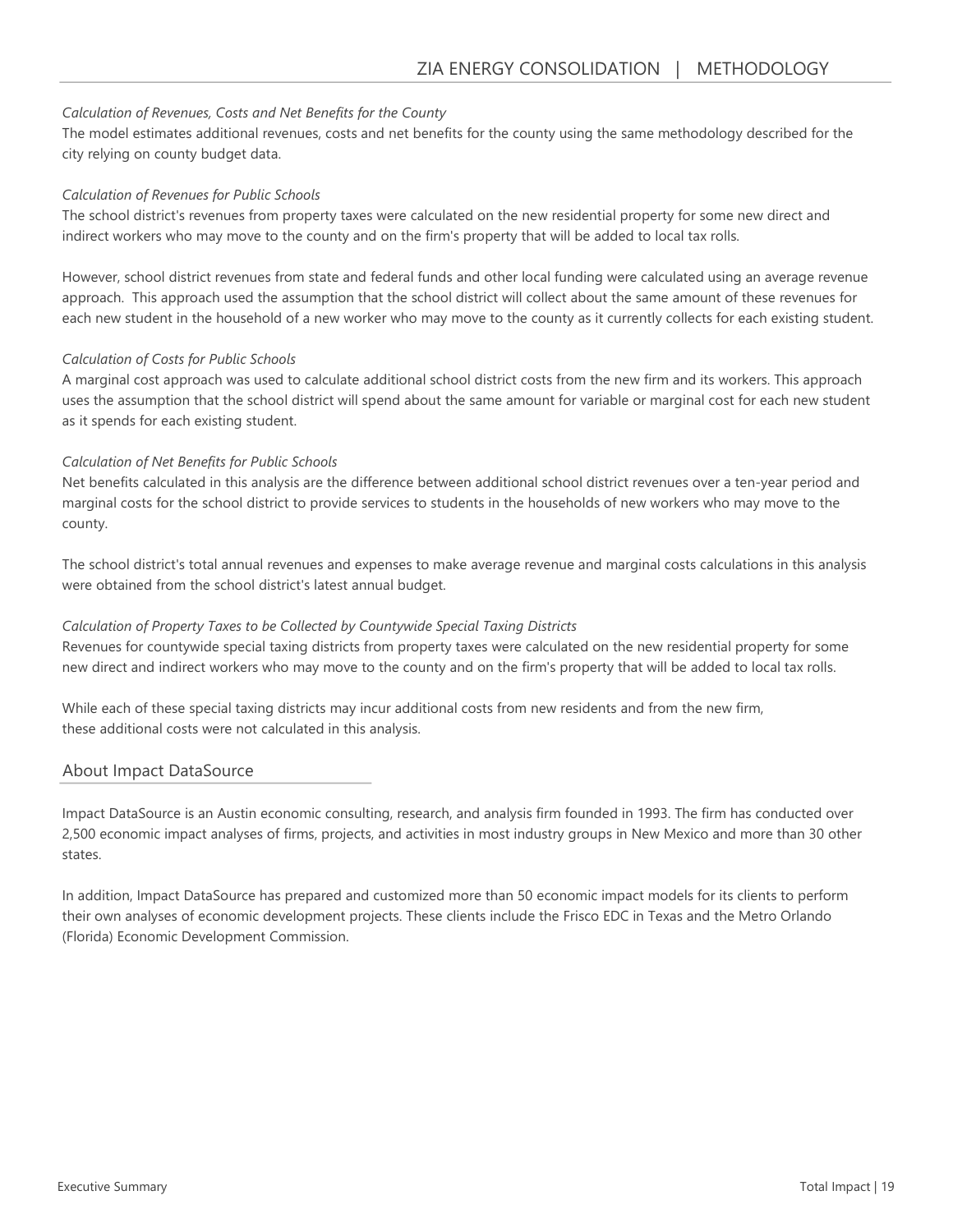# APPLICATION for LOCAL ECONOMIC DEVELOPMENT ACT (LEDA) Project Approval

| Name of Project:                                                             | Zia Energy Consolidation and Expansion                                                                                     |
|------------------------------------------------------------------------------|----------------------------------------------------------------------------------------------------------------------------|
| Location of Project:                                                         | 3900 Singer Blvd NE Albuquerque, NM 87109                                                                                  |
| <b>Company Name:</b>                                                         | Affordable Solar Installation, Inc., a subsidiary of Zia Energy<br>Group, Inc.                                             |
| <b>Contact Person:</b>                                                       | <b>Shawn Ricketts</b>                                                                                                      |
| Address:                                                                     | 4840 Pan American Freeway East, NE<br>Albuquerque, NM 87109                                                                |
| Telephone:                                                                   | 505-340-6442                                                                                                               |
| Email:                                                                       | shawn.ricketts@affordable-solar.com                                                                                        |
| Counsel:                                                                     | Lastrapes, Spangler & Pacheco, P.A.                                                                                        |
| Address:                                                                     | 333 Rio Rancho Dr. Suite No. 401                                                                                           |
|                                                                              | Rio Rancho, NM 87124                                                                                                       |
| Telephone:                                                                   | 505-892-3607                                                                                                               |
| <b>Amount Requested:</b>                                                     | \$7,578,000 Fee Submitted: \$2500                                                                                          |
| <b>FOR STAFF USE</b>                                                         |                                                                                                                            |
| <b>Staff Assigned:</b><br>Case Number:<br>Fee Received:<br>ADC Hearing Date: | <u> 1989 - Johann John Stone, markin biskup og det blev til store og en store og en som som som en som som som s</u><br>\$ |
| <b>Council Dates (Tentative): Introduction</b>                               |                                                                                                                            |
| Committee                                                                    | Council Hearing                                                                                                            |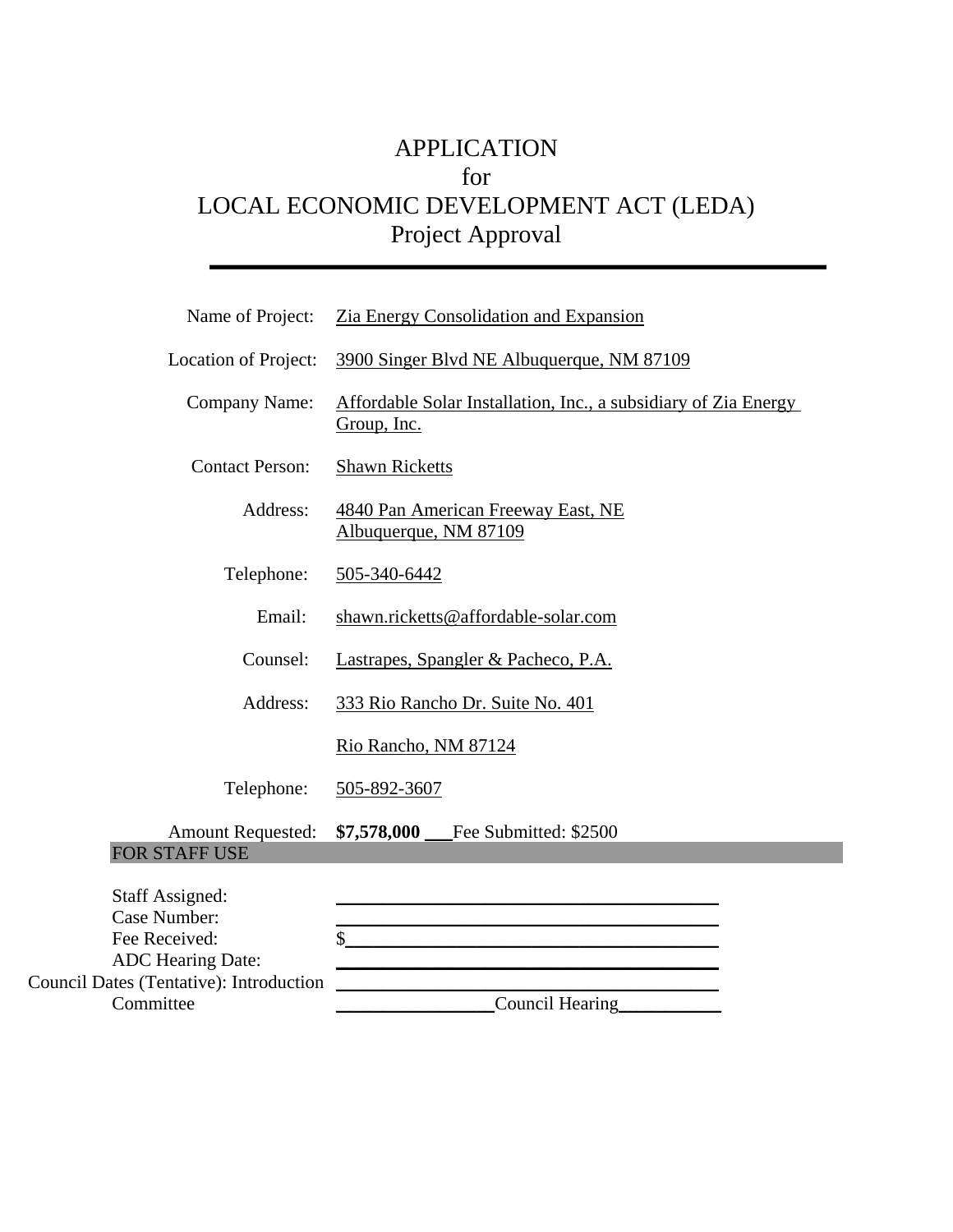## **PREFACE**

This Application is being submitted to the Development Commission of the City of Albuquerque for review prior to consideration by the City Council of an Ordinance for the Local Economic Development Act in accordance with Council Ordinance O-04-10. Pursuant to those Council actions this is the first step towards the issuance of an ordinance pursuant to: the Local Economic Development Act (5-10-1 to 5-10-13 NMSA 1978 as amended); or, pursuant to the home rule powers of the City given by Article X, Section 6 of the New Mexico Constitution and the City's Charter.

The Plan contains the information required by City Council Ordinance O-04-10 and conforms with and compliments the policies established for the local Economic Development Act pursuant to that Council action.

The purpose of the Application is to identify the project area and to present the plan and the uses to which the LEDA proceeds will be put if issued. This Application is presented to demonstrate to the City of Albuquerque the public benefits of this project and to help the City evaluate its merit in comparison to other projects submitted. The applicant and its agent will endeavor to provide the City any additional information reasonably requested.

# **APPLICATION DESCRIPTION**

Please prepare the LEDA application according to the following outline. Headings must be present and visible and all required information included. Please prepare the information needed for the fiscal impact analysis in the same manner but attached separately from the following outline.

## **GENERAL DESCRIPTION**

Give a brief overview of the project, including general location, proposed development, use, and total amount requested. Include a statement of the benefit to be gained by the Albuquerque community from this development. The General Description should explain what will be done with the LEDA funds if approved.

Established in 1998, Affordable Solar is headquartered in Albuquerque, New Mexico. Our primary services are large scale solar and energy storage integration in 12 states. Our firm has developed products and methods designed to reduce cost and allow for rapid deployment of solar and energy storage projects in response to national renewable energy adoption. Drawing on our experience and a robust research and development initiative we have a patent-pending foundation and wiring chassis solution that enables efficient, consistent deployment and installation of large-scale battery energy storage products. Our intellectual property creates a consistent advantage that is leveraged to allow for a robust renewable energy workforce. Our new Albuquerque facility will house our component fabrication as well as our corporate headquarters. The goals of the Zia Energy Consolidation and Expansion project are to further create and foster economic growth in the State of New Mexico. One of the primary project goals is to create new jobs in the community and to create job growth opportunities for existing staff. Our overarching goal is to continue to be at the forefront of the renewable energy industry both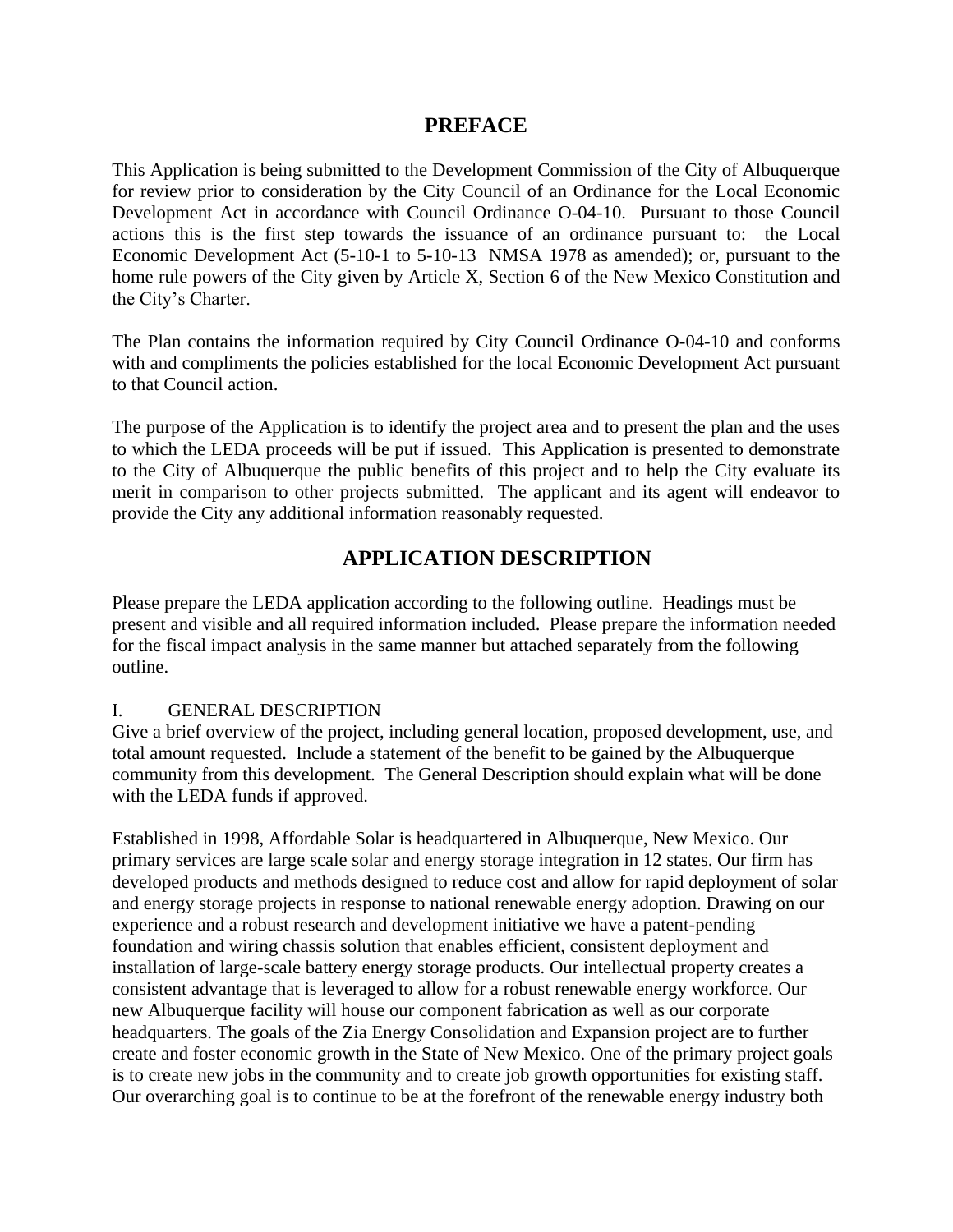inside and outside of New Mexico. We want to create a sustainable future for generations to come and we want to employ likeminded individuals that are committed to making a difference in their communities and beyond.

Affordable Solar will use the LEDA funds granted by the City of Albuquerque for qualified expenditures on their expansion project. The primary use of the funds will be for building improvements, as part of the project.

## II. SITE AND EXISTING CONDITIONS

## A. Legal Description

Give both the precise and complete legal description and address or identification of location. (For example: The proposed project is located at 5300 2<sup>nd</sup> Street N.W. The site is more particularly described as Tracts B-1 and C of the Plan of Division of Lands of Mel Sanchez and Lath & Plaster Supply Company, as the same is shown and designated on the plat of said land filed in the office of the County Clerk on April 27, 1979 in Bernalillo County, New Mexico, containing approximately 11.15 acres.)

The proposed project is located at 3900 Singer Blvd., NE, Albuquerque, Lot 6-A-1 of JEFFERSON COMMONS II, as the same is shown and designated on the Plat entitled, "Correction Plat of Lots 6-A-1, 6-A-2, 6-A-3 and 6-A-4, Jefferson Commons II, Elena Gallegos Grant Projected Section 35, Township 11 North, Range 3 East, N.M.P.M., Albuquerque, Bernalillo County, New Mexico, January 2020", filed in the office of the County Clerk of Bernalillo County, New Mexico on September 21, 2020 in Plat Book 2020C, Page 92, re-recorded October 6, 2020 in Plat Book 2020C, Page 96 as Document No. 2020097853.

## B. Prevailing Site Conditions

Describe the present use and development of the site, including any improvements, vacant land, etc.

Although vacant for the past four (4) years, this site was historically used as office space with a dock high door and a receiving room. The parcel was recently created with a replat that separated the subject building from other buildings that used to be on one large parcel.

## C. Present Assessed Value

Give the present assessed value according to the Bernalillo County Assessor's office. You may also list a current appraised value if you feel it will make the post-development value clearer.

As stated above, the parcel was recently created with a replat that separated the subject building from other buildings that used to be on one large parcel. Since the new plat was just finalized in October 2020, the County Assessor has not re-assessed the new parcel. The most recent assessment was for roughly 17 acres and 169,560 square feet of building, which included the 3.52 acres and 29,560 SF building of the subject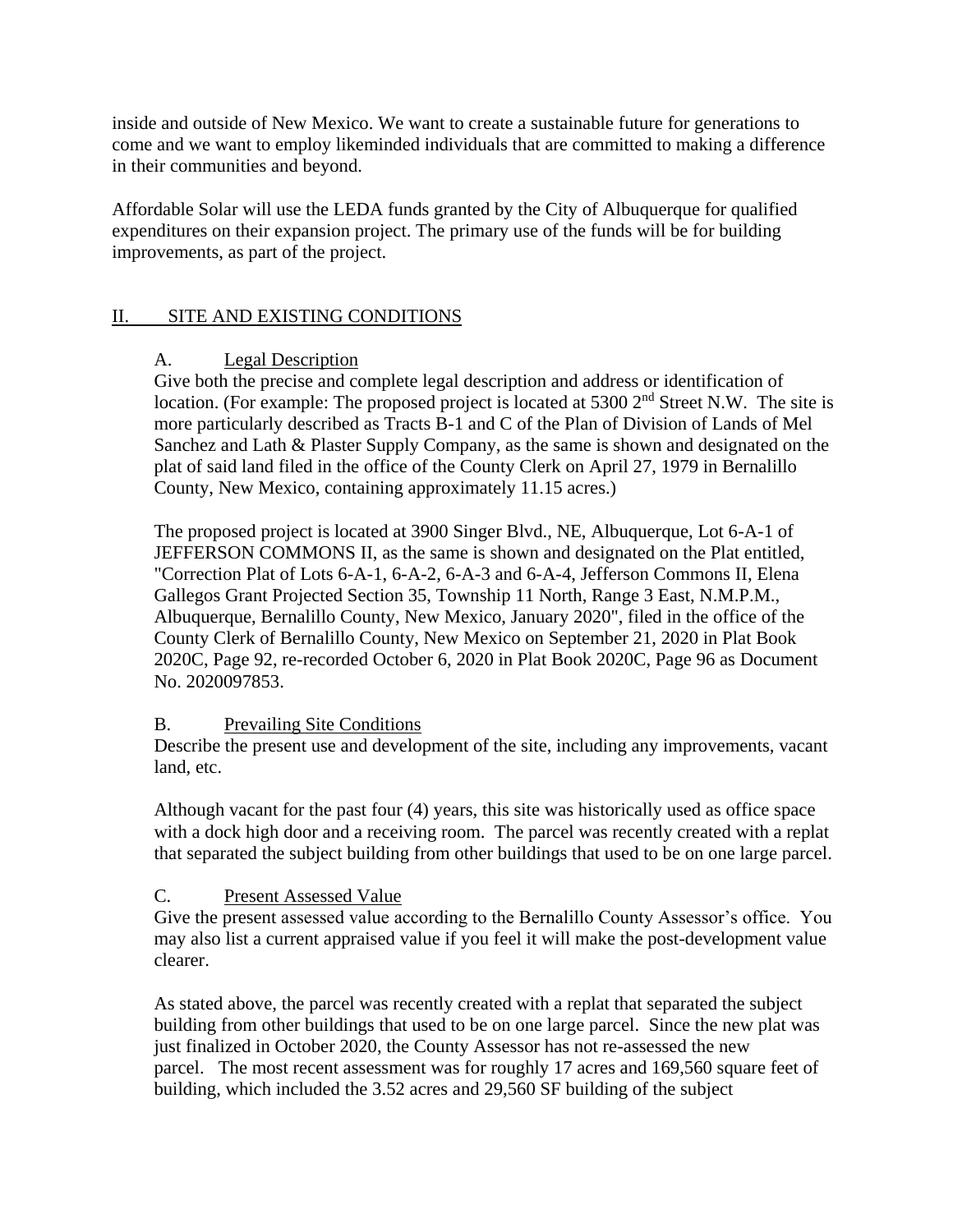parcel. Based on the square footage value of the most recent assessment of the larger parcel, we would estimate the assessment value of the subject parcel to be approximately \$2,920,360.

## D. Present and Proposed Zoning

Give the current zoning of the property. If any change in zoning is required for the proposed use, give the proposed new zone. We recommend that zoning changes required be requested before the project plan reaches the Development Commission.

Based on this request, attached is a Zonal Certification application which was completed and submitted to the City of Albuquerque, Planning Department, Code Enforcement Division on March 3, 2021.

## III. PROJECT PLAN

## A. Information Concerning Applicant

Describe the development entity – corporation, syndicate, individual, etc., and give information about the experience of the company or of significant individuals involved in the type of development or industry proposed. Include as an attachment resumes of main principals, or other information which will bear on the experience and credibility of the development entity.

Established in 1998, Affordable Solar is the largest and most experienced solar and ESS EPC contractor based in New Mexico by a wide margin. According to Greentech Media's US market data, Affordable Solar was responsible for approximately 60% of the solar capacity deployed in NM in 2018.

In 2019 and 2020, Affordable Solar designed and constructed over 195 Mega-Watt, Alternating Current (MWac) of combined utility, commercial, and industrial solar installations across New Mexico. For Battery Energy Storage projects, we have been awarded or contracted 655 MW / 2,363 Mega-Watt Hours (MWh). At the forefront in the installation of Energy Storage Systems (ESS), Affordable Solar has a patent-pending foundation and wiring chassis solution that enables efficient, consistent deployment and installation. Affordable Solar's current Operations and Maintenance fleet in New Mexico is 325 MWac. In 2021, we've been awarded over 400 MW of new solar project capacity by electric cooperatives and various commercial, industrial, and municipal clients in New Mexico and across the Mountain-west. We have also deployed the only customer-sided commercial solar + energy storage system in PNM territory.

Our commercial development, design, and installation management team have a combined experience of over 100 years in the US solar industry. We have multiple NABCEPcertified solar professionals employed in our installation business and provide best-in-class solar installations for our customers. Our team not only supports local customers, but also supports key strategic clients in developing solar projects across multiple states. We have contractor's licenses in NM, AZ, UT, CA, and NV.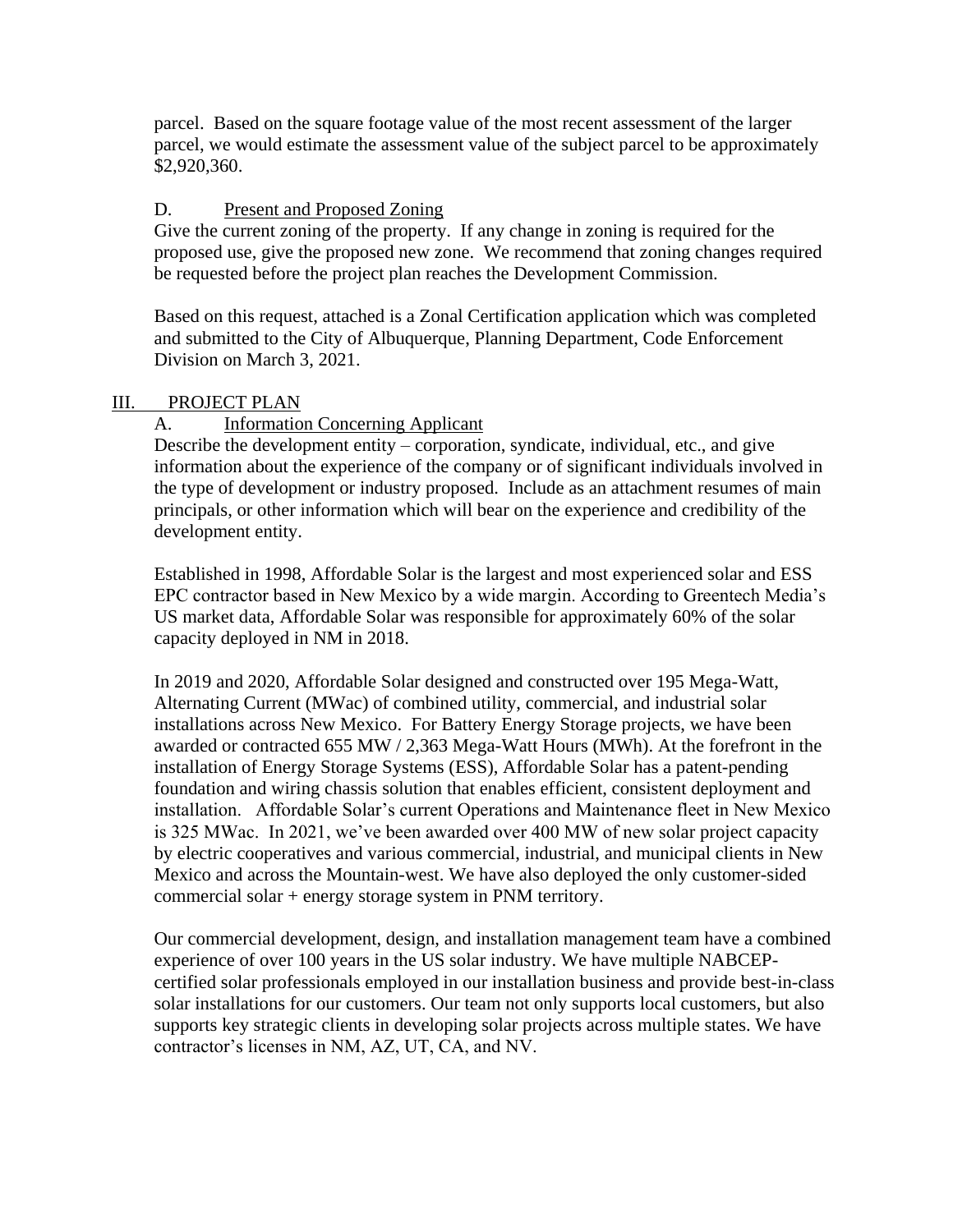Affordable Solar has become a trusted partner for our clients and works tirelessly and with integrity to evaluate projects and provide solutions that meet our clients' goals, capital return requirements, and overall project objectives in a safe, efficient, and cost-effective manner. Our success stems from the professionalism and honesty we provide to all of our clients -large or small- and our mission is centered on maintaining these traits while ensuring the success of our clients' projects.

Affordable Solar self-performs our installations in conjunction with specialty subcontractors where needed.

As an employer, Affordable Solar is consistently ranked as one of the Best Places to Work by Albuquerque Business First. In 2020, for the Fastest Growing Companies ranked by Albuquerque Business First, Affordable Solar was #1 for Large Companies. For New Mexico Technology "Flying 40" 2020 Awardees, Affordable Solar ranked #2 in the Top 10 for Total Revenue and #8 for Top 10 Revenue Growth for Companies greater than \$10 Million

## B. Tax Issues

Please provide a statement declaring that the applicant has no outstanding substantive federal, state or local tax issues. If, however, there are pending issues, thoroughly describe all issues and their status.

Neither Affordable Solar Installation, Inc. nor any of its affiliates has any outstanding substantive federal, state or local tax issues.

## C. Information Concerning Products and Process

Identify the products and/or processes involved with this project. Specifically address the question of whether the proposed development will generate air, noise, or waste pollution or traffic congestion. Include any plans for the reduction and disposal of waste and/or project emissions.

Our primary services are large scale solar and energy storage integration in 12 states. Our firm has developed products and methods designed to reduce cost and allow for rapid deployment of solar and energy storage projects in response to national renewable energy adoption. Drawing on our experience and a robust research and development initiative we have a patent-pending foundation and wiring chassis solution that enables efficient, consistent deployment and installation of large-scale battery energy storage products. Our intellectual property creates a consistent advantage that is leveraged to allow for a robust renewable energy workforce. Our new Albuquerque facility will house our component fabrication as well as our corporate headquarters

## D. Competition

Please describe any competition in the same area of commerce or industry existing in the City. Since the Development Commission and City Council do not wish to make public funds available for projects with local competition, this statement is very important.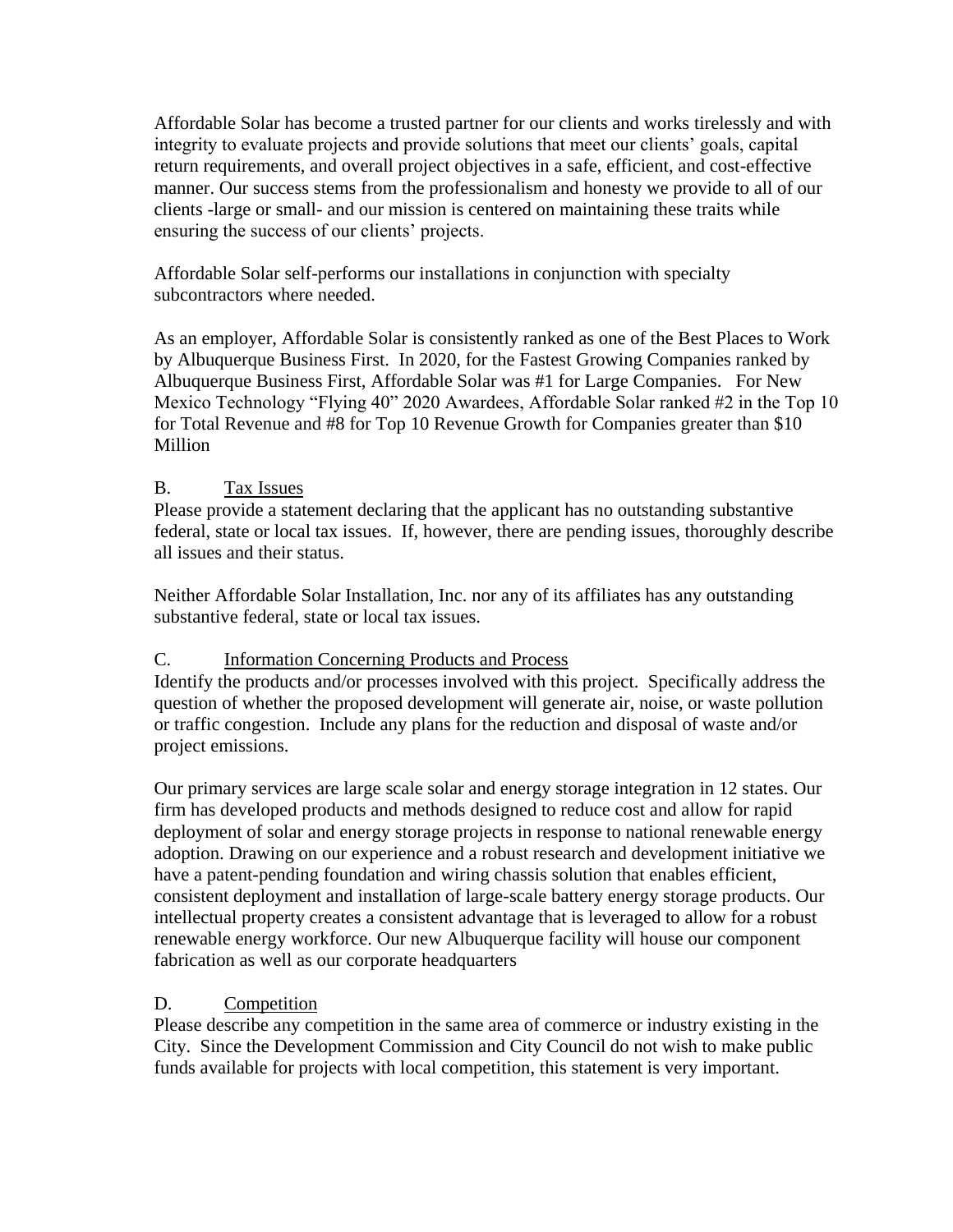Affordable Solar Installation, Inc. does not have a true competitor in the City for our primary business, which is as an Engineering, Procurement and Construction (EPC) for large-scale Utility projects. Our second largest division is in the Battery Energy Storage System (BESS) installation business, where there is no competition in the City or the State and very limited competition at the National level. Our Light Commercial Business has very limited local competition, if any. There is local competition in the Residential Business, but this will make up less than 5% of our revenue for 2021.

E. Effect on Existing Industry and Commerce during and after Construction Describe the predicted effects of the project including construction jobs generated, increased employment, increased sales, new industrial base, possible spin-off business, etc.

| Year | <b>Jobs Added</b> | Total net new jobs |
|------|-------------------|--------------------|
| 2021 | 10                | 10                 |
| 2022 | 25                | 35                 |
| 2023 | 15                | 50                 |
| 2024 | 10                | 60                 |
| 2025 | 10                | 70                 |

| Year | <b>Revenue Projection</b> |  |
|------|---------------------------|--|
| 2021 | \$200,000,000             |  |
| 2022 | \$250,000,000             |  |
| 2023 | \$300,000,000             |  |
| 2024 | \$300,000,000             |  |
| 2025 | \$300,000,000             |  |

Our expansion will allow us to continue to grow and innovate. As referenced above, we have a patent pending design that streamlines and simplifies the installation of batteries used for energy storage. We plan to continue to innovate and to fabricate, assemble and integrate equipment at our new facility, work which is presently done in the field, out of the state, less efficiently and at a higher cost. For additional information, refer to the Fiscal Impact Analysis spreadsheet.

## F. Property Acquisition

Indicate if LEDA proceeds will be used to acquire real property (land and/or buildings), and whether the real property is presently owned by the applicant, or is under option.

Affordable Solar will buy a pre-constructed building, which will be modified to accommodate our employee growth and business development expansion plans. The building is under option, pending due diligence and closing.

## G. Description of Proposed Development

Describe any construction to be undertaken in the project, including square footage, construction type, and location of construction on the project site. Indicate whether existing buildings on the site will be rehabilitated or incorporated in the construction. Detail any demolition which will be required by the project and indicate whether demolition involves any identified historic properties. If possible, attach a conceptual site plan and elevation (alternately, these may be presented at the Development Commission hearing). If project involves an existing facility, describe the facility.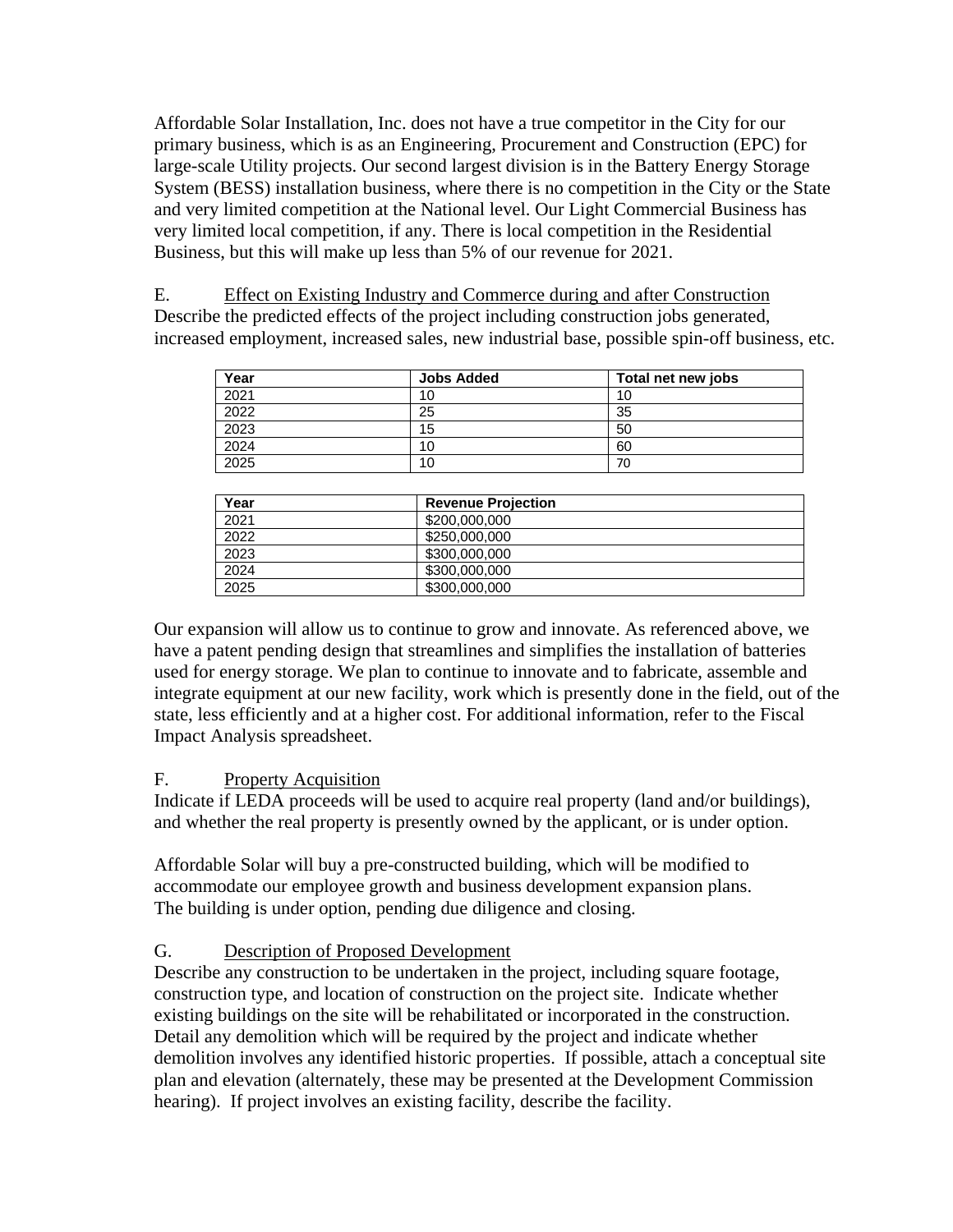To accommodate Affordable Solar's rapid growth, the prevailing site which consists of approximately 3.522 acres of land and a single office building, approximately 29,555 sq. ft., will be critical for our planned expansion. This is an "as is" purchase and significant repairs are expected as the building has been vacant for four (4) years. The existing office building will be rehabilitated and has no historic properties/elements. Internal, non-load bearing walls will be moved, updated and additional bathrooms are needed, and a expanded and upgraded breakroom will be added along with various meeting and collaboration spaces. Information technology upgrades will be necessary. Due to internal water leaks, various cosmetic updates will be done, i.e. painting and carpet/tile. Of the 29,555 sq. ft. of office space, approximately 12,510 sq. ft. will be converted to warehouse/ fabrication/assembly space. The external expansion plans include significantly modifying the existing loading dock adding two (2) new overhead doors and a 38'x94' ramp. A fenced yard, meeting all the primary building codes as well as being aesthetically pleasing, would be approximately 38'x130'. Based on a structural assessment of the roof, potential roof modifications to accommodate a roof-top solar PV array which will be constructed. Plans also includes installing a Battery Energy Storage System (BESS) to maximize the energy efficiency of the solar Photovoltaic (PV) array.

## H. Infrastructure

Indicate if Project will require any extension or relocation of utility or road systems. If additional infrastructure is required, what cost sharing agreements have been reached between the applicant and the city?

Affordable Solar is currently not planning on making any significant changes.

## I. Area Enhancement

Describe how project design and placement will enhance the area.

Most importantly, this building has been vacant for four (4) years and is showing signs of disrepair. Affordable Solar will be renovating/rejuvenating an existing building in a highprofile area of Albuquerque. Façade improvements will include repaint and/or re-stucco, expanded lighting, and general maintenance updates. As a renewable energy company, we will set an example for other businesses by installing roof-top solar as well as electric vehicle charging stations.

## J. Local Purchasing

Please provide an estimated annual expenditure on goods and services locally procured that are subject to the New Mexico gross receipts tax, and an estimated annual increase in such an expenditure.

Zia Energy Group and its affiliates purchased approximately \$700,000 in services which New Mexico Gross Receipts Tax were paid on last year. We expect this amount to increase by 10% per annum, over the next five years.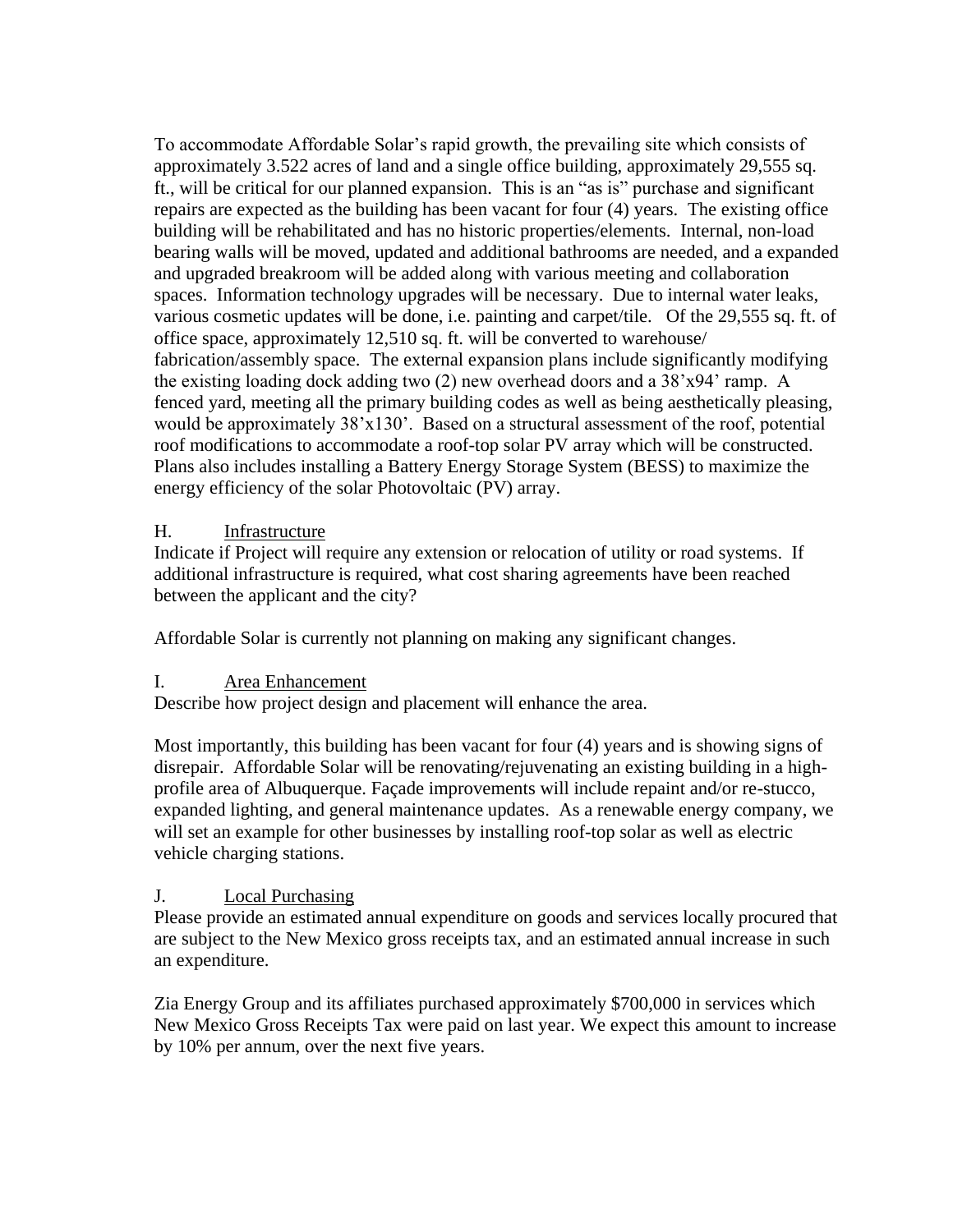In addition, Zia Energy Group and its affiliates procured approximately \$100,000 in materials that New Mexico Gross Receipts Tax were paid on in 2020. We expect this amount to increase by approximately 10% per annum as well.

## K. Relocation of Individuals or Businesses

No individuals, families or businesses should be displaced by the activities outlined in this plan. If any relocation is required, detail the assistance the applicant will give in relocation.

No individuals, families or businesses should be displaced by the activities outlined in this plan. If any relocation is required, detail the assistance the applicant will give in relocation.

No individuals, families or businesses will be displaced by the activities outlined in this plan.

## L. Number and Types of Jobs Created

Identify the number and type (i.e., professional, clerical, assembly line, etc.) of permanent jobs which will be created in the project. If any existing jobs are to be retained to the project site, describe separately. Please include the wages of all positions to be created. The following questions must also be answered:

| Job                      | # of net new jobs | Salary (or hourly | <b>Salary Total</b> |
|--------------------------|-------------------|-------------------|---------------------|
|                          |                   | equivalent)       |                     |
| Fabricator               | 6                 | \$37,400          | \$224,400           |
| Project Manager          | 4                 | \$100,000         | \$400,000           |
| <b>Energy Developer</b>  | 2                 | \$100,000         | \$200,000           |
| Logistics Coordinator    | 3                 | \$55,000          | \$165,000           |
| Engineer                 | 4                 | \$100,000         | \$400,000           |
| Foreman                  | 4                 | \$65,000          | \$260,000           |
| Technician               | 20                | \$39,520          | \$790,400           |
| Electrician              | 8                 | \$70,000          | \$560,000           |
| <b>Assistant Project</b> | 4                 | \$65,000          | \$260,000           |
| Manager                  |                   |                   |                     |
| Superintendent           | 4                 | \$85,000          | \$510,000           |
| Estimator                | $\overline{2}$    | \$85,000          | \$170,000           |
| Administration           | 6                 | \$55,000          | \$330,000           |
| Management               | 3                 | \$130,000         | \$390,000           |
| Total                    | 70                | \$64,140          | \$4,489,800         |

1) What percentage of the permanent new jobs is expected to be filled by current Albuquerque area residents, as opposed to people relocated from elsewhere? At least 90%

2) Will jobs benefit low and moderate income residents? Yes

3) Will the jobs meet or exceed median wages for the industry within the community? Yes

4) Will the jobs match skills of current city residents? Yes

5) Will new employees be trained to fill the positions? Yes. Affordable Solar worked with Central New Mexico Community College throughout 2020. This resulted in Affordable Solar having the only State Approved Solar Apprenticeship program.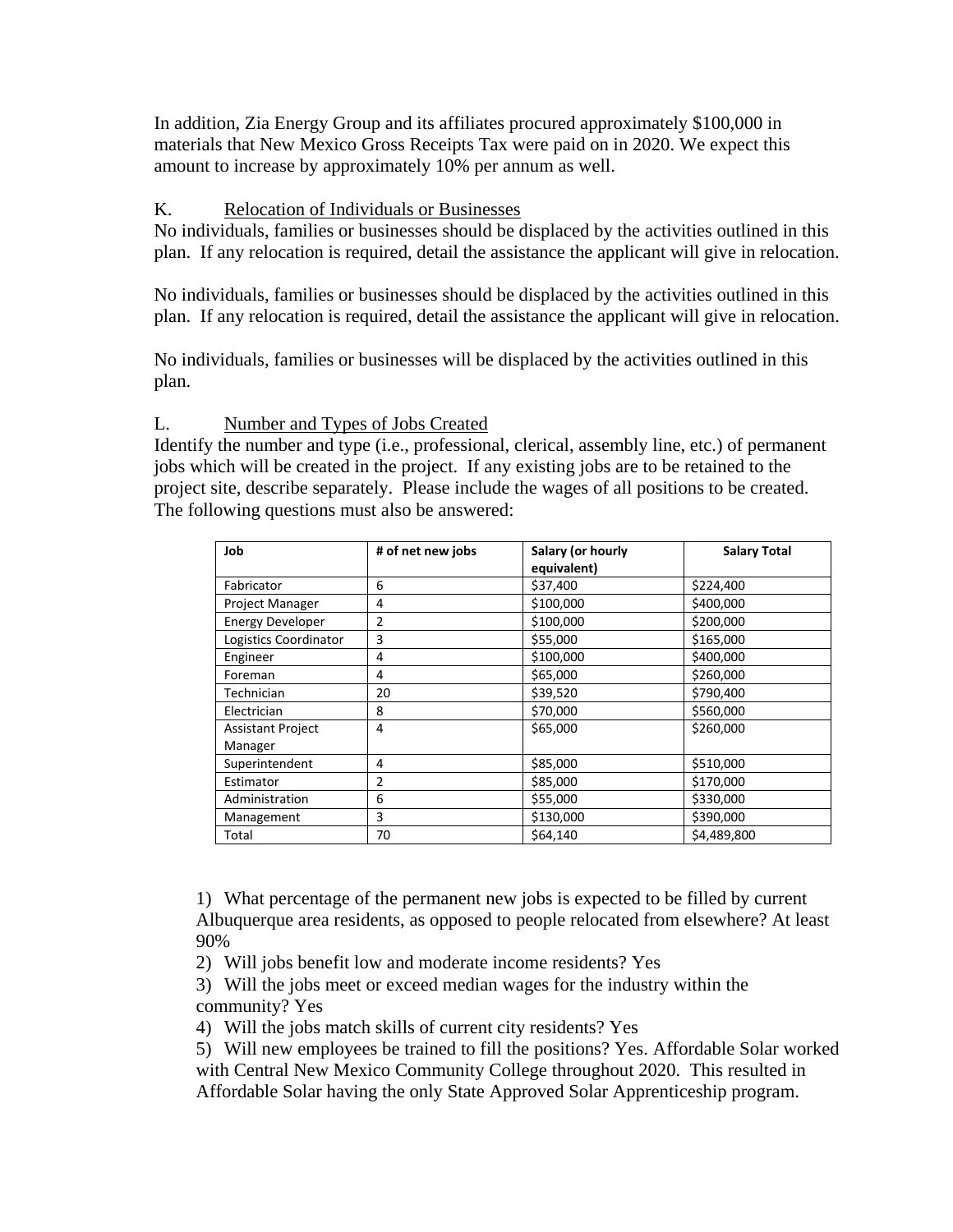6) What stated advancement opportunities are there? Affordable Solar strongly believes in promoting from within. We have a history of mentoring and helping our employees to advance their careers. We have examples of employees that started as interns that are now in upper management positions. We will continue to foster the growth and advancement of our employees during this project.

7) Will "Job Training Incentive Program" or other job training programs be used? Yes, Affordable Solar also utilizes the Job Training Incentive Program.

8) Will at least 50% of health insurance premiums be covered for employees? Yes

## M. Corporate Citizenship Policy/Plan

List any company policies/plans regarding community charitable and civic donations and volunteerism policy.

Affordable Solar's ownership has always placed a high priority on community service. A long-standing company policy is paid-time off for employees to volunteer for a Non-Profit 501c(3) company or a qualified service project of their choice. With regards to a group-coordinated effort, one organization to highlight is the Roadrunner Food Bank (RRFB). In addition to ownership being on the Board of RRFB, Affordable Solar coordinated a targeted campaign whereby employees were enlisted to reach out to frequently utilized vendors for monetary donations and/or encourage a companysponsored food drive.

## N. Positive Contributions

List all positive contributions that the project will make to the neighborhood.

In addition to the information provided in **I. Area Enhancement**, this location will serve as the Company's home office for all current and future employees. Our growing number of staff will frequently patron local food establishments, entertainment and supply-based businesses. Having an office in a centralized location, will allow employees, and they will be encouraged, to ride bicycles to work and utilize nearby public transportation which is readily available. We are continually striving to be the employer of choice and a good office environment is instrumental. The Company will pursue any viable and economically feasible means to support this effort which, in turn, would be a win-win situation for both the Company and the city. Additionally, with our expanded home office, the Company expects increased level of out-of-state visitors. Within the next few years, we expect 150 visitors per year, remaining in the area for an average of three (3) days.

## O. Management

Who will manage the project? If the project will be managed by someone other than the applicant, does the applicant have any long-range involvement?

The company will self-manage the project during development utilizing a Project Team. The Project Team will include the following Affordable Solar Employees: Ryan Centerwall, CEO, Shawn Ricketts, CFO, Blake Richards, Director of Construction (GB98), and Sandy Barry will provide Project Management by serving as a liaison with other local, NM-licensed contractors who will be utilized based on their various areas of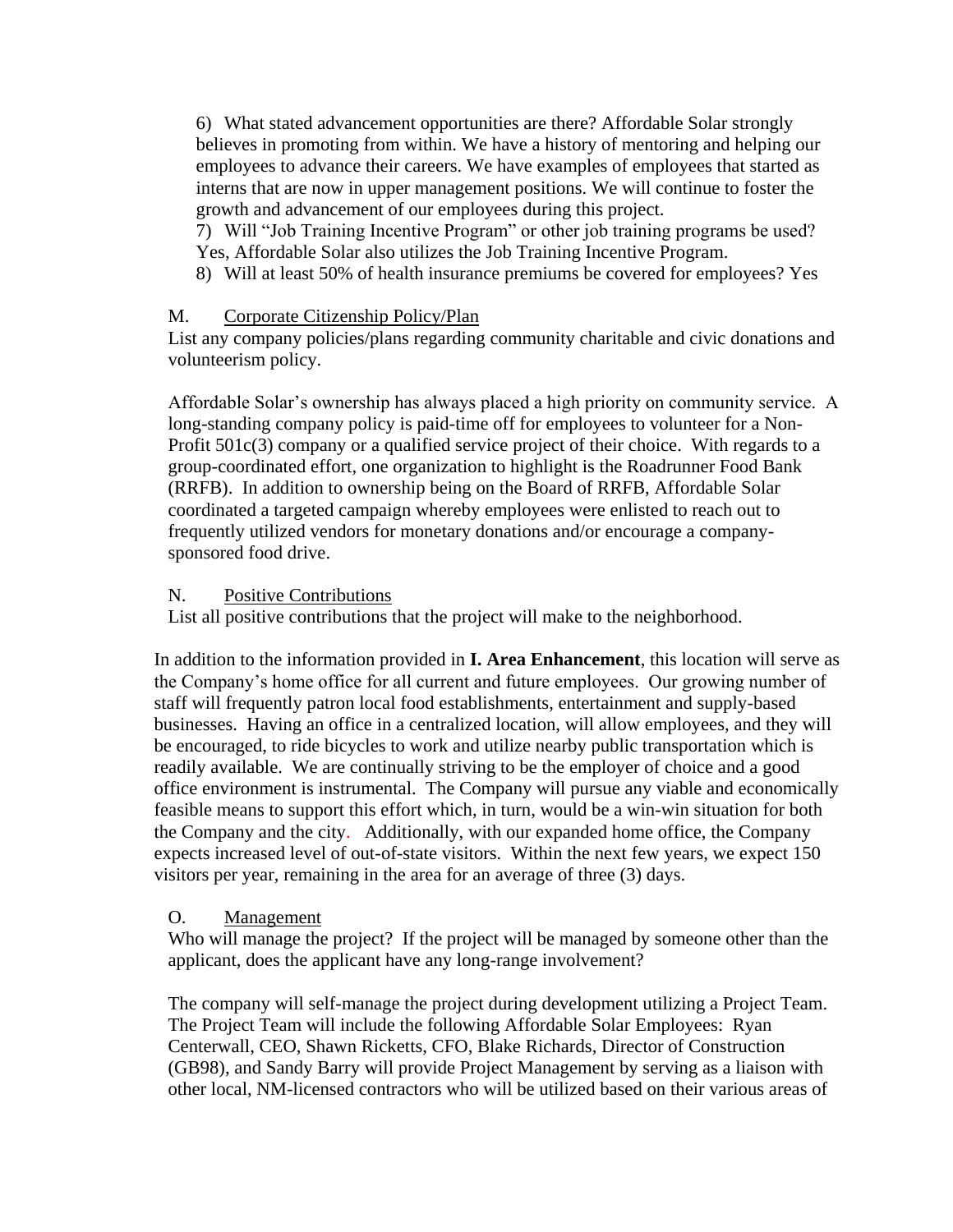expertise. The Project Team will work closely with a, soon to be selected, local architect who will also attend the weekly meetings with the Project Team to ensure plans, budgets and timelines are being met. Affordable Solar is in possession of a New Mexico Commercial Contractor's License (EE98, EL01 & GB98).

## IV. SUSTAINABILITY ISSUES

A. Energy: Indicate in detail if and how the Project will create, produce or use renewable energy and renewable energy technology. Describe any energy conservation processes that the company already has and/or plans to use in its facility operations and processes; this may include energy efficient construction, machinery or equipment, recycling, energy efficiency programs with local utilities, or energy efficient lighting or windows, or other items.

Affordable Solar will be installing a roof-top solar array, electric car charging stations and a battery energy storage system. Only appliances with Energy Star certification will be purchased/installed. The same applies to any heating and/or HVAC unit replacement.

B. Water Conservation: Estimate average daily and monthly water consumption and include any plans for the conservation, reduction or re-use of water; this may include areas in the facility's operations, or items such as xeriscaping, low-flow toilets, or recycling in product production.

We have no current estimates of the daily water usage. For the remodeling, low-flow toilets will be installed. Any landscaping modifications will include xeriscape plants.

C. Any other programs, processes, sponsorships other than those mentioned here or in other/sections, such as III. C. (Information on Products and Processes) or III. I. (Area Enhancement)? This may include anything such as: encouragement of alternative transportation modes (employer works with transit department to reduce cost of transit passes for employees); special bicycle parking/lockup; employee lockers for clothes change; charging stations; close-in parking spots for carpoolers; Arbor Day sponsorship?

Affordable Solar joined the Mayor's Energy Challenge in 2020 and will join again in 2021/2022. As part of that program, bus passes will be offered to employees and bicycle storage racks will be constructed. Plans are being discussed for employee lockers and showers. EV charging stations will be installed.

## V. PROJECT FINANCING

A. Cost of Project, LEDA Funding Amount and Private Financing Provide the total cost of the project and the amount of LEDA funds requested. The amount requested should be no more than that needed to complete the project in addition to equity or conventional financing. Also provide the amount and sources of private financing (equity or conventional financing) involved in this project; this may include the value of land and existing facilities, if relevant.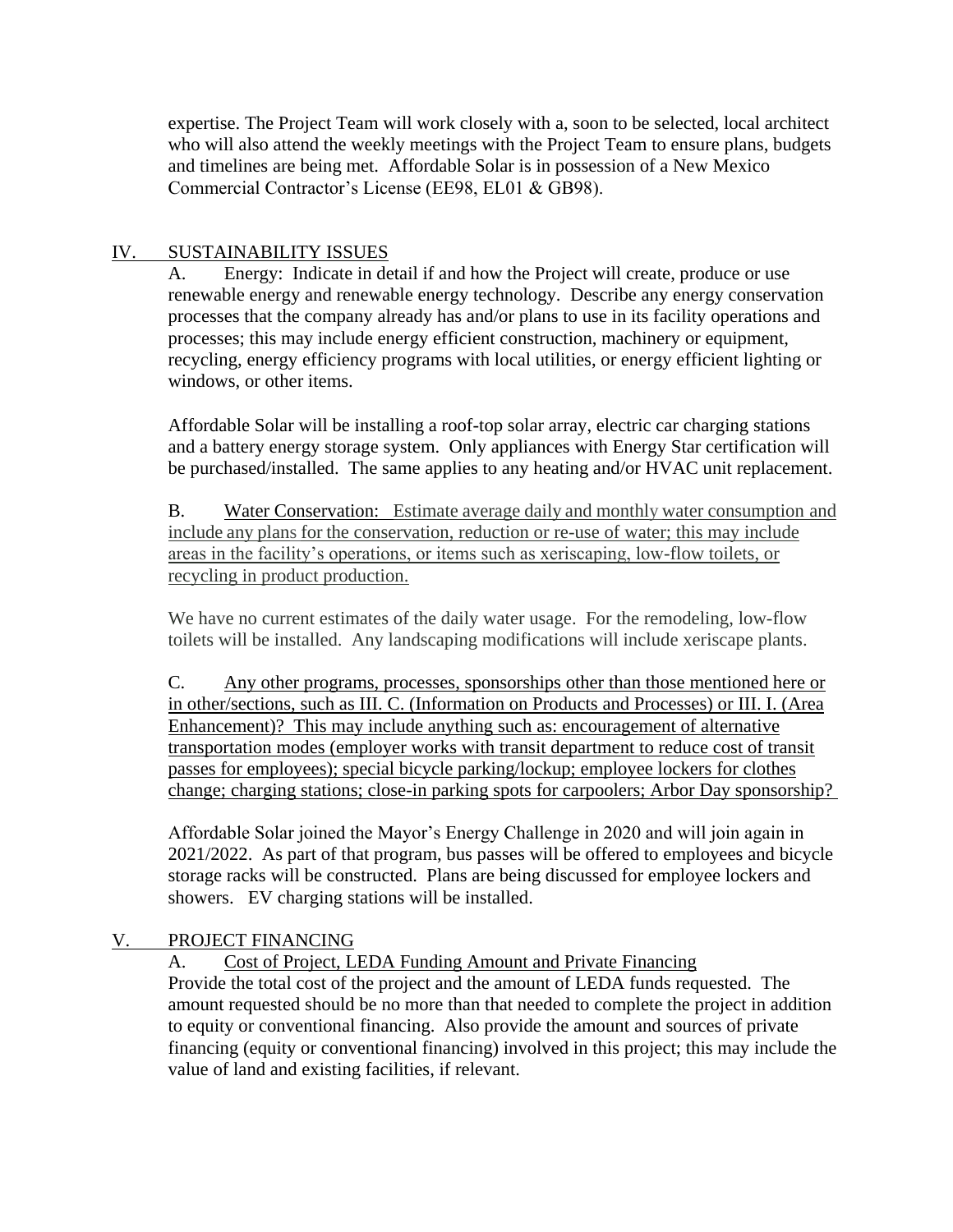The total anticipated cost of the project is outlined in Section B below. We plan to finance the project through a 504 (40%) Traditional Financing (50%) and Equity (10%). We are still finalizing the details around financing.

## B. Estimated Value After Completion

Indicate the estimated appraised value of the project after completion.

| Description       | Cost                       |  |  |
|-------------------|----------------------------|--|--|
| Land*             |                            |  |  |
| Site Improvements |                            |  |  |
| <b>Building</b>   | \$2,500,000<br>\$3,533,000 |  |  |
|                   |                            |  |  |
| Total             | \$6,033,000                |  |  |
|                   |                            |  |  |

## C. Feasibility

Present information to show that the project can reasonably be expected to remain viable, including sufficient revenue to liquidate any related debt, and/or maintain operations for ten (10) years. This information may be an attached pro forma, and should be sufficiently detailed to show the assumptions on which the projections are based. However, a firm third party commitment to provide financing for the project will be considered sufficient evidence of feasibility, and no pro forma will be needed in such cases.

|                           | Year Zero    | Year One     | Year Two      | Year Three    | Year Four                                                                          | Year Five    |
|---------------------------|--------------|--------------|---------------|---------------|------------------------------------------------------------------------------------|--------------|
|                           | Actual       | Projectd     | Projectd      | Projectd      | Projectd                                                                           | Projectd     |
| Service Description       | Expenses     | Expenses     | Expenses      | Expenses      | Expenses                                                                           | Expenses     |
|                           | 2020         | 2021         | 2022          | 2023          | 2024                                                                               | 2025         |
|                           |              |              |               |               |                                                                                    |              |
| Revenues                  | \$70,442,943 |              |               |               | \$200,000,000 \$250,000,000 \$300,000,000 \$300,000,000 \$300,000,000              |              |
| Cost of Sales             |              |              |               |               | \$60,629,735 \$165,000,000 \$206,250,000 \$247,500,000 \$247,500,000 \$247,500,000 |              |
| <b>Gross Profit</b>       | \$9,813,208  | \$35,000,000 | \$43,750,000  | \$52,500,000  | \$52,500,000                                                                       | \$52,500,000 |
| <b>Operating Expenses</b> | \$8,078,488  | \$20,000,000 | \$25,000,000  | \$30,000,000  | \$30,000,000                                                                       | \$30,000,000 |
| Income from Operations    | \$1,734,720  | \$15,000,000 | \$18,750,000  | \$22,500,000  | \$22,500,000                                                                       | \$22,500,000 |
| Other Income (Expense)    | \$1,159,275  | \$4,230,000  | (\$1,000,000) | (\$1.500.000) | (51.500.000)                                                                       | (51,500,000) |
| Net Income                | \$2,893,995  | \$19,230,000 | \$17,750,000  | \$21,000,000  | \$21,000,000                                                                       | \$21,000,000 |
|                           |              |              |               |               |                                                                                    |              |

## D. Construction Schedule

Give the date of anticipated beginning and completion of construction, if applicable.

Based on the currently scheduled closing date of May 25, 2021, if there are no delays, the Company anticipates starting the remodeling and construction by early June 2021 with an estimated completion date of December 31, 2021.

Attachments: Attach to the plan a map location of the project (you may use the base maps from the City Zone Atlas if you wish), and any other information as desired to